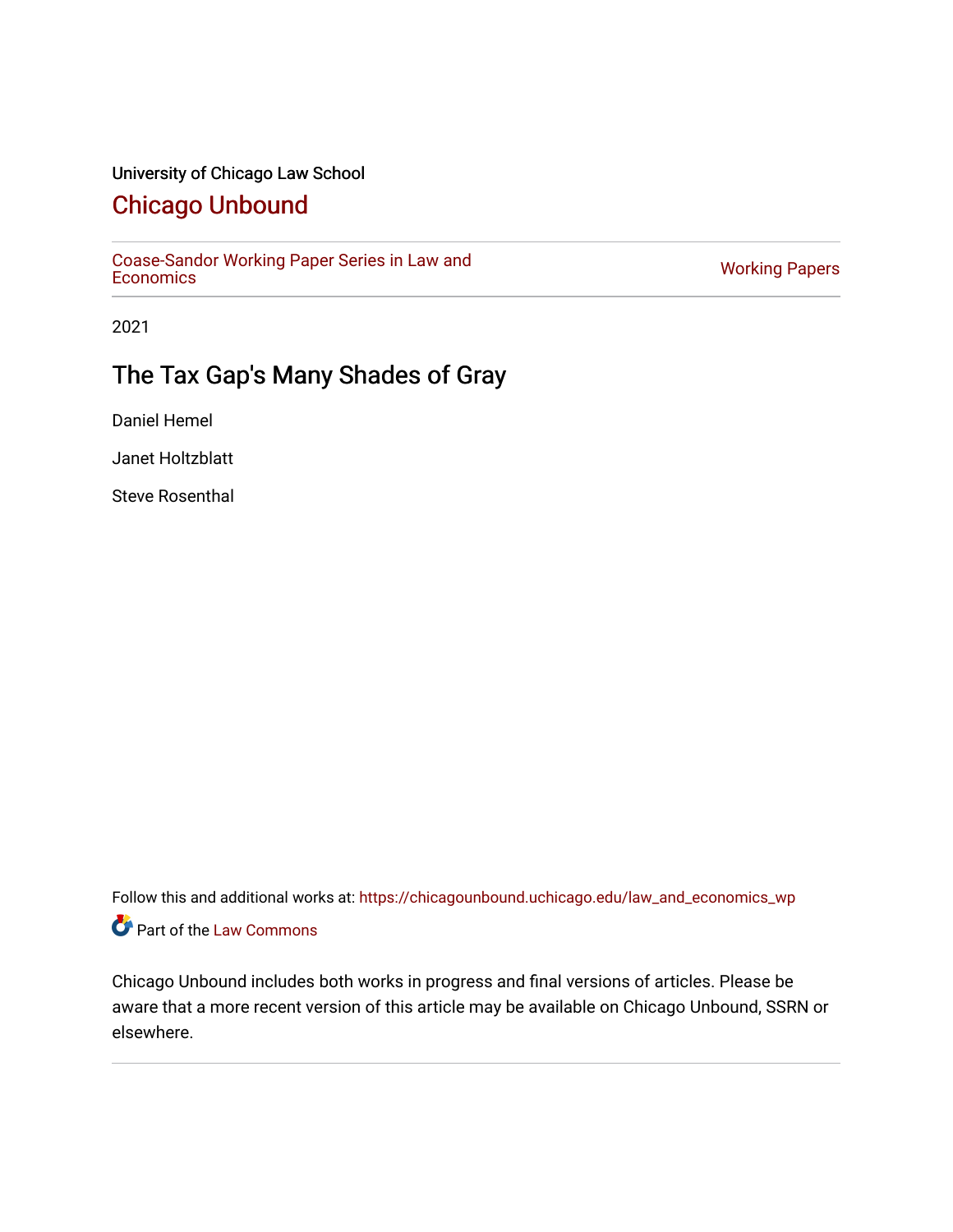#### **The Tax Gap's Many Shades of Gray**

Daniel Hemel University of Chicago Law School

Janet Holtzblatt Urban-Brookings Tax Policy Center

Steve Rosenthal Urban-Brookings Tax Policy Center

September 30, 2021

**Abstract:** The "tax gap"—the difference between the amount of "true tax" and the amount of tax actually paid—has garnered widespread attention in recent months. Much of the commentary on the subject equates the tax gap with "tax evasion," a term broadly understood to connote intentional (and potentially criminal) underreporting. This paper cautions against conflating the tax gap with tax evasion. The tax gap includes substantial gray areas where the law is ambiguous and the IRS's determination of "true tax" is debatable. On top of that, the IRS's methodology for measuring the tax gap includes upward adjustments that are recommended by front-line examiners but reversed on administrative appeal or judicial review. Moreover, a substantial portion of the estimated tax gap is derived from a statistical technique called "detection controlled estimation" that potentially magnifies the impact of later-reversed recommendations on the ultimate tax gap measure. Weighing in the opposite direction, the IRS's approach to measuring the tax gap excludes some amounts that clearly constitute tax evasion (most significantly, underreporting of tax on illegal-source income).

Understanding the tax gap's shades of gray can inform discussions of tax law and policy. We explain how proposals to use the tax gap as a performance target may produce perverse incentives for the IRS. We further explain how additional IRS funding—though necessary to improve the agency's ability to enforce the tax laws—may have counterintuitive effects on the estimates of the tax gap. We also illustrate—using examples from the taxation of passthrough entities—how legislative reforms can reduce the size and scope of legal gray areas that contribute to the tax gap. Our analysis highlights the importance of increased IRS funding levels and substantive tax law changes as complementary strategies for improving tax compliance.

Janet Holtzblatt and Steve Rosenthal's work on this project was made possible by a grant from Arnold Ventures. The views expressed are those of the authors and should not be attributed to the Urban-Brookings Tax Policy Center, the Urban Institute, the Brookings Institution, their trustees, or their funders. Funders do not determine research findings or the insights and recommendations of the Urban-Brookings Tax Policy Center experts. Further information on Urban's funding principles is available at http://www.urban.org/aboutus/ourfunding/funding-principles; further information on Brookings' donor guidelines is available at http://www.brookings.edu/support-brookings/donor-guidelines.

The authors wish to thank Brian Erard, Dhammika Dharmapala, Bill Gale, Tracy Gordon, John Guyton, Sameh Habib, William Hubbard, Richard McAdams, Jamie McGuire, Eric Posner, Daniel Reck, David Splinter, Julie Roin, Eric Toder, David Weisbach, Gabriel Zucman, and participants in the University of Chicago Law School Faculty Works-in-Progress Workshop and the Tax Economists Forum for helpful comments and suggestions, and to Jack Johanning and Livia Mucciola for research assistance. All errors are our own.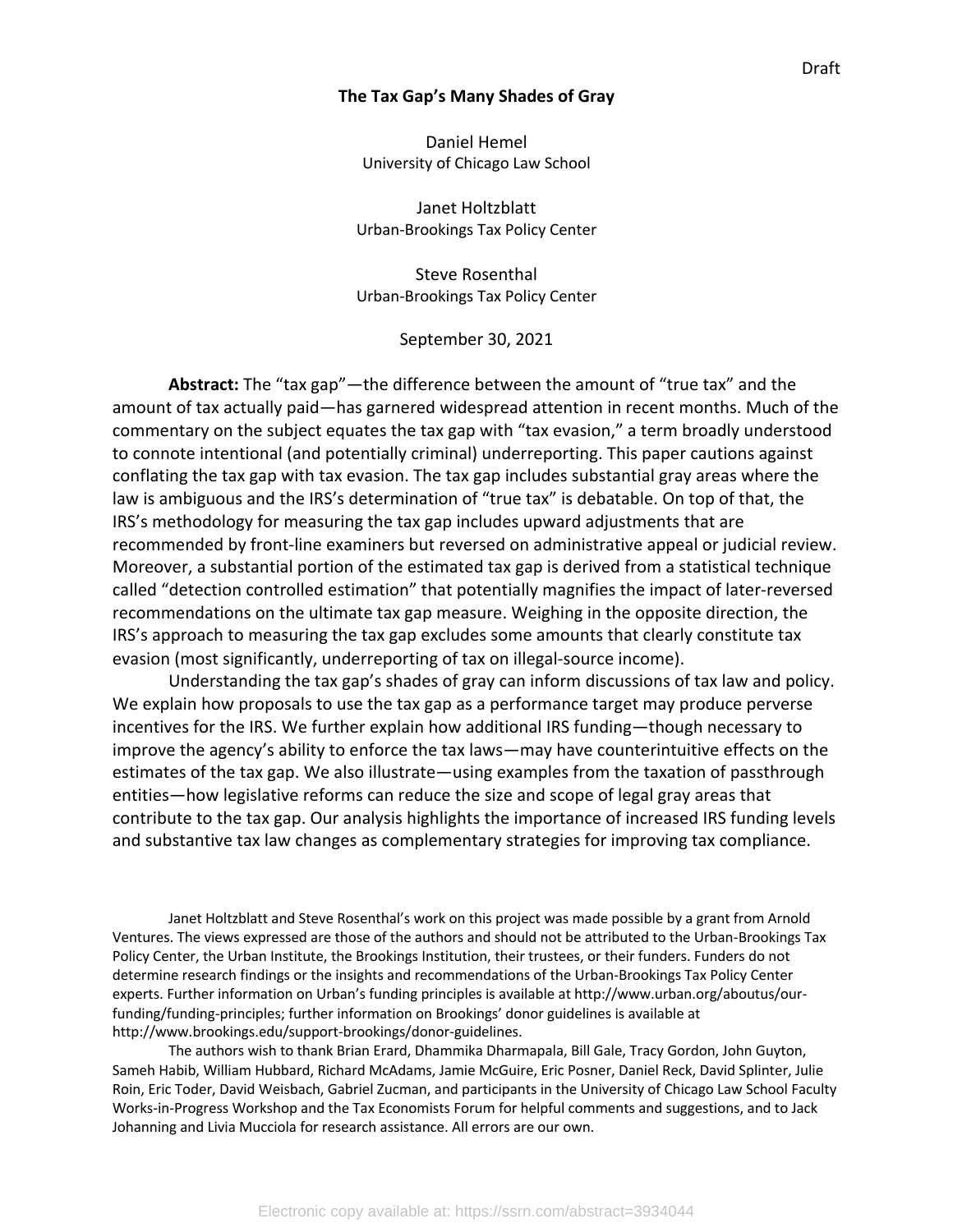#### **Introduction**

The "tax gap"—the difference between taxes owed to the government and taxes actually collected—has gained new attention in recent months. In May 2021, the Treasury Department projected that the gross tax gap—the difference between taxes owed and taxes voluntarily and timely paid—totaled \$630 billion in tax year 2019 (after "adjusting the tax gap for passthrough and offshore evasion").<sup>1</sup> The net tax gap—which accounts for enforced and other late payments—was still a staggering \$554 billion in tax year 2019, according to Treasury's adjusted projection.2 The Biden administration's "American Families Plan Tax Compliance Agenda" aims to reduce the gross tax gap by roughly 10 percent over the next decade.3 Senator Elizabeth Warren (D-Mass.) and Representative Ro Khanna (D-Calif.) both have introduced bills that would set an even more ambitious target, instructing the IRS to reduce the net tax gap by at least one-third over the next 10 years.<sup>4</sup>

Notwithstanding its prominence, the "tax gap" is also a subject of considerable confusion. In particular, the "tax gap" is frequently—and misleadingly—equated with "tax evasion." For example, the Biden administration's May 2021 "American Families Plan Tax Compliance Agenda" refers to the "tax gap" and "tax evasion" interchangeably.<sup>5</sup> A recent essay by five former Treasury secretaries outlining strategies to close the tax gap was titled, "We Ran the Treasury Department. This Is How To Fix Tax Evasion."6 News reports often lead with provocative headlines that characterize the tax gap as a consequence of "cheating"—for example, "The U.S. Is Losing \$1 Trillion Annually to Tax Cheats" (New York Times<sup>7</sup>), and "IRS Chief: Cheats are Costing U.S. \$1 Trillion" (Washington Post<sup>8</sup>).

However, the "tax gap" as defined by the IRS, includes amounts that definitely do not constitute "tax evasion"—at least in the legal sense of the term. $9$  Under federal law, tax evasion

<sup>&</sup>lt;sup>1</sup> See U.S. Department of the Treasury, The American Families Plan Tax Compliance Agenda 4-5 & tbl.1 (May 2021), https://home.treasury.gov/system/files/136/The-American-Families-Plan-Tax-Compliance-Agenda.pdf (hereinafter "American Families Plan Tax Compliance Agenda").

 $<sup>2</sup>$  Id. at 4.</sup>

 $3$  Id. at 2-3.

<sup>4</sup> See Restoring the IRS Act, S. 1788, 117th Cong., 1st Sess. (May 24, 2021); Stop CHEATERS Act, H.R. 1200, 117 Cong., 1st Sess. (Feb. 22, 2021).

<sup>5</sup> See, e.g., American Families Plan Tax Compliance Agenda, supra note 3, at 4 (referring to the IRS's National Research Program random audit studies as "the 'gold standard' for understanding tax evasion"). As explained below, the NRP random audit studies generate estimates of the underreporting component of the tax gap but they do not, and are not intended to, measure evasion.

<sup>6</sup> See Timothy F. Geithner, Jacob J. Lew, Henry M. Paulson Jr., Robert E. Rubin & Lawrence H. Summers, N.Y. Times (June 9, 2021), https://www.nytimes.com/2021/06/09/opinion/politics/irs-tax-evasion-geithner-lew-paulsonsummers-rubin.html. Both the headline and the text of the op-ed refer to the Biden administration's tax gap strategy as a way to "pursue evasion." Id.

<sup>7</sup> See Alan Rappeport, N.Y, Times (Apr. 13, 2021), https://www.nytimes.com/live/2021/04/13/business/stockmarket-today.

<sup>&</sup>lt;sup>8</sup> See "IRS Chief: Cheats are Costing U.S. \$1 Trillion," Wash. Post (Apr. 13, 2021),

https://www.washingtonpost.com/business/economy/irs-chief-says-cheats-are-costing-the-us-1-trillion-ayear/2021/04/13/128f1b0c-9c5d-11eb-b7a8-014b14aeb9e4\_story.html.

<sup>9</sup> See Statement of Nina Olson, Executive Director, Center for Taxpayer Rights, Before the Subcomm. on Taxation & Oversight, S. Comm. on Finance 6 (May 11, 2021),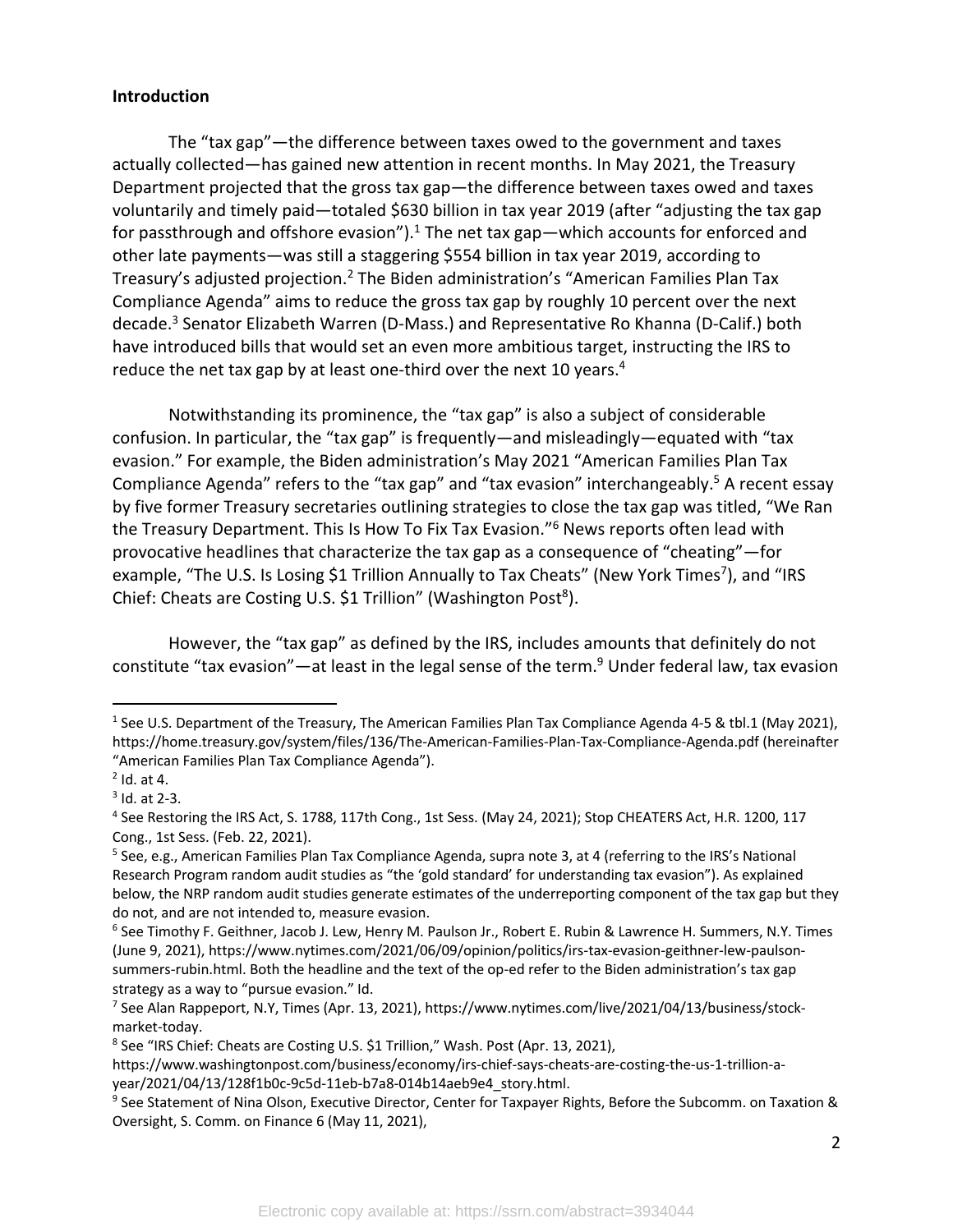is a felony involving a willful attempt to evade or defeat the assessment or payment of a tax.<sup>10</sup> By contrast, the IRS's definition of the tax gap includes all taxes that are underreported, whether willfully or not. It includes instances in which taxpayers try to exploit ambiguities gray areas—in the tax code but are ultimately found by the IRS and the courts to be on the wrong side even if their close-to-the-line conduct falls far short of criminality. It also includes instances in which taxpayers make honest mistakes while trying to comply with ever-changing and often-opaque tax laws.<sup>11</sup> On top of that, the tax gap includes the liabilities of well-intended taxpayers who acknowledge what they owe but are unable to pay due to financial distress. For all these reasons, official IRS documents are generally careful *not* to characterize the tax gap as "tax evasion"<sup>12</sup> (though other sources—including other government sources<sup>13</sup>—often fail to make the distinction).

The IRS's methodology for estimating the tax gap generates a further wedge between the tax gap and tax evasion. Several features of that methodology create the possibility that the agency's estimate of the tax gap will include amounts that a court—or even the IRS itself won't ultimately deem the taxpayer to owe. The IRS's measure of "true tax"—the starting point for its calculation of both the gross and net tax gaps—includes any amount of additional tax recommended by an examiner after an audit included in its compliance studies, even if the examiner's post-audit recommendation is subsequently reversed on administrative appeal or court challenge. Data from the Treasury Inspector General for Tax Administration (TIGTA) indicate that only 63 percent of additional taxes recommended by examiners in operational audits in fiscal years 2015 through 2019 was ultimately assessed (after administrative appeals and abatements).<sup>14</sup> That figure is likely even lower after taking into account further reductions on judicial review. Moreover, the IRS uses a method called "detection controlled estimation" (DCE) in its compliance studies to scale up the recommendations of all examiners to the level of the examiners who recommend the largest upward adjustments in types of personal income, controlling for observable characteristics of the cases assigned to each examiner. The DCE potentially magnifies the impact of later-reversed recommendations on the overall tax gap.

Cutting in the opposite direction, other features of the IRS's methodology cause the agency's estimate of the tax gap to *exclude* amounts that are tax evasion by any definition. Of particular note, the IRS's tax gap estimates do not include underreporting attributable to illegal

https://www.finance.senate.gov/imo/media/doc/SFC%20Subcomm%20on%20Taxation%20and%20Oversight%20T ax%20Gap%20-%20Olson%20-%2005-11-21%20(final)(rev)1.pdf.

<sup>10</sup> I.R.C. § 7201; see Sansone v. United States, 380 U.S. 343, 354 (1965).

<sup>&</sup>lt;sup>11</sup> See Gerald Auten & David Splinter, Comment: Tax Evasion at the Top of the Income Distribution: Theory and Evidence 2 (Aug. 15, 2021), http://www.davidsplinter.com/AutenSplinter-TaxEvasion.pdf (noting that "the term 'evasion' … implies the criminal offense of intentionally failing to report income," and recommending the use of "the broader and more accurate terms *underreporting* and *misreporting*" when discussing the underreporting component of the tax gap).

<sup>&</sup>lt;sup>12</sup> See, e.g., Internal Revenue Service, Federal Tax Compliance Research: Tax Gap Estimates for Tax Years 2011– 2013, Publication 1415 (Rev. 9-2019) (2019) (never using the term "evasion" in body text); .

<sup>&</sup>lt;sup>13</sup> See, e.g., U.S. Department of the Treasury, The Case for a Robust Attack on the Tax Gap (Sept. 7, 2021), https://home.treasury.gov/news/featured-stories/the-case-for-a-robust-attack-on-the-tax-gap (using "tax gap" and "tax evasion" interchangeably).<br><sup>14</sup> Treasury Inspector General for Tax Administration, Trends in Compliance Activities Through Fiscal Year 2019, at

<sup>16</sup> fig.6 (Mar. 12, 2021).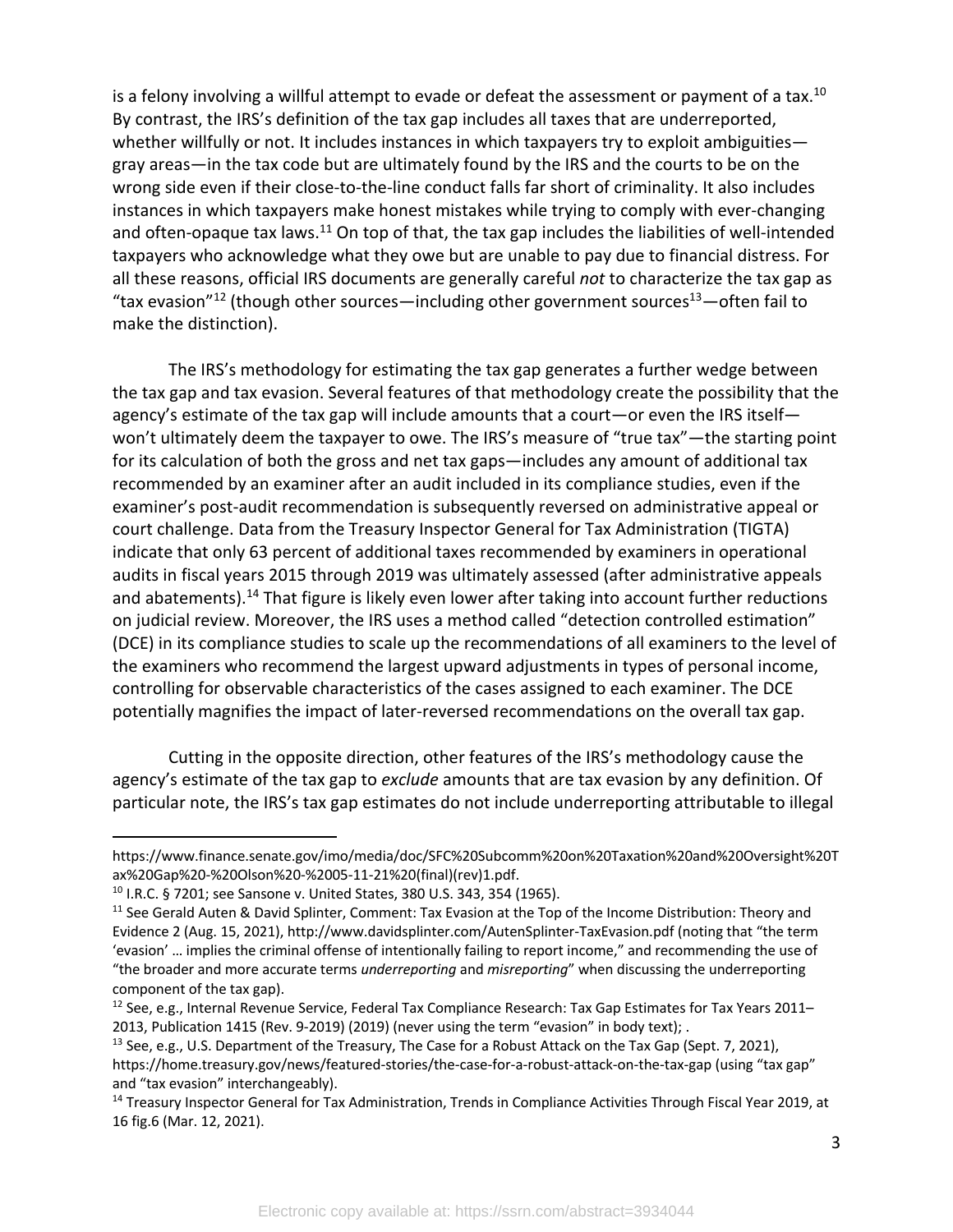source income.<sup>15</sup> Taxpayers are required to report all of their income whether from legal or illegal sources, and nearly two-thirds of all convictions for federal tax crimes involve illegal source income.<sup>16</sup> Nonetheless, the IRS says that it omits noncompliance attributable to illegal source income from its tax gap estimates because (1) illegal source income is "extremely difficult to estimate" and (2) "the government interest in pursuing this type of noncompliance is, ultimately, to stop the illegal activity, not merely to tax it."<sup>17</sup> Below, we highlight additional areas in which the IRS's official estimates potentially omit significant amounts of underreporting—including, but not limited, to tax evasion. For example, underreporting attributable to passthrough entities such as partnerships and S corporations may be understated in the agency's official tax gap estimates because audits of those organizations are not routinely conducted as part of the IRS compliance studies.

Equating the tax gap with tax evasion generates a distorted perception of the problem of tax noncompliance. Between clear-cut noncompliance and compliance lies a spectrum of different shades of gray, where taxpayers, the IRS, the courts, and Congress may disagree as to what counts as legal or illegal. (Indeed, even within the IRS, there are often various views among examiners and differences of opinion between examiners and appeals officers.) Clarifying the contours of the tax gap not only provides a crisper picture of tax noncompliance but also yields concrete policy implications. We highlight three implications in particular:

- **1. The tax gap should not be a performance target.** The IRS's tax gap research reveals important sources of noncompliance and sheds light on the potential amounts of unpaid taxes that could be collected under current law. But a goal such as reducing the tax gap by a particular percentage aims at an amorphous target. Moreover, setting such a goal for the IRS would produce potentially perverse incentives. For example, one easy way for the IRS to reduce the measured tax gap would be to instruct examiners not to challenge aggressive reporting positions adopted by sophisticated taxpayers who exploit legal gray areas. The IRS would thereby reduce the amount of "true tax" owed—and thus the gap between "true tax" and the amount actually paid. However, such measures would be at odds with the goals of raising revenue and allocating tax burdens equitably.
- **2. The IRS needs skilled and experienced examiners and up-to-date technology to better address the problem of tax noncompliance.** If distinguishing between tax compliance and noncompliance were simple, then the IRS could potentially rely on relatively inexperienced examiners to detect underreporting of taxes. However, to the extent the tax gap results from sophisticated taxpayers aggressively exploiting legal ambiguities, then the IRS's task is more challenging. Our analysis suggests that at least in certain areas—such as the taxation of passthrough entities—noncompliance often takes the latter form. For example, rules

<sup>&</sup>lt;sup>15</sup> See Internal Revenue Service, Reducing the Federal Tax Gap: A Report on Improving Voluntary Compliance 6 (Aug. 2007), https://www.irs.gov/pub/irs-news/reducing\_the\_tax\_gap.pdf ("It is important to emphasize that IRS estimates of the tax gap are associated with the legal sector of the economy only."); see also Kim M. Bloomquist, IRS Office of Research, IRS Compliance Research and Tax Gap Estimates (Sept. 17, 2007),

https://www.taxadmin.org/assets/docs/Meetings/07rev\_est/bloomquist.pdf (noting that illegal source income is "not included in tax gap estimates").

<sup>16</sup> See IRS Data Book 2020, at 56 tbl.24.

<sup>&</sup>lt;sup>17</sup> See IRS, Reducing the Federal Tax Gap, supra note 15, at 6.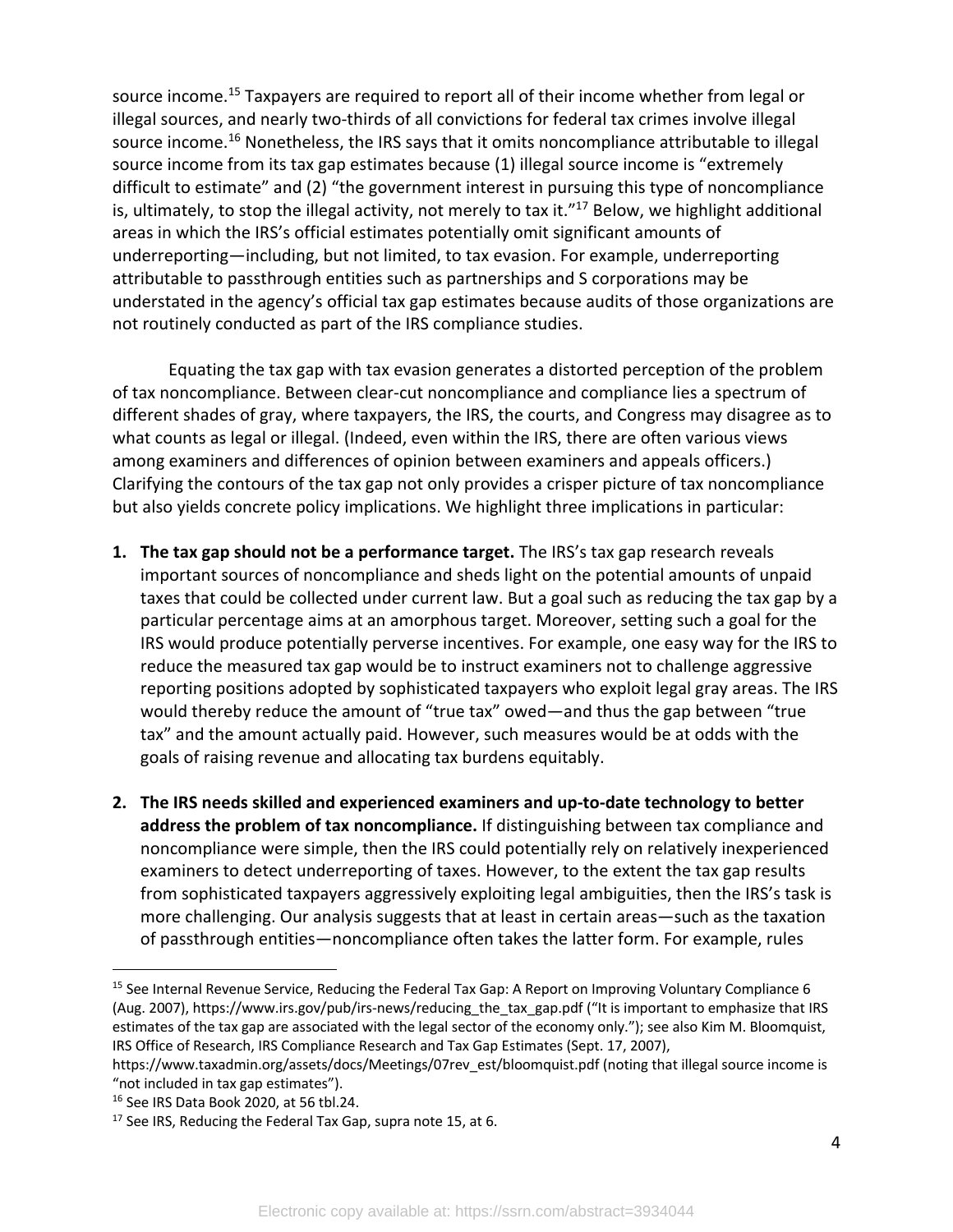regarding special allocations for partnerships and reasonable compensation for S corporation shareholders involve complicated multi-part tests that are often unclear in their application. In those circumstances, enforcement will be especially resource intensive and will require a substantial boost in the IRS's budget: the IRS will need to hire, train, and retain revenue agents who are well-versed in the relevant areas of law and capable of conducting complex audits, and it will need to support their efforts with  $21^{st}$  century technology. These enforcement efforts may take a long time to pay off, especially when the taxpayer appeals the examiner's decision through the administrative process or takes the matter to the courts.

**3. Tackling the problem of tax noncompliance requires substantive legal reforms.** Even the most skilled and experienced examiners will struggle to enforce tax laws that are ambiguous at their core. In those cases, audits are no substitute for clarity in the tax laws. We illustrate this point primarily using examples involving passthrough entities (e.g., partnerships and S corporations), for which the statutes on the books practically invite taxpayers to adopt aggressive reporting positions—some challenged by examiners, some accepted as legal avoidance strategies, and some that are never observed due to the rarity of audits at the passthrough entity level. We propose straightforward revenue-raising reforms of the tax rules that would make the IRS's task much easier and would make enforcement more equitable.

To be clear from the outset, the goal of this paper is *not* to determine whether Treasury or the IRS has overestimated or underestimated the tax gap. Rather, our paper emphasizes that the size of the tax gap is ultimately indeterminate. This indeterminacy is due in part to the fact that noncompliance is difficult to observe. But it is also due to the fact that the tax laws are often themselves indeterminate, and different observers (indeed, different officials within the IRS) may disagree as to whether a particular taxpayer position is compliant or noncompliant. The challenges of estimating the tax gap have led some tax authorities in other countries to eschew the measure entirely.<sup>18</sup> Our paper does not argue for such a step. Instead, we seek to provide lawmakers, academics, advocates, and others with a clearer understanding of what tax gap estimates do and do not signify so that they can use those estimates to improve tax policy.

Our paper proceeds as follows. Section I explains how the IRS defines and measures the tax gap. Section II describes why the IRS's official tax gap estimates may be overinclusive or underinclusive of what taxpayers legally owe. Section III considers policy implications, highlighting the need for additional IRS resources as well as substantive legal changes to address areas of persistent noncompliance.

#### **I. What Is the Tax Gap?**

 $18$  For example, the Irish tax agency "does not estimate the tax gap because it has concerns both around accuracy of estimation, and about the usefulness of a tax gap estimate at an operational level." The agency "considers that the science of estimating such a gap is insufficiently developed to provide a useful reliable estimate of tax noncompliance levels." Comptroller & Auditor General, Report on the Accounts of the Public Services 2015, at 198 (Sept. 2016), https://www.rte.ie/documents/news/report-accounts-public-services-2015.pdf.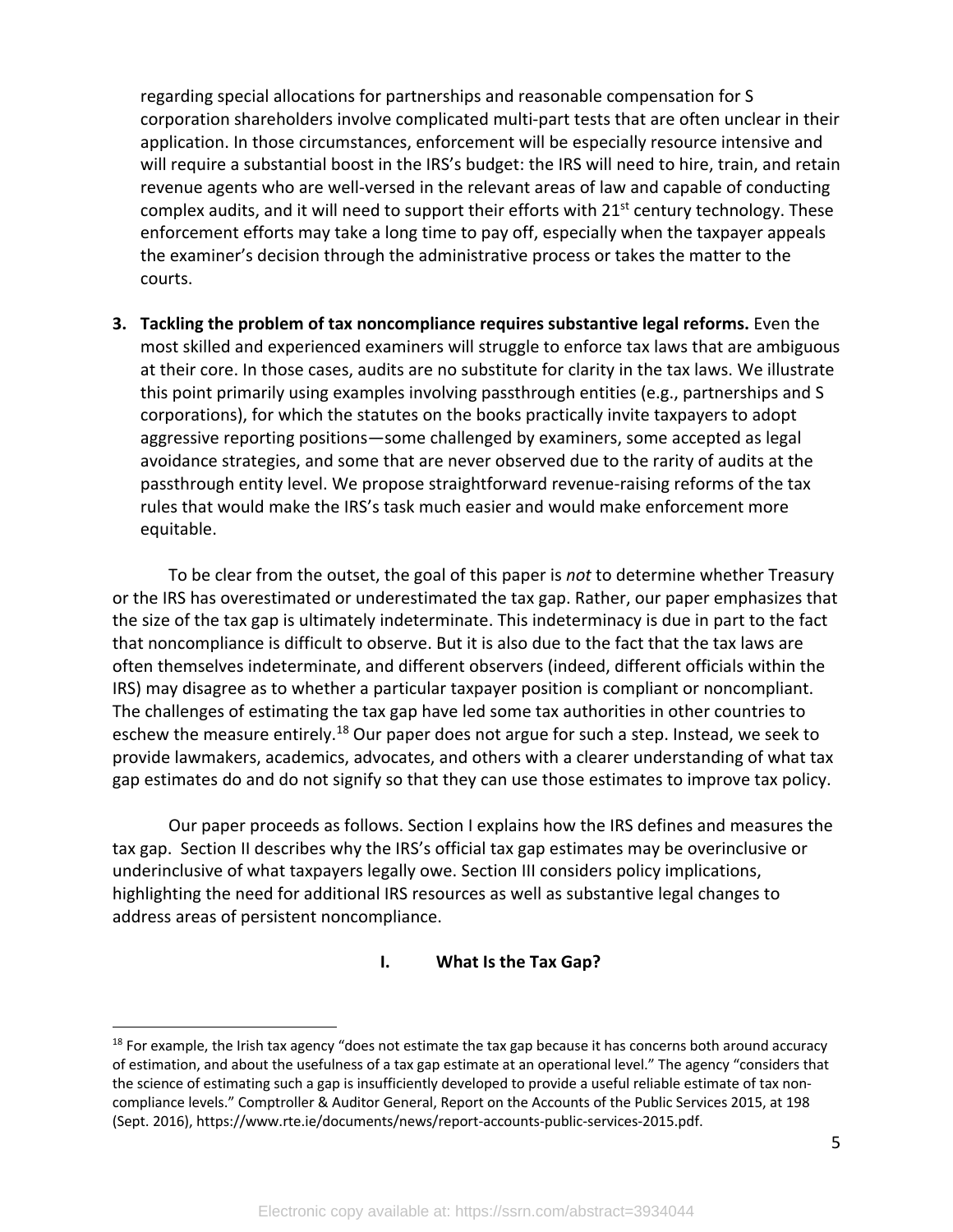Since 1964, the IRS has periodically conducted studies of tax noncompliance based, in part, on samples of tax returns.<sup>19</sup> This section focuses on the approach in the IRS's most recent completed tax gap study (for tax years 2011 through 2013). We also highlight the differences between the IRS's tax gap estimates and the legal and colloquial conceptions of "tax evasion."

#### **A. Defining the Tax Gap**

The IRS defines the "gross tax gap" as "the amount of true tax that is not paid voluntarily and timely."20 The "net tax gap" is the gross tax gap minus amounts subsequently paid. The difference between the gross tax gap and the net tax gap reflects (1) voluntary late payments and (2) payments that result from enforcement activities.<sup>21</sup> In its most recent study of noncompliance, the IRS estimated that the gross tax gap was \$441 billion per year for tax years 2011 through 2013. Late payments and enforcement revenue reduced the annual tax gap by \$60 billion to \$381 billion, on net. (See Table 1.)

The IRS uses its estimates of the gross and net tax gap to calculate the voluntary compliance rate and the net compliance rate. The voluntary compliance rate is the amount of taxes paid voluntarily and timely divided by the total "true" tax owed. The net compliance rate is the amount of taxes ultimately paid divided by the total "true" tax. From 2011 through 2013, the voluntary and net compliance rates were 83.6 percent and 85.8 percent, on average. (See Table 1.) Remarkably, the IRS compliance rates have hovered around those levels for decades (although the dollar amounts have grown).

The IRS divides the tax gap into three primary components: (1) the underreporting tax gap, (2) the nonfiling tax gap, and (3) the underpayment tax gap. The underreporting tax gap is the amount of understated taxes by taxpayers who file returns on time. The nonfiling tax gap is the amount of unreported taxes by taxpayers who owe taxes but do not file a required return on time (if at all). The underpayment tax gap is the amount of unpaid taxes reported on timely filed returns. About 80 percent of the gross tax gap was attributable to underreporting, with the remainder divided roughly in half between the other two sources of noncompliance.

#### **B. Measuring the Tax Gap**

Underreporting of the individual income tax and self-employment tax represents roughly two-thirds of the IRS's gross tax gap estimate.<sup>22</sup> (See Table 2.) To estimate those

<sup>&</sup>lt;sup>19</sup> For history, see Internal Revenue Service, Estimates of Income Unreported on Individual Income Tax Returns, Publication 1104 (Sept. 1979),

https://www.google.com/books/edition/Estimates\_of\_Income\_Unreported\_on\_Indivi/cgIAeMYiJbYC?hl=en&gbpv =1&pg=PA1&printsec=frontcover

<sup>&</sup>lt;sup>20</sup> See Internal Revenue Service, Federal Tax Compliance Research: Tax Gap Estimates for Tax Years 2011–2013, Publication 1415 (Rev. 9-2019), at 1 (2019).<br><sup>21</sup> See id. at 1. Interest and penalty payments are excluded when deriving the net tax gap from the gross gap.

 $22$  To estimate the corporate income tax underreporting gap, the IRS starts with operational audit results and makes a series of adjustments to reflect the fact that returns chosen for operational audits are not a random sample of the population of filers. See Publication 1415, supra note 20, at 21-23. As a recent report by the Joint Committee on Taxation notes, "these techniques may not overcome all of the data limitations." Staff of the Joint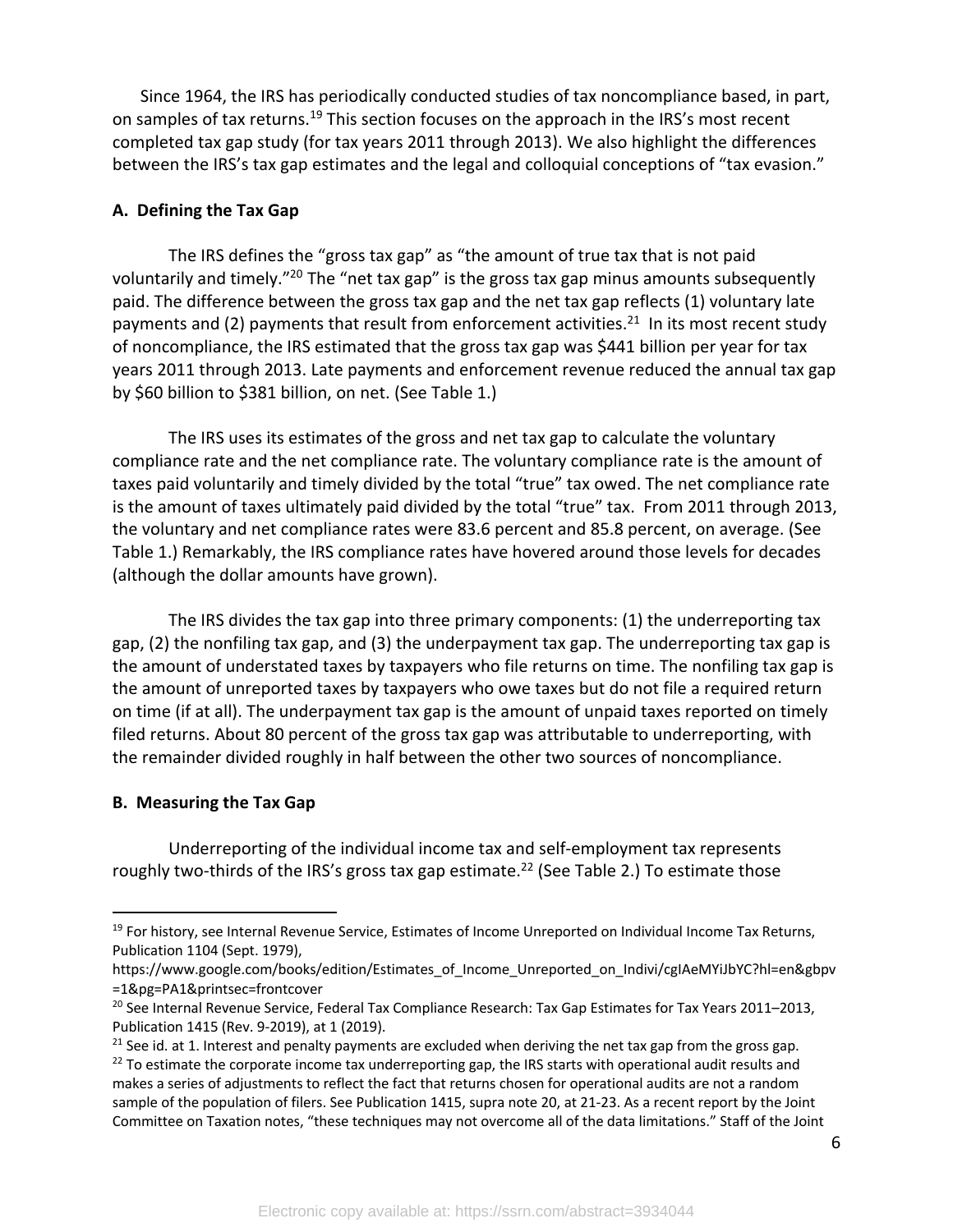portions of the tax gap, the IRS uses results from National Research Program (NRP) audits, supplemented by a method called detection controlled estimation (DCE).

**National Research Program.** The NRP starts with a stratified random sample of individual income tax returns that are selected for audit.<sup>23</sup> For the simplest returns, if the IRS can reconcile reported amounts with information supplied by third parties (e.g., W-2s and 1099s) and there is no indication of any significant compliance issue, the IRS does not follow up with the taxpayer. For somewhat more complicated returns, the IRS will conduct correspondence audits that usually focus on just a few items on a tax return. For the most complicated returns, the IRS will conduct a face-to-face interview with the taxpayer at an IRS office or at the taxpayer's home, place of business, or accountant's office.<sup>24</sup> At the end of the audit, the examiner makes a recommendation (additional tax, no change, or a refund). That recommendation is the foundation for the underreporting gap estimate.

**Detection Controlled Estimation.** NRP audits do not detect all instances of unreported income. To estimate the amount of undetected income, the IRS uses a method called detection controlled estimation (DCE). The basic idea behind DCE is that although the IRS cannot observe true income, it can observe differences in recommended adjustments across examiners who have audited returns involving similar tax issues with the same propensity for underreporting, and it can use those differences to estimate how much is being missed by the less "successful" examiners (i.e., examiners with a propensity to recommend lower adjustments for similar tax returns).

For example, imagine that three NRP examiners named Daniel, Janet, and Steve audit similar returns reporting income on Schedule C (profit or loss from a sole proprietorship). On average, Daniel detects \$1,000 of underreported self-employment income per Schedule C examined; Janet detects \$5,000; and Steve detects \$10,000. The implicit assumption underlying the DCE method is that Steve is the "best" of the three examiners and that both Daniel and

Committee on Taxation, JCX-30-21, Tax Gap: Overview of Federal Tax Provisions and Analysis of Selected Issues 6 (June 7, 2021). To estimate the portion of the employment tax underreporting gap associated with the Federal Insurance Contributions Act (FICA) and Federal Unemployment Tax Act (FUTA), the IRS uses compliance rates from random audits conducted for tax years 2008 to 2010. See Publication 1415, supra note 20, at 23. The estate tax underreporting gap is estimated through a mix of operational and random audits. See id. at 23-24.

The underpayment gap is largely estimated on the basis of administrative data reflecting past-due tax balances. Estimation of the nonfiling gap raises a range of methodological challenges. Because the nonfiling gap is a relatively small share of the gross tax gap (9 percent), we omit discussion here. For further treatment, see Brian Erard, Mark Payne & Alan Plumley, Advances in Nonfiling Measures (Internal Revenue Service, Research Paper, 2012), http://www.irs.gov/pub/irs-soi/12resconadvnonfile.pdf; and Brian Erard, Patrick Langetieg, Mark Payne & Alan Plumley, Ghosts in the Income Tax Machinery (May 2, 2020), https://mpra.ub.unimuenchen.de/100036/1/MPRA\_paper\_100036.pdf.

<sup>&</sup>lt;sup>23</sup> Recent NRP studies have covered three-year spans, using approximately 14,000 individual income tax returns per year. See Publication 1415, supra note 20, at 17.

 $24$  See Publication 1415, supra note 20, at 17. Before any of the office and field audits, an experienced IRS examiner reviews the file and "classifies" certain items for further investigation. The NRP examiner assigned to the return is instructed to audit all classified items and also has discretion to audit unclassified items. Some items are routinely classified: for example, Schedule C income (profit or loss from sole proprietorships) and Schedule F income (profit or loss from farming). Items generally subject to third-party information reports (e.g., wages) are not routinely classified.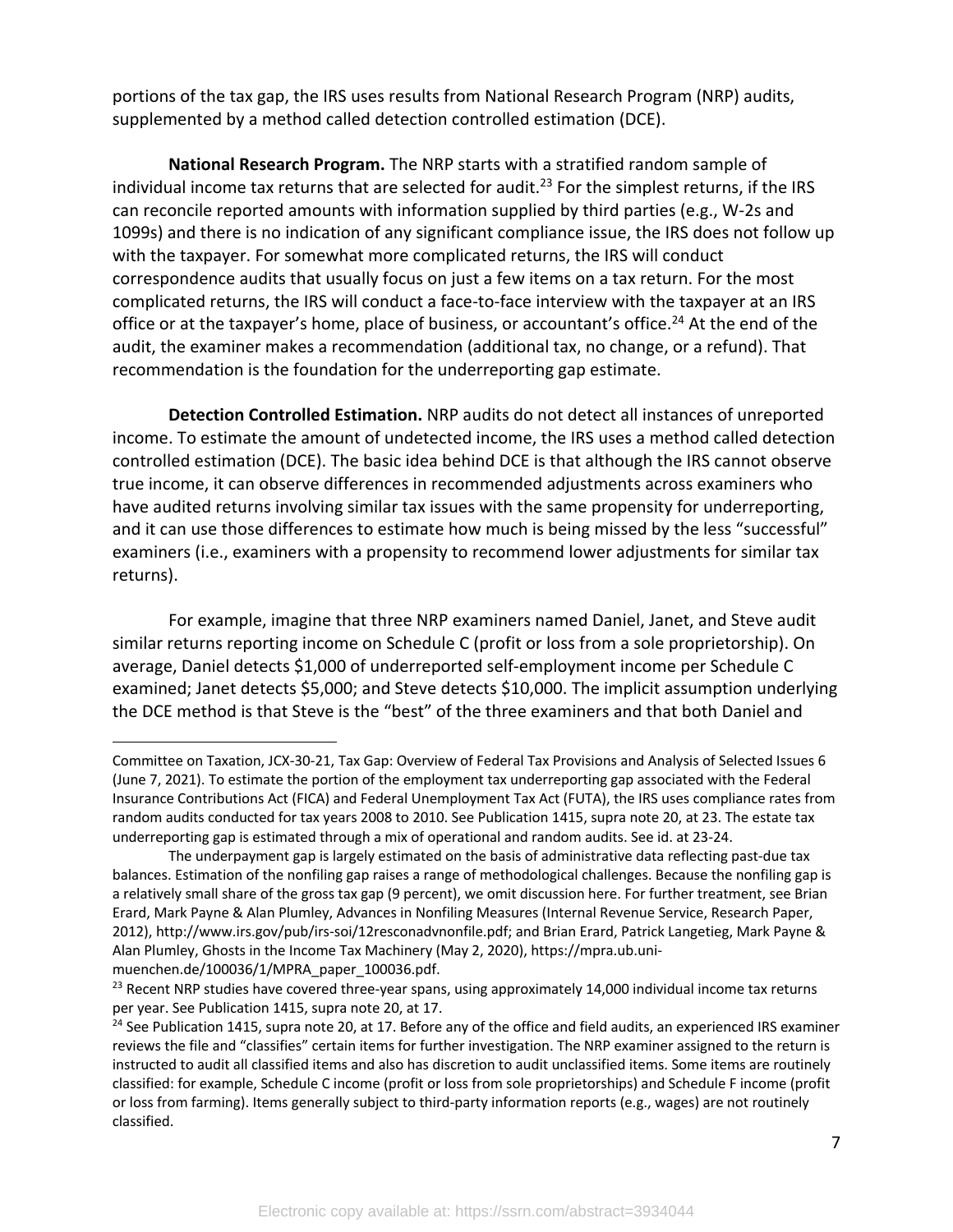Janet would have detected \$10,000 of underreported self-employment income per Schedule C if they had been as skilled or conscientious as Steve. If Steve's detection rate were perfect, then Daniel's determinations of underreported Schedule C income would be scaled up by a factor of 10, and Janet's determinations would be scaled up by a factor of 2. $^{25}$  The IRS then calculates the additional taxes that should have been paid if taxpayers reported their DCE-adjusted income and other corrected items on their tax returns.

The individual income tax underreporting gap thus includes (1) the recommended additional tax at the end of NRP audits and (2) the amount of additional tax implied by the DCE (scaled up to reflect the fact that the NRP captures only a small sample of the population). The effect of the DCE approach on IRS estimates of the tax gap is large. For example, John Guyton and coauthors report that the DCE approach effectively triples the average individual income tax underreporting gap for tax years 2006 to 2013 (that is, for every \$1 of noncompliance detected by NRP audits, the DCE approach implies another \$2 of undetected noncompliance).<sup>26</sup> In other words, approximately two-thirds of the individual income tax underreporting gap is attributable to the DCE. The accuracy of the DCE approach is therefore a central concern in tax gap estimation.<sup>27</sup>

#### **C. Distinguishing the Tax Gap and Tax Evasion**

The "tax gap" encompasses much more than evasion. We focus first on the underreporting component of the tax gap, and then the underpayment component of the tax gap.

**Reasons for Underreporting.** The underreporting component of the tax gap, as estimated by the IRS, encompasses any instance in which an examiner recommends additional tax after a random audit. Underreporting sometimes reflects evasion, but it also can result from a variety of other causes. For example, a taxpayer may make an unintentional mistake, ranging from a misunderstanding of the law to forgetting to include a one-off payment for a few hours

<sup>&</sup>lt;sup>25</sup> In fact, the IRS makes a "very modest adjustment" to the determinations of the top examiners, on the assumption that they uncovered "nearly all" noncompliance. Brian Erard & Jonathan Feinstein, The Individual Income Reporting Gap: What We See and What We Don't, IRS Research Bulletin: Proceedings of the 2011 IRS/TPC Research Conference 129, 132 (2011), https://www.irs.gov/pub/irs-soi/11resconindincome.pdf.

The IRS generates separate DCE estimates for different income categories. This allows for the possibility that, for example, Janet is more likely than Steve to detect underreported Schedule C income and Steve is more likely than Janet to detect underreported Schedule F income. In their study, Erard and Feinstein estimated implicit average DCE multipliers range from 1.46 to 20.0 for different types of income, depending on the extent of examiner-to-examiner variation. Id. at 140 tbl.1.

<sup>&</sup>lt;sup>26</sup> See, e.g., John Guyton, Patrick Langetieg, Daniel Reck, Max Risch & Gabriel Zucman, Tax Evasion at the Top of the Income Distribution: Theory and Evidence 60 tbl.6. (Nat'l Bureau of Econ. Research, Working Paper No. 28542, Mar. 2021). Note that Guyton et al. use DCE multipliers from the 2001 NRP, which they then apply to returns from the 2006-2013 NRPs. See id. at 10 n.14.

 $27$  A DCE multiplier of approximately 3 is roughly consistent with estimates based on data from the Tax Compliance Measurement Program (TCMP), the predecessor to the NRP. Using 1976 TCMP data, the IRS estimated that for every \$1 of underreported income detected by TCMP examiners without the help of third-party information returns, another \$2.28 of underreported income went undetected. See Naomi E. Feldman & Joel Slemrod, Estimating Tax Noncompliance with Evidence from Unaudited Tax Returns, 117 Econ. J. 327, 330 (2007).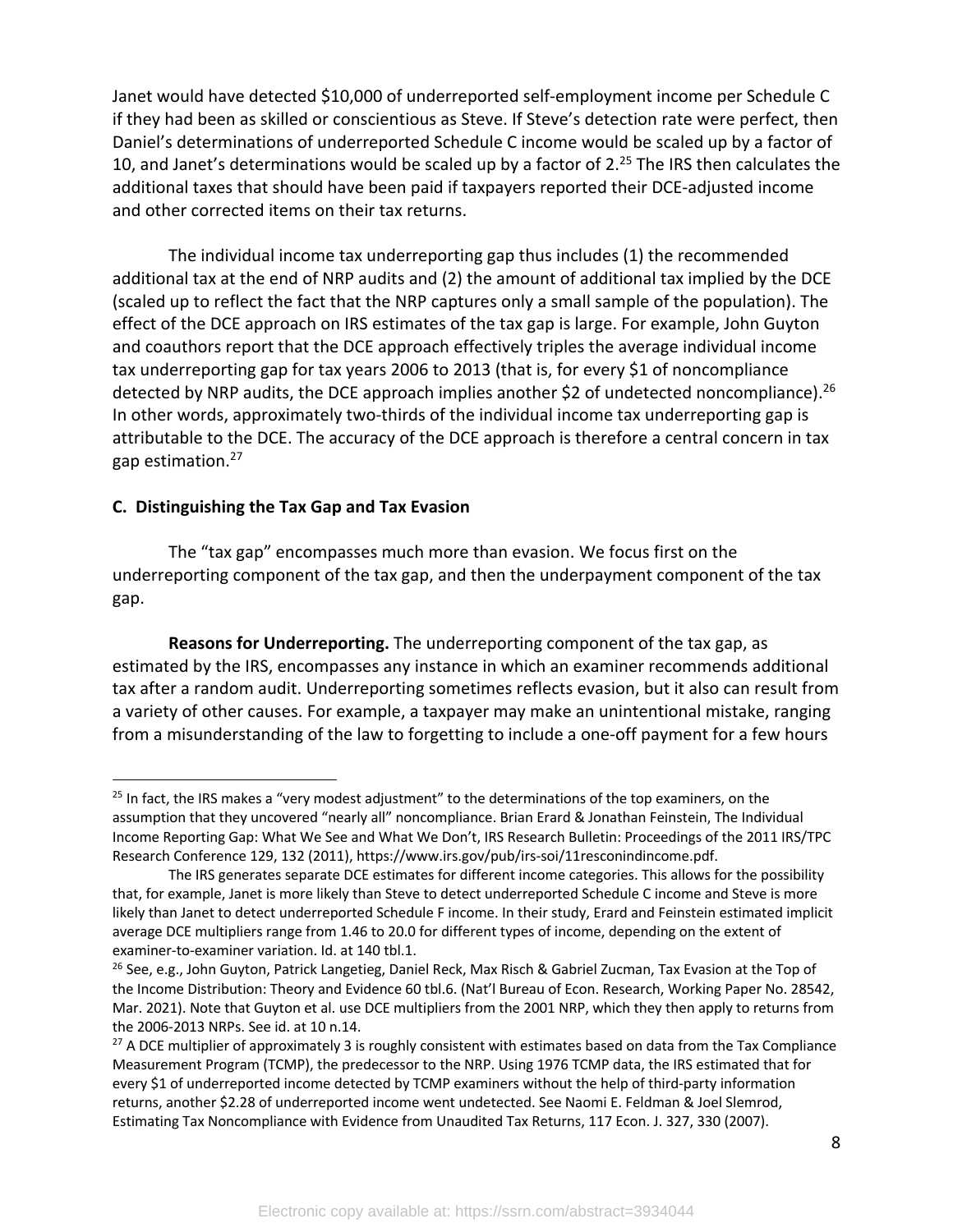of work. Likewise, an IRS examiner may make a mistake that is subsequently reversed on supervisory review or appeal. In addition, a taxpayer and a revenue agent may disagree about how confusing or ambiguous laws apply to particular factual circumstances, and those disagreements over the gray areas of the tax code may spill over into the measurement of the tax gap.

To illustrate the wide room for disagreement between taxpayers and revenue agents, consider the following cases:

- **Valuation of illiquid assets.** Taxpayers may be required to establish the fair market value of illiquid assets in a variety of circumstances: for example, when partnership interests or shares of private-company stock are transferred in connection with the performance of services,<sup>28</sup> sold to an IRA,<sup>29</sup> or contributed to a public charity or donor-advised fund.<sup>30</sup> In those cases, valuation comes down largely to a "matter of opinion."<sup>31</sup> When a taxpayer and an NRP examiner disagree about valuation, the disagreement becomes part of the underreporting gap. $32$
- **Business vs. personal expenses.** Taxpayers other than employees generally can deduct ordinary and necessary business expenses but not expenses incurred for personal purposes. For some items (e.g., meals and travel), the line between deductible and nondeductible expenses is often, in the Tax Court's words, "blurry."<sup>33</sup> For example, a taxpayer may take a client who is also a friend out to dinner and discuss both business and personal matters; a taxpayer may use a vehicle to pick up business supplies but drop off his child at school along the way. The underreporting gap includes instances in which an NRP examiner disputes the taxpayer's claim that a particular expense was for the business.
- **Employee vs. independent contractor.** A taxpayer's status as an employee or a selfemployed independent contractor will matter for a range of tax-related reasons. For example, independent contractors but not employees are potentially eligible for the 20 percent deduction for qualified business income under section 199A.<sup>34</sup> Independent contractors are eligible to set up their own solo 401(k)s and simplified employee pension (SEP) plans, thus deferring up to \$58,000 of income in 2021 (\$64,500 if over the age of 50), whereas employees are generally limited to the retirement savings options offered by their employers. The IRS applies a 20-factor test (tracing back to a 1987 revenue ruling) to determine whether a worker is an employee or an independent contractor, though it emphasizes that these factors "are designed only as guides" and "[t]he degree of importance of each factor varies depending on the occupation and the factual context in

<sup>33</sup> Baca v. Commissioner, T.C. Memo 2019-78, 2019 Tax Ct. Memo LEXIS 81, at \*12.

<sup>28</sup> See I.R.C. § 83(a).

<sup>29</sup> See I.R.C. § 4973, Notice 2004-8, 2004-1 C.B. 333.

<sup>30</sup> See I.R.C. § 170(b)(1)(C)(iv).

<sup>&</sup>lt;sup>31</sup> See Government Accountability Office, GAO-15-16, IRS Could Bolster Enforcement on Multimillion Dollar Accounts, but More Direction from Congress Is Needed 50 (Oct. 2014).

 $32$  Our main focus here is on the individual income tax underreporting gap, but it bears mention that valuation disagreements play an especially significant role in the context of the estate tax underreporting gap.

<sup>34</sup> See I.R.C. § 199A(D)(B).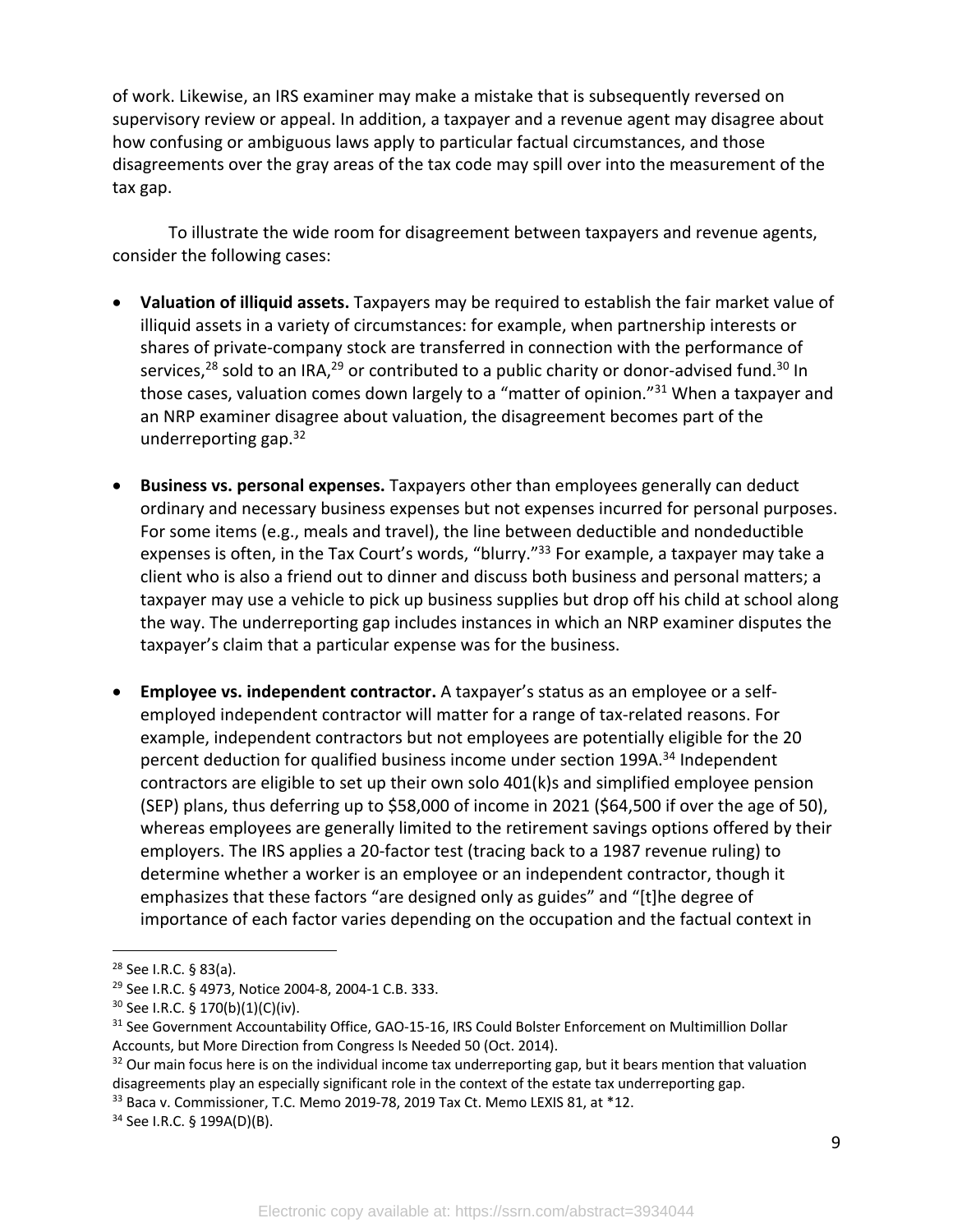which services are performed."<sup>35</sup> The underreporting gap includes instances in which a taxpayer and an NRP examiner differ over the application of the 20-factor test to a particular work arrangement.36

- **Partnership special allocations.** The "most fundamental issue" in the taxation of partnerships is the allocation of a partnership's tax items.<sup>37</sup> Partnerships have an incentive, for example, to allocate ordinary-income items to tax-exempt partners and deductions and long-term capital gains to partners in high tax brackets. A "special allocation"—an allocation that is not in proportion to ownership interests—will not be respected by the IRS unless it has a "substantial economic effect."<sup>38</sup> Commentators describe the regulations setting forth this test as "infamously lengthy," "inscrutable," and "impossible-to-apply."<sup>39</sup> The underreporting gap encompasses some instances in which a partnership has pushed the special-allocation envelope too far.
- **Reasonable compensation.** Wages paid by an S corporation to a shareholder-employee are subject to employment tax, but non-wage distributions are not subject to employment or self-employment tax (and are exempt from net investment income tax if the shareholder materially participates in the business).<sup>40</sup> Active shareholders of S corporations therefore have a strong incentive to pay themselves low wages and to take large non-wage distributions.<sup>41</sup> However, a 1974 revenue ruling requires S corporations to pay their active shareholders "reasonable compensation for services performed."<sup>42</sup> As the IRS has noted, "[t]here are no specific guidelines for reasonable compensation in the Code or the Regulations."43 The IRS and the courts generally rely on a nine-factor test, but no single factor is decisive.<sup>44</sup> When a taxpayer and an NRP examiner disagree on what constitutes "reasonable compensation," the disagreement adds to the underreporting gap. $45$

<sup>42</sup> Rev. Rul. 74-44, 1974-1 C.B. 287.

<sup>35</sup> Rev. Rul. 87-41, 1987-1 C.B. 296.

<sup>&</sup>lt;sup>36</sup> We focus in the text on circumstances in which self-employment provides tax advantages for a worker. There are, to be sure, some tax disadvantages of self-employment (e.g., self-employed individuals cannot deduct health insurance costs for self-employment tax purposes, see I.R.C. § 162(*l*), whereas employees can exclude employersponsored health insurance costs from Federal Insurance Contributions Act wages). And workers who take on independent-contractor status in order to gain the tax advantages of self-employment potentially suffer non-tax consequences, such as the loss of labor-law and employment-discrimination protections. Indeed, many workers may have to choose between being classified as an independent contractor or being unemployed, because of the advantages to their employers.

 $37$  Gregg D. Polsky, Deterring Tax-Driven Partnership Allocations, 64 Tax Lawyer 97, 97 (2010).

<sup>38</sup> Treas. Reg. 1.704-1(b)(2).

<sup>&</sup>lt;sup>39</sup> See Emily Cauble & Gregg D. Polsky, The Problem of Abusive Related-Partner Allocations, 16 Fla. Tax Rev. 479, 482 (2014).

<sup>40</sup> I.R.C. § 1411(c)(4).

<sup>&</sup>lt;sup>41</sup> The new section 199A qualified business income deduction, which postdates the IRS's latest tax gap study, supersizes the incentive for active S corporation shareholders to understate their own salaries because S corporation shareholders can claim the 20 percent deduction for distributions but not for "reasonable compensation." I.R.C.  $\S$  199A(c)(4)(A).

<sup>&</sup>lt;sup>43</sup> Internal Revenue Service, FS-2008-25, Fact Sheet: Wage Compensation for S Corporation Officers 2 (Aug. 2008). <sup>44</sup> See Owensby & Kritikos, Inc. v. Commissioner, 819 F.2d 1315, 1323 (5th Cir. 1987).

<sup>&</sup>lt;sup>45</sup> A similar issue arises in the partnership context. The definition of "net earnings from self-employment income" for purposes of the self-employment tax specifically excludes "the distributive share of any item of income or loss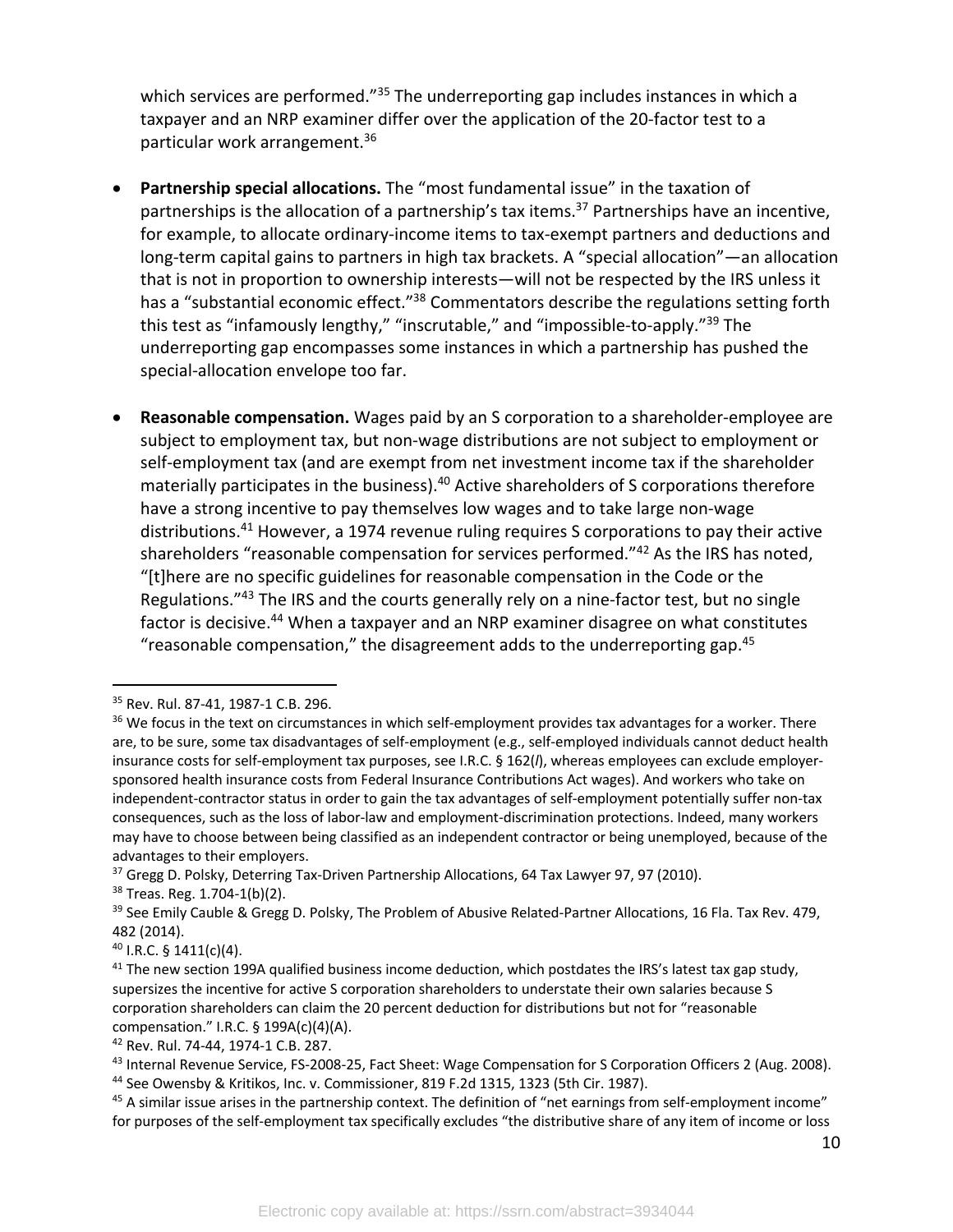To be sure, complicated and ambiguous laws can affect the underreporting gap in both directions, especially when the IRS is constrained by limited resources. Even the examiners who are *most* likely to recommend an upward adjustment may decline to do so when they lack the time, budget, and institutional support to contend with sophisticated and well-compensated tax lawyers. Hence the tax gap may exclude some instances where a better-resourced examiner would have concluded that the taxpayer's position was not supported by the facts and circumstances and thus should have been included in the tax gap.

**Reasons for Underpayment.** A tax debt may remain unpaid for a variety of reasons, in addition to taxpayers willfully refusing to pay even the taxes they report on their tax returns. Congress has instructed the IRS—when settling tax debts—to ensure that taxpayers "have an adequate means to provide for basic living expenses."46 Congress also requires the IRS to release a levy (i.e., a legal seizure of property, such as the garnishment of wages) when the levy "is creating an economic hardship due to the financial condition of the taxpayer."47 Moreover, tax debts are dischargeable in bankruptcy absent unusual circumstances,<sup>48</sup> and tax debts exceeding the value of a decedent's estate generally cannot be collected from her heirs. Clearly, not all people with unpaid tax debts are tax evaders. Some are just poor, bankrupt, or dead.<sup>49</sup>

Treasury and the IRS issued proposed regulations in 1997 that treat all partners as general partners for self-employment tax purposes if they participate in the partnership's trade or business for more than 500 hours during the partnership's taxable year. See Prop. Treas. Reg. 1.1402(a)-2(h)(2)(iii), 62 Fed. Reg. 1702, 1704 (Jan. 13, 1997). Although the IRS has not finalized the proposed regulations, the Tax Court has adopted the proposed regulation's view. See Renkemeyer, Campbell & Weaver, LLP v. Commissioner, 136 T.C. 137, 150 (2011) ("The legislative history of section 1402(a)(13) does not support a holding that Congress contemplated excluding partners who performed services for a partnership in their capacity as partners (i.e., acting in the manner of selfemployed persons), from liability for self-employment taxes."). The result in *Renkemeyer* has drawn criticism from practitioners. See, e.g., James R. Browne, Can LLC Members Avoid Self-Employment Tax on LLC Profits?, 171 Tax Notes Federal 725 (May 3, 2021) (arguing that limited partners and LLC managing members are exempt from selfemployment tax on distributive-share income over and above reasonable compensation). Treasury under the Obama administration acknowledged that the issue was ambiguous. See U.S. Dep't of the Treasury, General Explanations of the Administration's Fiscal Year 2017 Revenue Proposals 169 (Feb. 2016),

https://www.treasury.gov/resource-center/tax-policy/Documents/general-Explanations-FY2017.pdf. The FY 2022 Greenbook notes that "[s]ome partners who might more accurately be considered general partners and some LLC members avoid SECA by claiming the treatment of limited partners." U.S. Dep't of the Treasury, General Explanations of the Administration's Fiscal Year 2022 Revenue Proposals 65 (May 2021),

https://home.treasury.gov/system/files/131/General-Explanations-FY2022.pdf.

 $46$  I.R.C. § 7122(d)(2)(A).

 $47$  I.R.C. § 6343(a)(1)(D).

<sup>48</sup> Exceptions apply in cases of tax fraud and tax evasion. 11 U.S.C. § 523(a)(1)(C).<br><sup>49</sup> See Statement of Nina Olson, supra note 9, at 7 ("Are the taxpayers who failed to make tax payments during this period *tax evaders* and *tax cheats* because their businesses shut down or went under during this period, or because they lost their jobs?").

According to a March 2021 report by the Treasury Inspector General for Tax Administration, approximately \$38.5 billion of unpaid individual income tax liabilities as of May 2019 were attributable to "high-

of a limited partner, as such, other than guaranteed payments … to that partner for services actually rendered to or on behalf of the partnership to the extent that those payments are established to be in the nature of remuneration for those services." I.R.C. § 1402(a)(13). This raises the question: Can a limited partner who provides services to the partnership receive reasonable compensation, in the form of a guaranteed payment, for services to the partnership and then claim exemption from self-employment tax for her distributive share of partnership profits?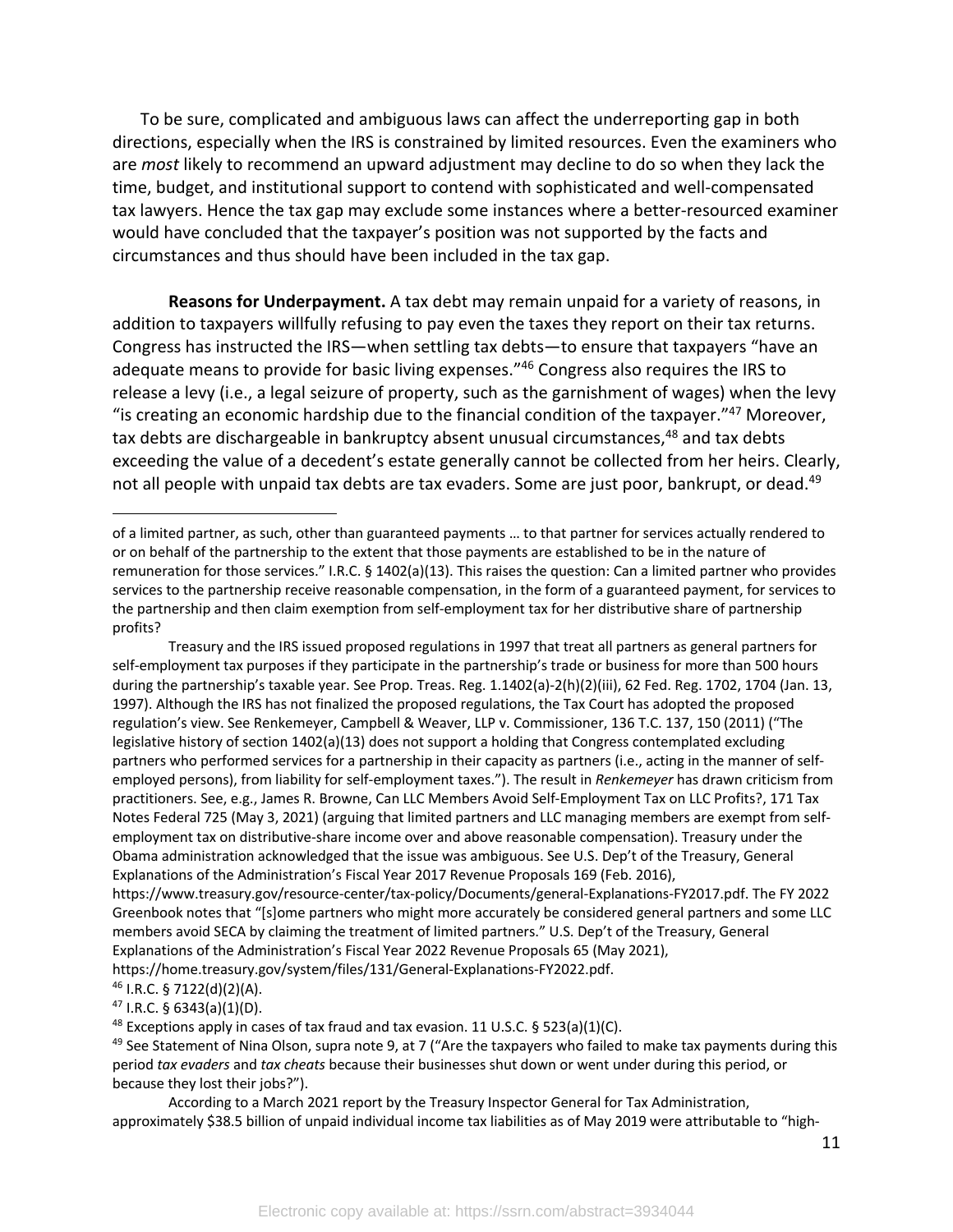In sum, the tax gap can be viewed as a rough gauge of how far we are from a world in which everyone pays their taxes in full. But measuring what the IRS claims is legally owed is challenging.

#### **II. Official Tax Gap Estimates May be Too High—or Too Low**

As noted above, the IRS's latest tax gap estimates date to tax years 2011 through 2013. For those tax years, the IRS estimates a gross tax gap of \$441 billion per year, on average.<sup>50</sup> The Treasury Department recently projected that if the tax gap grew with overall income since then, the gross tax gap would have reached \$584 billion by tax year 2019.<sup>51</sup> Treasury supplemented that number with an "adjusted" projection putting the gross tax gap for tax year 2019 at \$630 billion. (See Table 3.) The higher figure is based on estimates in a paper by John Guyton and coauthors arguing that the official tax gap omits a significant amount of underreporting attributable to passthrough entities and offshore investments.<sup>52</sup>

Official estimates of the size of the tax gap may err in either direction—overstating or understating the amount that taxpayers legally owe but don't pay. With the caveat that the "true" tax gap ultimately depends upon contestable determinations of tax liability, we review here potential sources of upward and downward bias.

#### **A. Reasons Why Official Estimates Might Be Too High**

There are at least four reasons why the official estimates of the tax gap may overstate the actual amount of unpaid taxes.

**1. Recommended Additional Tax vs. True Tax.** The IRS defines the tax gap as the difference between the amount of "true tax" and the amount of tax actually paid on time, but its estimate of the largest portion of the tax gap—the individual income tax underreporting gap—is based on the *recommended additional tax* after an NRP random audit. Especially when tax laws and taxpayers' circumstances are complicated, the amount of "true tax" often lies in

income taxpayers," defined as taxpayers who reported an adjusted gross income (AGI) of \$200,000 or more on at least one Form 1040 over a five-year span. Treasury Inspector General for Tax Administration, High-Income Taxpayers Who Owe Delinquent Taxes Could Be More Effectively Prioritized 4 (Mar. 10, 2021). While this suggests that not all underpayment reflects inability to pay, note that the \$38.5 billion figure is cumulative of all delinquent tax liabilities (the statute of limitations for collection of a tax debt is 10 years). High-income taxpayers, as defined by TIGTA, accounted for only 22 percent of all delinquent tax liabilities. See id.

<sup>50</sup> See Publication 1415, supra note 20, at 8.

<sup>&</sup>lt;sup>51</sup> American Families Plan Tax Compliance Agenda, supra note 3, at 4 tbl.1. Treasury supplemented that number with an "adjusted" projection putting the gap for tax year 2019 at \$630 billion, based on estimates in a paper by Guyton et al. arguing that the official tax gap omits a significant amount of offshore evasion and passthrough underreporting. Id. (citing Guyton et al., supra note 26, at 21).

<sup>&</sup>lt;sup>52</sup> Id. (citing Guyton et al., supra note 26, at 21).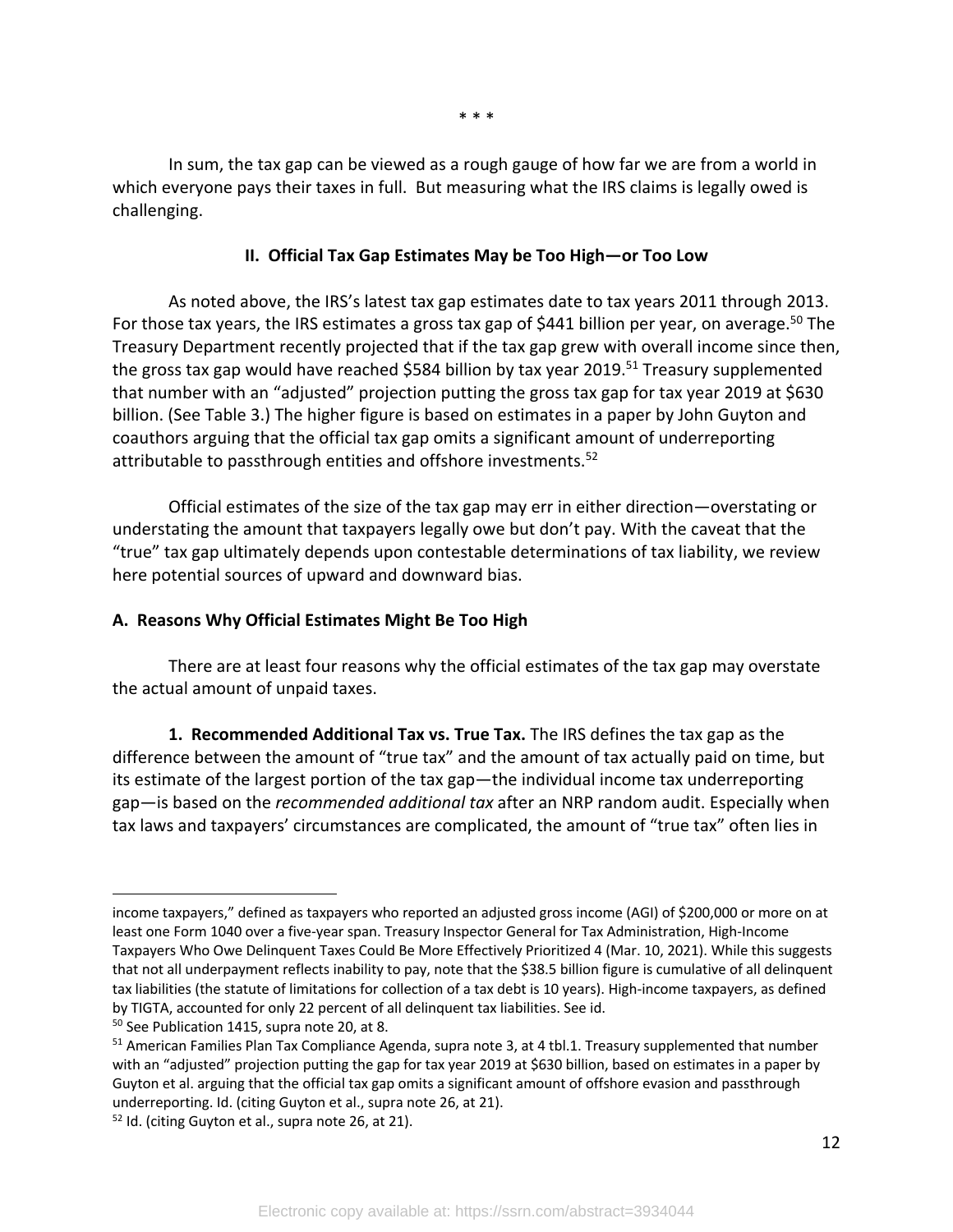the eyes of the beholder. To the extent NRP data reflect the examiner's excessively strict interpretation of a tax provision, the NRP estimates of true tax may be overstated.

We know from non-random operational audits that the examiner's recommendation can be revised downward on supervisory review or administrative appeal—especially in audits of business tax returns.<sup>53</sup> According to the Treasury Inspector General for Tax Administration (TIGTA), only 70 percent of the additional tax (or credit reduction) recommended by an examiner in a case closed in fiscal years 2015 through 2019 by the IRS's Small Business/Self-Employment Division was assessed (net of abatements) after supervisory review or administrative appeal.<sup>54</sup> (Inclusive of all individual and corporate tax returns, that ratio drops to 63 percent—largely driven by the very high rate of successful challenges by large businesses.) And TIGTA's figures do not account for cases in which a taxpayer prevails against the IRS in Tax Court or obtains a refund in a lawsuit filed in federal district court or the Court of Federal Claims.

To be sure, the fact that an IRS appeals officer reduces an adjustment does not always mean that the examiner made a mistake. Unlike examiners and supervisors, the IRS Office of Appeals is empowered to consider the hazards and costs of litigation as well as the merits of the case.<sup>55</sup> The appeals officer thus may reduce the recommended assessment even though she agrees with the examiner on the merits (e.g., because she thinks that a court would likely see the matter differently). The key point for present purposes is that "true tax" lies in the eyes of the beholder, and NRP data reflect a particular perspective (that of the examiner).

Compare how tax practitioners typically approach uncertain tax positions. In anticipation of disputes between clients and the IRS, lawyers measure uncertain tax positions in shades of gray. When providing tax opinions to clients, many lawyers rank the probability that a taxpayer's position will prevail by using opinion standards like the following:

- "Not frivolous": 10 to 20 percent;
- "Reasonable basis": 33 percent;
- "Substantial authority": 40 percent;
- "More likely than not": at least 50 percent;

<sup>&</sup>lt;sup>53</sup> It is not clear whether or how NRP data account for adjustments on supervisory review. The Internal Revenue Manual states that "[q]uality review throughout the NRP process will ensure that high-quality data are collected." Internal Revenue Manual 4.22.1.3(5) (Sept. 6, 2017), https://www.irs.gov/irm/part4/irm\_04-022-001. But we are unaware of any IRS document that explains how these quality reviews are conducted or how NRP data are adjusted in light of these quality reviews.

<sup>54</sup> Treasury Inspector General for Tax Administration, Trends in Compliance Activities Through Fiscal Year 2019, at 16 fig.6 (Mar. 12, 2021). The TIGTA data reflects the results of all audits, not only NRP audits of individual income tax returns. The share of recommended amount that is ultimately assessed varies substantially depending on the type of taxpayer: 94 percent for individual income tax returns without any business income, 70 percent for tax returns with income from corporate and noncorporate businesses with less than \$10 million of assets, and 54 percent for individual and corporate tax returns examined by the Large Business and International Division, which is responsible for audits of businesses with over \$10 million of assets and high-wealth individuals. We lack any strong basis for believing that those figures would be significantly different for the random tax audits included in the IRS's estimates of the tax gap.

<sup>55</sup> Treas. Reg. § 601.106(f)(2)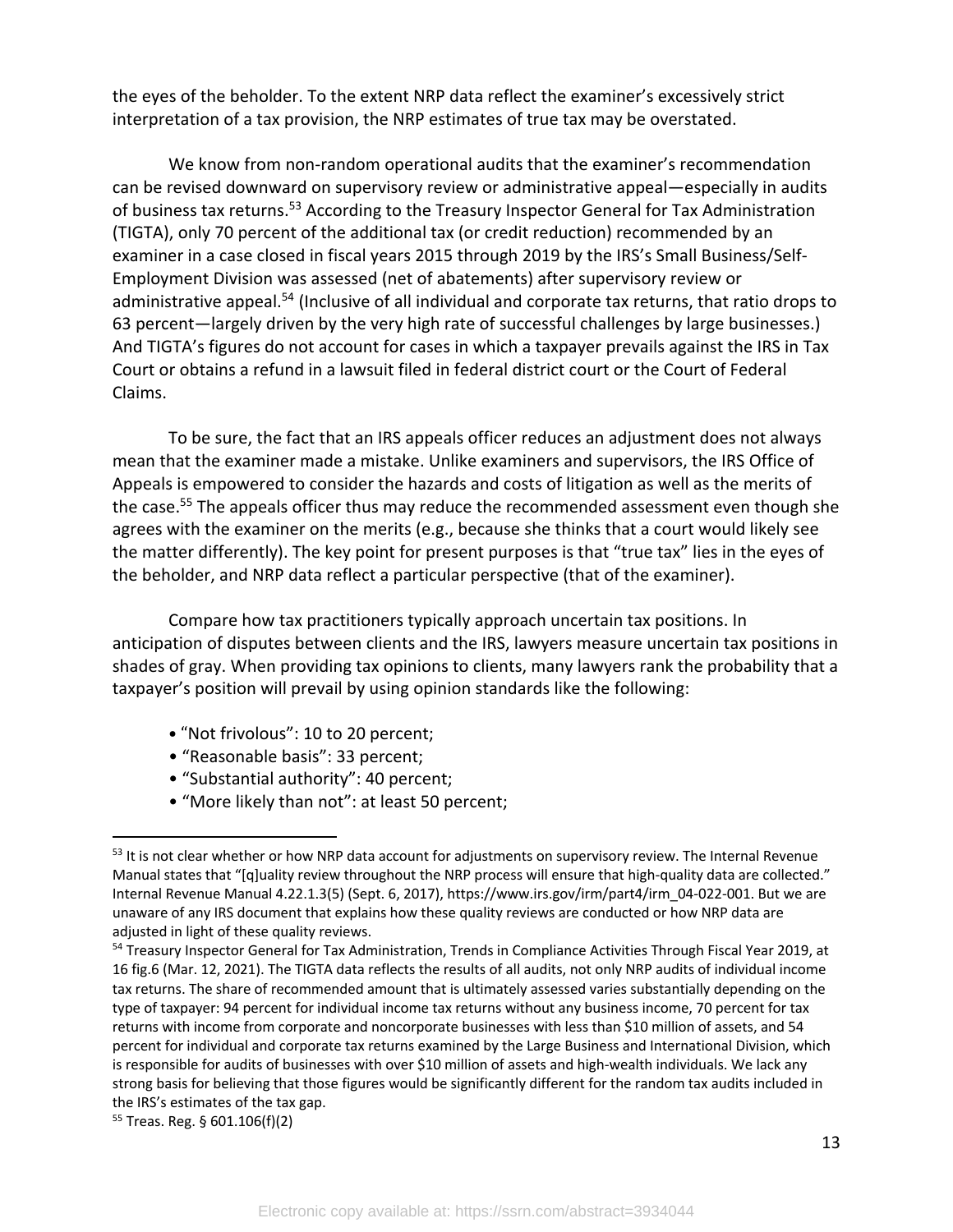- "Should": at least 60 percent; and
- "Will": at least 90 percent. 56

Similarly, accountants use probabilities to disclose, and reserve for, uncertain tax position in financial statements, pursuant to Financial Accounting Standards Board (FASB) Interpretation No. 48 (FIN 48). 57

As the tax opinion and accounting standards illustrate, practitioners measure tax positions in degrees of uncertainty, not in binary categories of noncompliance or compliance. The "true tax" construct underlying the IRS's tax gap estimates seeks to collapse these shades of gray into categories of black and white.

**2. Examiner Accuracy vs. Examiner Aggressiveness.** In order to estimate the tax gap from NRP audits, the DCE approach "scales up" recommended additional tax to the level of the examiners who detect the largest amount of an underreported income type, given comparable incidences and amounts of underreporting across those returns. In the example above, Steve's recommendation of \$10,000 of underreported income per Schedule C is taken as true, and Daniel's and Janet's lower recommendations are multiplied to roughly equal Steve's. But this scaling-up raises an important concern: What if Steve is simply more aggressive than Daniel and Janet, recommending adjustments that Daniel and Janet would deem to be unwarranted?

The combination of (a) using recommended additional tax rather than tax assessed after administrative or judicial appeals, and (b) scaling up everyone else's recommendations to the additional tax recommended by Steve raises the risk that the DCE adjustment is reflecting something other than the fact that Steve is "better" at detecting unreported income.<sup>58</sup> As a result, the DCE multiplier may effectively amplify an improper adjustment. This risk is especially concerning because two-thirds of the individual income tax underreporting gap is attributable to the DCE scale-up.59

<sup>56</sup> See Robert W. Wood, The Uneasy Topic of Tax Opinion Standards, Tax Notes Federal, Dec. 16, 2019, at 1823. Lawyers must assume that the IRS will examine their clients' uncertain positions. See id. at 1823-24 (noting that "an opinion's conclusion can't be based on the audit lottery").

<sup>&</sup>lt;sup>57</sup> Financial Accounting Standards Board, Summary of Interpretation No. 48 (2006)

https://www.fasb.org/summary/finsum48.shtml. FIN 48 now is mostly codified at Financial Accounting Standards Board, Accounting Standards Codification 740-10 (updated Dec. 2019),

https://asc.fasb.org/imageRoot/55/121964355.pdf

<sup>&</sup>lt;sup>58</sup> The academic article that provides the intellectual foundation for the DCE method acknowledges this issue. See Jonathan S. Feinstein, An Econometric Analysis of Income Tax Evasion and Its Detection, 22 RAND J. Econ. 14, 18 (1991) ("[N]o possibility of false detection is allowed, in which an examiner falsely claims to detect evasion when none is present. This assumption accords with IRS 'folklore,' but it would be interesting to investigate the importance of this assumption to the findings obtained.").

<sup>&</sup>lt;sup>59</sup> A further concern regarding the DCE adjustment relates to the possibility that examiner-to-examiner differences might reflect noise in the data. It's possible that the examiners with the highest propensity to recommend adjustments were randomly assigned to less compliant taxpayers. The IRS addresses this in part by controlling for taxpayer and tax return characteristics when estimating the DCE equation. Erard & Feinstein, supra note 20, at 134. But those controls are unlikely to capture all non-examiner sources of variation. Thus there remains a risk of "overfitting" (i.e., attributing differences to examiners that really results from other causes).

Analysts can use a variety of tools to evaluate the extent of overfitting. One approach is out-of-sample validation: the IRS could calculate DCE multipliers based on (for example) half of each examiner's audits and test to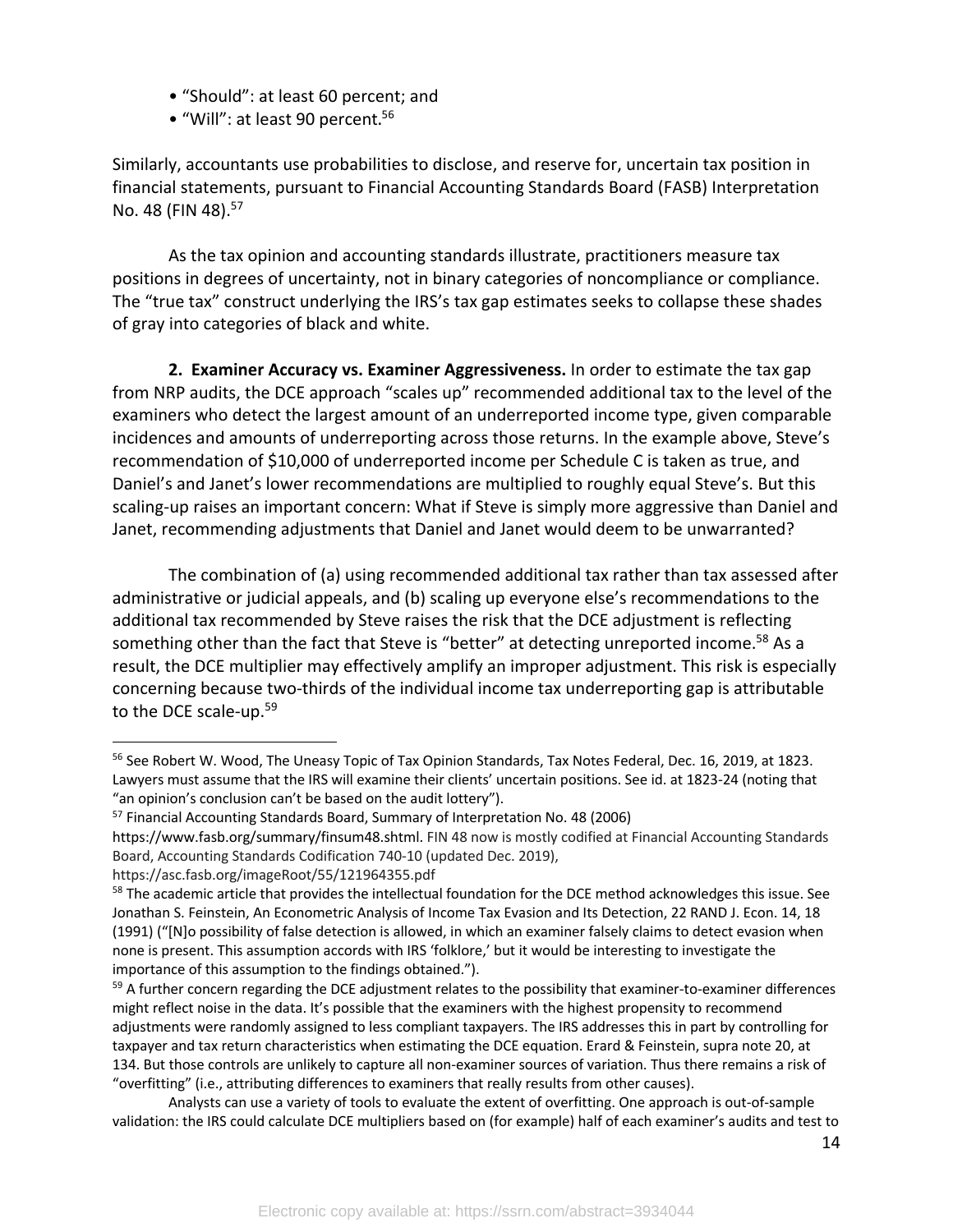In sum, official tax gap estimates do not reflect the amount of additional tax that examiners, on average, would recommend after audit. They reflect the amount of additional tax that would be recommended if all returns were audited by the examiners with the highest propensity to recommend upward adjustments (ignoring downward adjustments that might then occur in the appeals process). The IRS's official tax gap estimates thus potentially include positions to which even a cautious tax practitioner would give a "more likely than not" or "should" opinion.

**3. Asymmetric Treatment of Overreporting and Underreporting.** A third source of potential upward bias in IRS tax gap estimates relates to the treatment of overreporting. Since the underreporting gap is the difference between "true tax" (as determined by the IRS) and the amount actually paid, overreported amounts ought to be netted against underreported amounts. The IRS recognizes this logic, and accordingly, NRP examiners are instructed to look for cases of overreporting. However, only underreported amounts are scaled up via the DCE method; overreported amounts are not. The implicit assumption is that NRP audits catch only a fraction of underreporting but *all* overreporting.60

The assumption that NRP audits detect all overreporting is certainly open to question. Recall that some NRP audits are completed on a no-contact or correspondence basis. It is highly unlikely that those audits would catch, for example, a child or other dependent in a household who would entitle a taxpayer to an additional credit. As Eric Toder observes, "one might suspect that IRS examiners are not over-zealous in searching for and finding unclaimed tax benefits."<sup>61</sup> When overreporting goes undetected in random audits, the IRS's official tax gap estimates will be inflated.

**4. Post-2013 Changes in Law.** The IRS's official tax gap estimate, by design, is based on the laws in effect for tax years 2011 through 2013. Changes in tax law since 2013 alter the "true tax" baseline and thus the resulting tax gap.

For example, the 20 percent deduction for qualified business income under section 199A, introduced in December 2017 by the law commonly known as the Tax Cuts and Jobs Act (TCJA),<sup>62</sup> significantly reduced the effective tax rate for most sole-proprietor income (as well as some partnership and S corporation income, rents, and royalties). If compliance rates remain constant, reducing the amount of "true tax" that sole proprietors owe will mechanically reduce

see whether these multipliers predict outcomes in the other half of audits. However, the IRS's tax gap reports do not explain which method (if any) the agency uses to address overfitting.

 $60$  Erard & Feinstein, supra note 25, at 142; James Alm & Brian Erard, Using Public Information to Estimate Self-Employment Earnings of Informal Suppliers 17 n.23 (Tulane Univ., Tulane Economics Working Paper Series, Working Paper No. 1517, July 2015), http://repec.tulane.edu/RePEc/pdf/tul1517.pdf.

<sup>&</sup>lt;sup>61</sup> Eric Toder, What Is the Tax Gap?, Tax Notes, Oct. 22, 2007, at 1, 7.

 $62$  An Act to Provide for Reconciliation Pursuant to Titles II and V of the Concurrent Resolution on the Budget for Fiscal Year 2018, Pub. L. No. 115-97, 131 Stat. 2054 (2017). On the origins of the law's lengthy official title, see Naomi Jagoda, Senate Parliamentarian Rules Against GOP Tax Bill's Name, The Hill (Dec. 19, 2017), https://thehill.com/policy/finance/365691-senate-parliamentarian-rules-against-gop-tax-bills-name.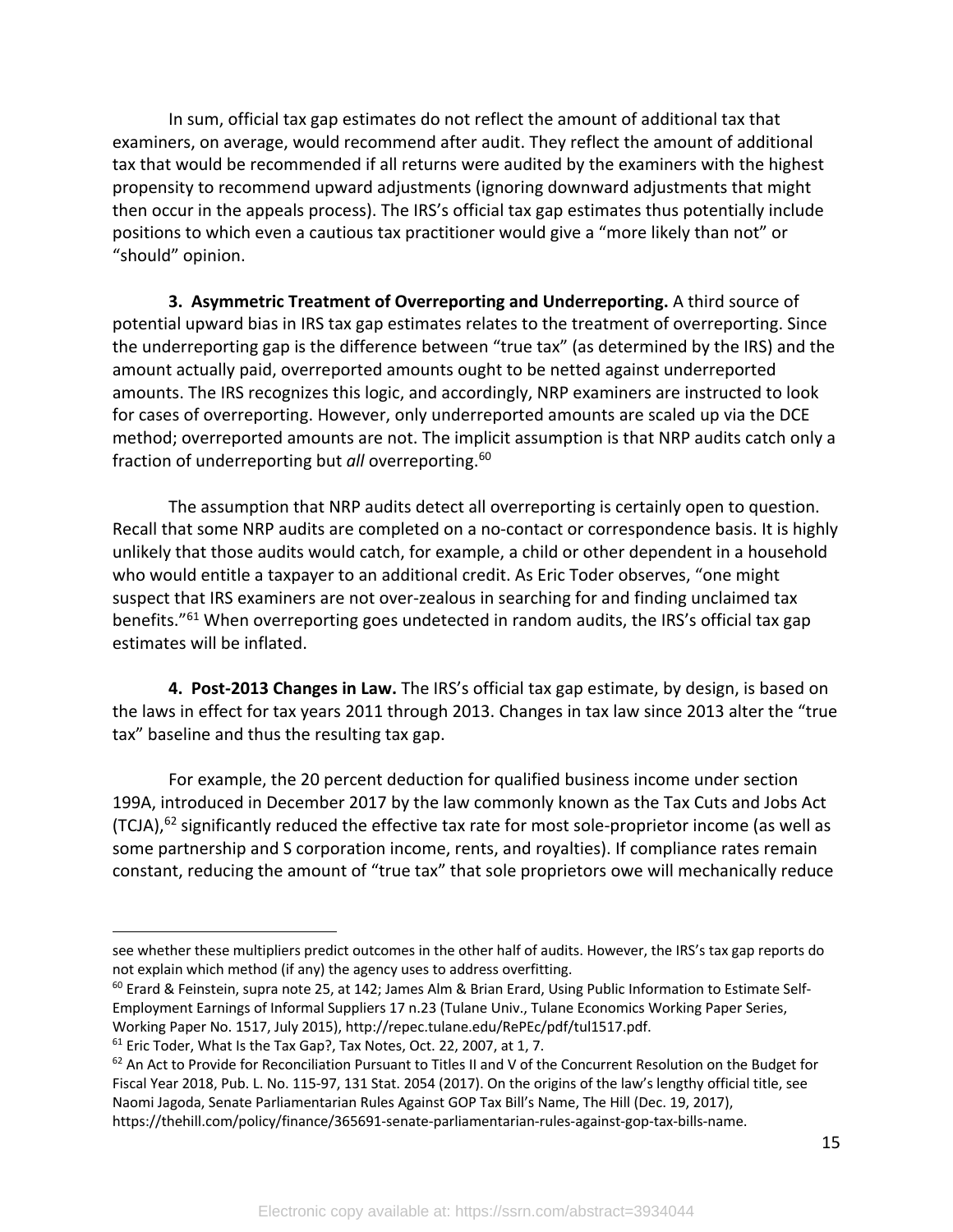the tax gap.<sup>63</sup> Weighing in the other direction, TCJA's inclusion of section 199A creates a new set of compliance issues surrounding the definition of a "specified service" for which the deduction is limited<sup>64</sup> and the reasonable-compensation standard for S corporation shareholders claiming the deduction.<sup>65</sup>

TCJA also increased the standard deduction and capped the popular itemized deductions for home mortgage interest and state and local taxes. In combination, those changes resulted in significantly more taxpayers claiming the standard deduction rather than itemized deductions.<sup>66</sup> The IRS attributes \$20 billion of the 2011-2013 tax gap to nonbusiness "adjustments, deductions, exemptions."67 That component of the tax gap is likely to shrink as more taxpayers claim the standard deduction.<sup>68</sup>

Finally, the December 2017 tax law reduced the tax rate on C corporations from 35 percent to 21 percent. As with section 199A, reducing "true tax" on corporations mechanically reduces the tax gap. Moreover, reductions in the effective tax rate may increase compliance.<sup>69</sup> For example, TCJA's corporate rate reduction made it much less profitable for corporations to underreport income. Given the lags and challenges in compliance research, we may not know for years—if ever—the direction or the extent of TCJA's effect on compliance behavior.

#### **B. Reasons Why Official Estimates Might Be Too Low**

The issues above all relate to reasons why the IRS's official tax gap estimates may be overstated or why the tax gap may have declined in real terms since 2011 to 2013. In its May 2021 report, the Treasury Department estimated that the gross tax gap in 2019 could be as high as \$630 billion after accounting for underreporting of income from passthrough entities and offshore evasion—\$46 billion higher than if the gap had grown apace with income since the most recent IRS study.<sup>70</sup> IRS Commissioner Charles Rettig suggested that the real tax gap could be much higher—in excess of \$1 trillion per year "for tax years going forward."<sup>71</sup> Rettig cited

<sup>&</sup>lt;sup>63</sup> Weighing in the other direction, the existence of section 199A creates a new set of compliance issues surrounding the definition of a "specified service" for which the deduction is limited, see I.R.C. § 199A(d)(2), and the reasonable-compensation standard for S corporation shareholders claiming the deduction, see I.R.C. § 199A(c)(4).

<sup>64</sup> See I.R.C. § 199A(d)(2).

<sup>65</sup> See I.R.C. § 199A(c)(4).

<sup>&</sup>lt;sup>66</sup> The share of individual income tax returns claiming the standard deduction rose from 68 percent for tax year 2017 to 87 percent for tax year 2018. Compare Internal Revenue Service, Statistics of Income Division, Publication 1304, at tbl. 1.2 (Sept. 2019), with Internal Revenue Service, Statistics of Income Division, Publication 1304, at tbl. 1.2 (Sept. 2020).

<sup>&</sup>lt;sup>67</sup> See Publication 1415, supra note 20, at 20 tbl.5.

 $68$  The December 2017 tax law also temporarily suspended personal exemptions. See I.R.C. § 151(d)(5). However, in light of the partially offsetting increase in the child tax credit and the introduction of a new dependent credit, the net effect on the tax gap is ambiguous.

<sup>&</sup>lt;sup>69</sup> See Michael G. Allingham & Agnar Sandmo, Income Tax Evasion: A Theoretical Analysis, 1 J. Pub. Econ. 323, 330 (1972).

 $70$  American Families Plan Tax Compliance Agenda, supra note 3, at 4 tbl.1.

 $71$  Charles Rettig, Commissioner, Internal Revenue Service, A Closer Look: Impacting the Tax Gap (May 2021), https://www.irs.gov/pub/foia/ig/cl/tax-gap-for-web.pdf; see Alan Rappeport, Tax Cheats Cost the U.S. \$1 Trillion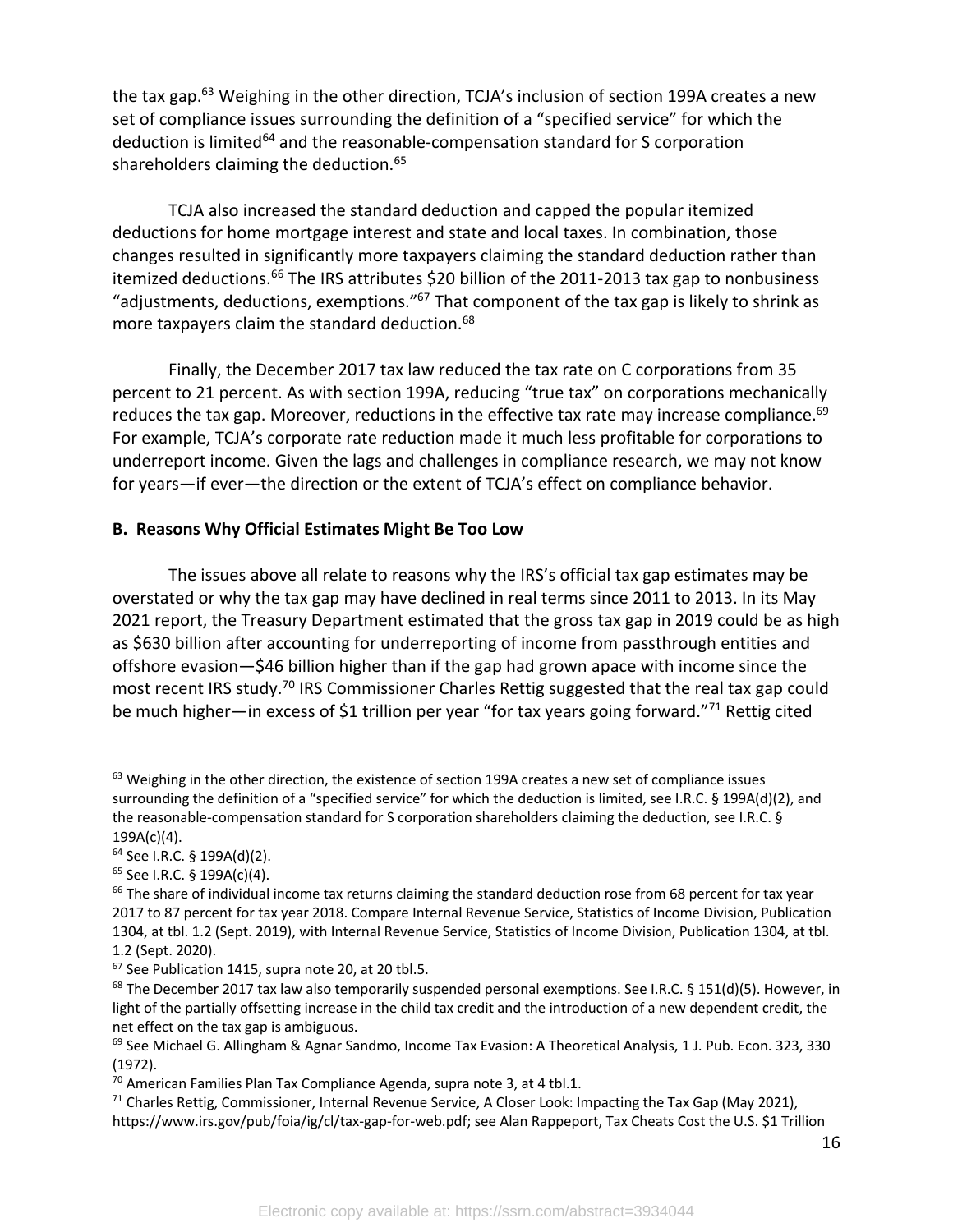four types of underreporting that the IRS's latest tax gap estimates might be missing: underreporting attributable to passthroughs and offshore evasion (as echoed by the Treasury report) plus underreporting attributable to cryptocurrency and illegal activities. We elaborate on each in turn.

**1. Passthrough Income.** The most recent IRS tax gap report (for tax years 2011 through 2013) estimated that the underreporting rate for all passthrough income (including partnerships, S corporations, estates, and trusts) was only 11 percent,  $72$  down from 16 percent for tax years 2008 through 2010.<sup>73</sup> The IRS tax gap reports do not provide separate estimates of underreporting by partnerships, S corporations, estates, or trusts. However, Treasury's adjusted projection of the tax gap in its May 2021 report—which tracks Guyton et al.'s estimate—adds more than \$20 billion of underreported tax attributable solely to passthrough income.<sup>74</sup>

We share Guyton et al.'s concern that NRP audit results might understate passthrough underreporting. The two-level structure of passthrough income reporting poses a serious challenge for NRP examiners. Partnerships and S corporations first file entity-level returns, which report the entity's net income and other tax items.<sup>75</sup> Partners and S corporation shareholders then file individual income tax returns, on which they report their share of the entity's income and other tax items. Underreporting may occur at either level—on the entity's return or on the partners' and shareholders' individual income tax returns. However, in recent NRP studies, only the individual income tax returns were included in the set of returns randomly selected for audit—entity-level returns were not.<sup>76</sup> In some cases, the NRP examiner assigned to the individual income tax return of a partner or S corporation shareholder may have audited the partnership or S corporation as part of the review process.<sup>77</sup> Still, the set of entity-

per Year, I.R.S Chief Says, N.Y. Times (Apr. 13, 2021), https://www.nytimes.com/2021/04/13/business/irs-taxgap.html.

<sup>72</sup> See Publication 1415, supra note 20, at 20 tbl.5

<sup>73</sup> See Internal Revenue Service, Federal Tax Compliance Research: Tax Gap Estimates for Tax Years 2008-2010, at 18 tbl.6 (2016), https://www.irs.gov/pub/irs-soi/p1415.pdf.

 $74$  In its adjusted tax gap projection for tax year 2019, Treasury added \$46 billion of underreported tax attributable to passthroughs and offshore underreporting (on top of its base projection updating the IRS's 2011-2013 data for subsequent income growth). Treasury did not explain how much of the \$46 billion was attributable to passthroughs versus offshore income. However, Treasury noted that the amount was computed by adjusting Guyton et al.'s estimates for post-2012 income growth. See American Families Plan Tax Compliance Agenda, supra note 3, at 4 tbl.1 n.2. Slightly more than half of Guyton et al.'s addition to the IRS's estimate appears to be attributable to passthrough underreporting. Compare Guyton et al., supra note, at 21 (\$15 billion in underreported taxes attributable to offshore accounts), with id. at 60 tbl.A6 (\$33 billion of underreported tax not included in IRS's DCE-corrected estimate).

 $75$  Partnerships and S corporations do not pay entity-level taxes on their income; instead, the businesses pass their income through to the owners, who are responsible for paying income taxes on their share of the business's net income.

 $76$  See Auten & Splinter, supra note 11, at 11. The IRS last conducted a random audit study of partnerships in 1982 and a small-scale random audit pilot study of S corporations in 2003-2004.

 $^{77}$  Indeed, according to Guyton et al., 57.6 percent of all underreporting of partnership and S corporation income detected in NRP audits from 2006 through 2013 resulted from examinations of some entities associated with some owners in the sample. Guyton et al., supra note 26, at 28 n.36.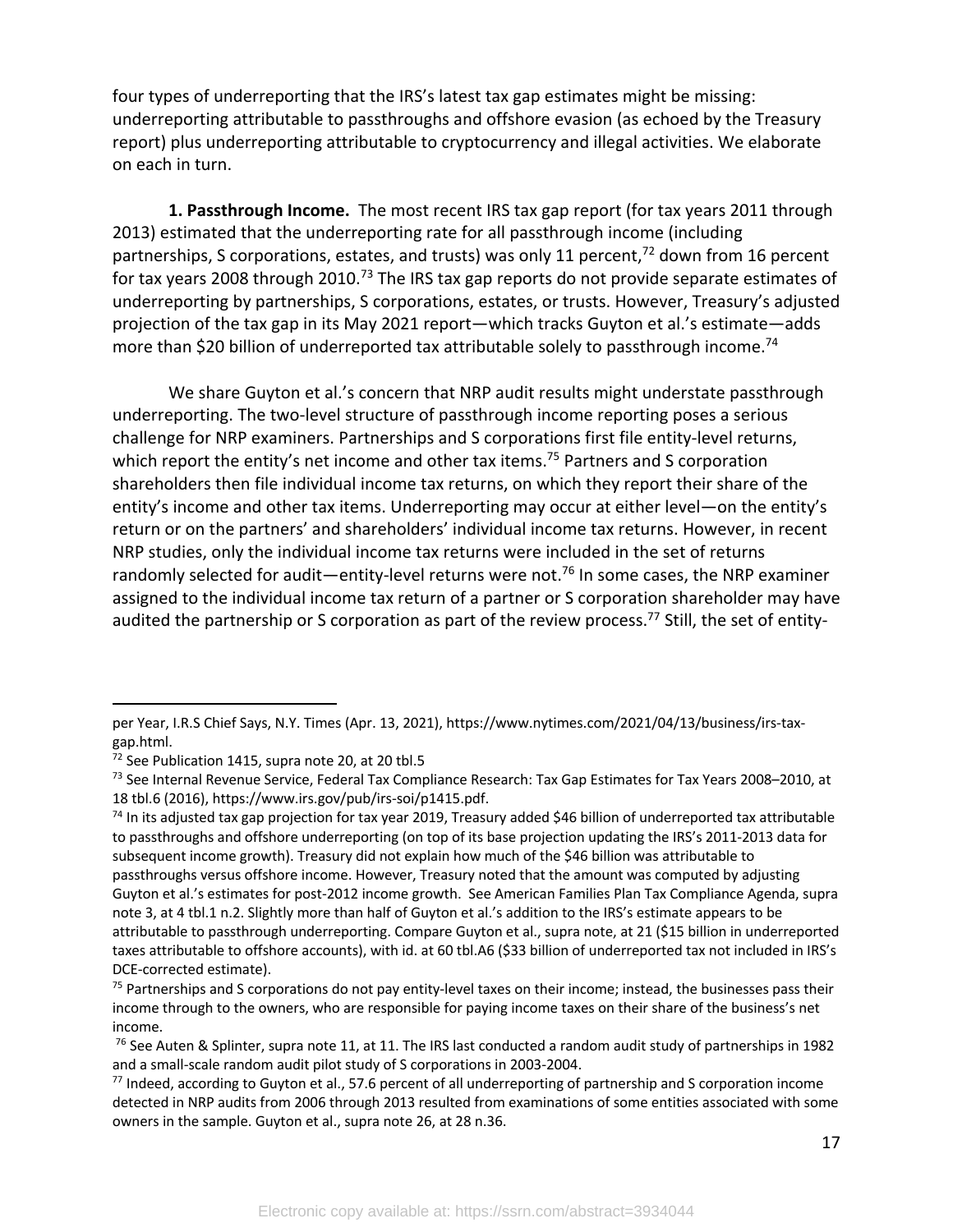level returns that were examined in recent NRP studies are not representative of all such returns.78

In theory, the DCE adjustments reflected in recent IRS tax gap studies may account for the fact that examiners only sometimes review entity-level returns when auditing individual partners or S corporation shareholders. If the most "successful" examiners routinely conduct entity-level audits as part of their review of individual returns, then other examiners' estimates will be scaled up accordingly. However, even the most skilled examiners are likely to overlook substantial amounts of underreporting in partnership-level audits, and the examined entities are not representative of all passthrough entities. As a recent Joint Committee on Taxation report summarizes, "the flow-through nature of the partnerships and the frequently multitiered structure of partnerships … renders it difficult to determine whether income has been properly reported by the ultimate beneficial owner of the income."79 Note that this issue is more severe for partnerships than for S corporations: S corporations by law must have much simpler structures and are limited to one class of stock.<sup>80</sup>

Ultimately, estimating the underreporting gap for passthrough entities raises the same difficulty emphasized throughout this paper: the size of the gap is uncertain because the amount of "true tax" is itself uncertain. Many of the passthrough tax laws—and in particular, the rules for partnerships in subchapter K—are shrouded in ambiguity. The partnership special allocation issue noted above is one example, but far from the only one. As Professor Lawrence Lokken summarized the state of affairs two decades ago:

Subchapter K is a mess. … [It] is a system of such complexity that full compliance is only theoretically possible. … Taxpayers and tax advisers who want to comply account for partnership transactions in ways that are consistent with their conceptions of the basic aims of subchapter K; others account as adventurously as they believe the IRS is likely to tolerate. IRS auditors challenge partnership accounting only if it seems to be seriously out of whack. No one has the ability, resources, and incentive to figure out

 $^{78}$  See Auten & Splinter, supra note 11, at 11 (suggesting that entity-level returns that were audited in recent NRP studies "corresponded to the taxpayer having the business records," and thus "were likely to be smaller, singleowner businesses where the owner could control both entity-level and individual reporting"). Note that a nonrepresentative sample of entity-level returns, when combined with the DCE adjustment, could lead to bias in either direction.

<sup>79</sup> JCX-30-21, supra note 22, at 52.

<sup>80</sup> I.R.C. § 1361(b). Events and trends since tax years 2011 through 2013 (the years reflected in the most recent IRS tax gap estimates) could affect the passthrough underreporting gap in either direction. On the one hand, the entity-level audit rate for partnerships and S corporations has declined—from 0.4 percent in fiscal year 2013 to 0.2 percent in fiscal year 2019. See IRS Data Book 2013, at 22 tbl.9a; IRS Data Book 2019, at 45 tbl.17b. The declining audit rate may have resulted in weaker deterrence and therefore lower passthrough compliance. On the other hand, Congress attempted to curb the incentive for partnerships to underreport income by tightening audit rules for large partnerships in the Bipartisan Balanced Budget Act of 2015, Pub. L. No. 114-74, § 1101, 129 Stat. 584, 625. Under the new rules, the IRS generally assesses and collects any understatement of tax at the partnership level, which the partnership divides among current partners. It is unclear whether any positive effect on compliance from the 2015 changes outweighs the potentially negative effect on compliance from declining audit rates.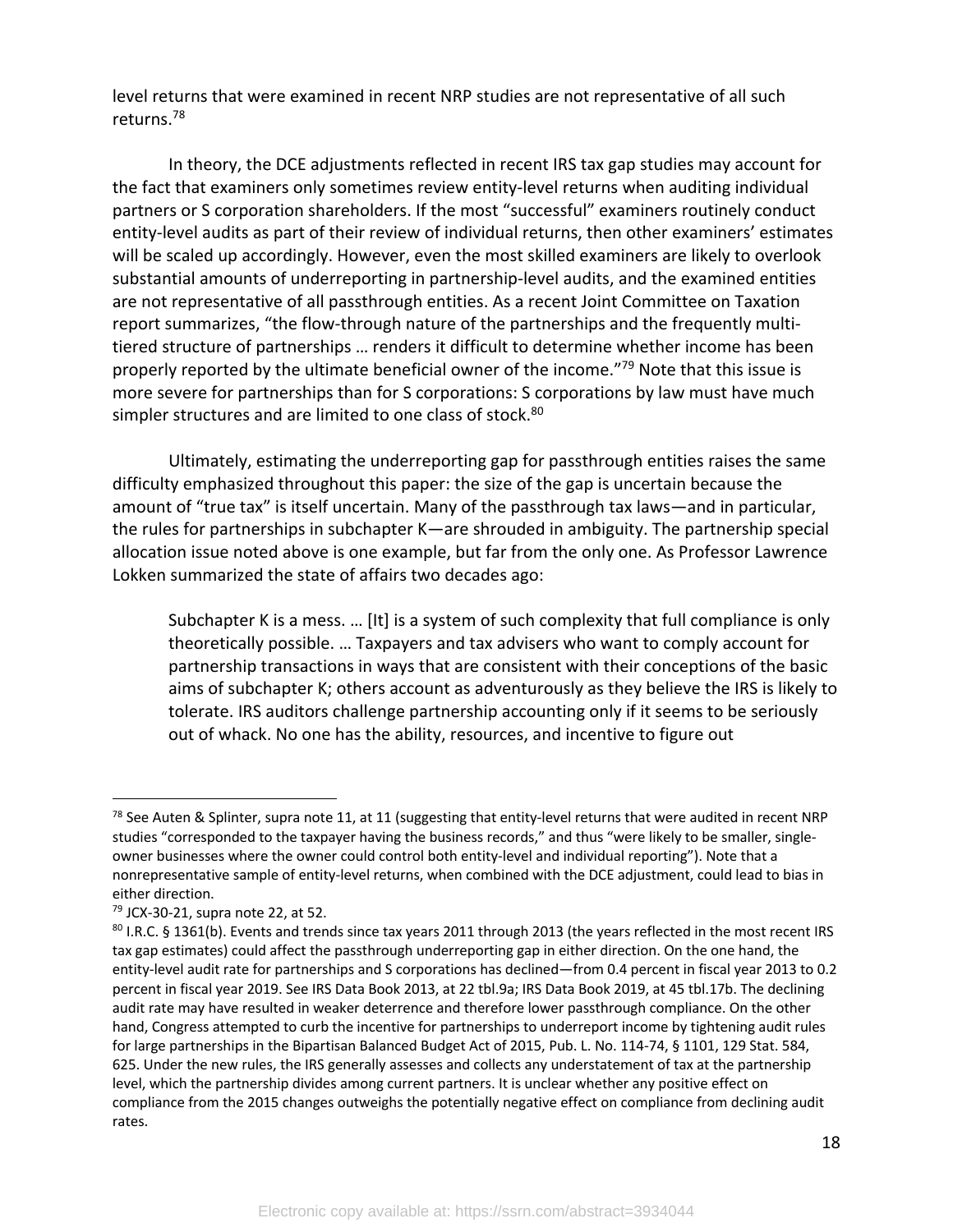exactly what the rules require.<sup>81</sup>

What we can say with confidence is that passthrough noncompliance poses a first-order problem for the federal income tax system. The IRS's last tax gap report put the portion of the gross tax gap attributable to passthrough entities at \$19 billion for tax years 2011 through  $2013.<sup>82</sup>$  This is a substantial sum, and the actual total may be higher. We return to this issue in Section III.C, where we highlight steps that Congress can take to reduce this portion of the tax gap.

**2. Offshore Income.** The IRS's tax gap reports do not distinguish between underreporting of income earned in the United States and income from economic activities abroad, but random audit studies may not fully reflect noncompliance attributable to offshore income. The Treasury Department, in its May 2021 report, adds roughly \$20 billion to the official tax gap to account for its estimate of additional underreporting of foreign income to the IRS in 2019. As with the adjustment for passthrough income, the department bases its projection on the study by Guyton et al.<sup>83</sup> And as with the passthrough adjustment, Commissioner Rettig also cited that study as another reason why the tax gap may be as much as \$1 trillion.<sup>84</sup>

Monitoring taxpayers' income from investments and activities in foreign countries presents several challenges that could result in an undercount of offshore noncompliance. Historically, some U.S. citizens have taken advantage of privacy laws in certain countries, such as Switzerland, that allowed them to shield their assets in secret bank accounts. In other instances, U.S. citizens—including some who were born and lived their entire life in another country—hold accounts in the foreign banks closest to where they live rather than in distant U.S. financial institutions. Prior to 2014, foreign financial institutions did not typically file information returns with the IRS, and the lack of data likely impeded the agency's efforts to detect noncompliance. And it may be difficult for examiners to disentangle the finances of multinational enterprises that shift funds within a complex network of foreign and domestic entities. The last issue primarily affects the corporate income tax underreporting gap, but it also may affect large partnerships with foreign affiliates.

Guyton et al. estimate that U.S. households held approximately \$1.058 trillion in offshore wealth in 2007 and concealed 95 percent of that wealth from the IRS.<sup>85</sup> Their estimate of the concealment rate is based on sources suggesting that between 88 and 95 percent of U.S. clients' accounts in Swiss branches of Credit Suisse and UBS were not declared to the IRS in the mid-2000s. <sup>86</sup> Guyton et al. take the number at the high end of that range (95 percent) and apply

<sup>81</sup> Lawrence Lokken, Taxation of Private Business Firms: Imagining a Future Without Subchapter K, 4 Fla. Tax Rev. 249, 250-52 (1999).

<sup>82</sup> Publication 1415, supra note 20, at 20 tbl.5.

 $83$  See American Families Plan Tax Compliance Agenda, supra note 3, at 4 tbl.1 n.2 (citing Guyton et al., supra note 26).

<sup>84</sup> Rettig, supra note 71, at 3.

<sup>85</sup> Guyton et al., supra note 26, at 20 & tbl.1.

<sup>86</sup> Guyton et al. cite two Senate subcommittee reports which—according to Guyton et al.—"found that 90 percent-95 percent of the wealth held by American clients of a number of Swiss banks were undeclared" before 2010. Id. at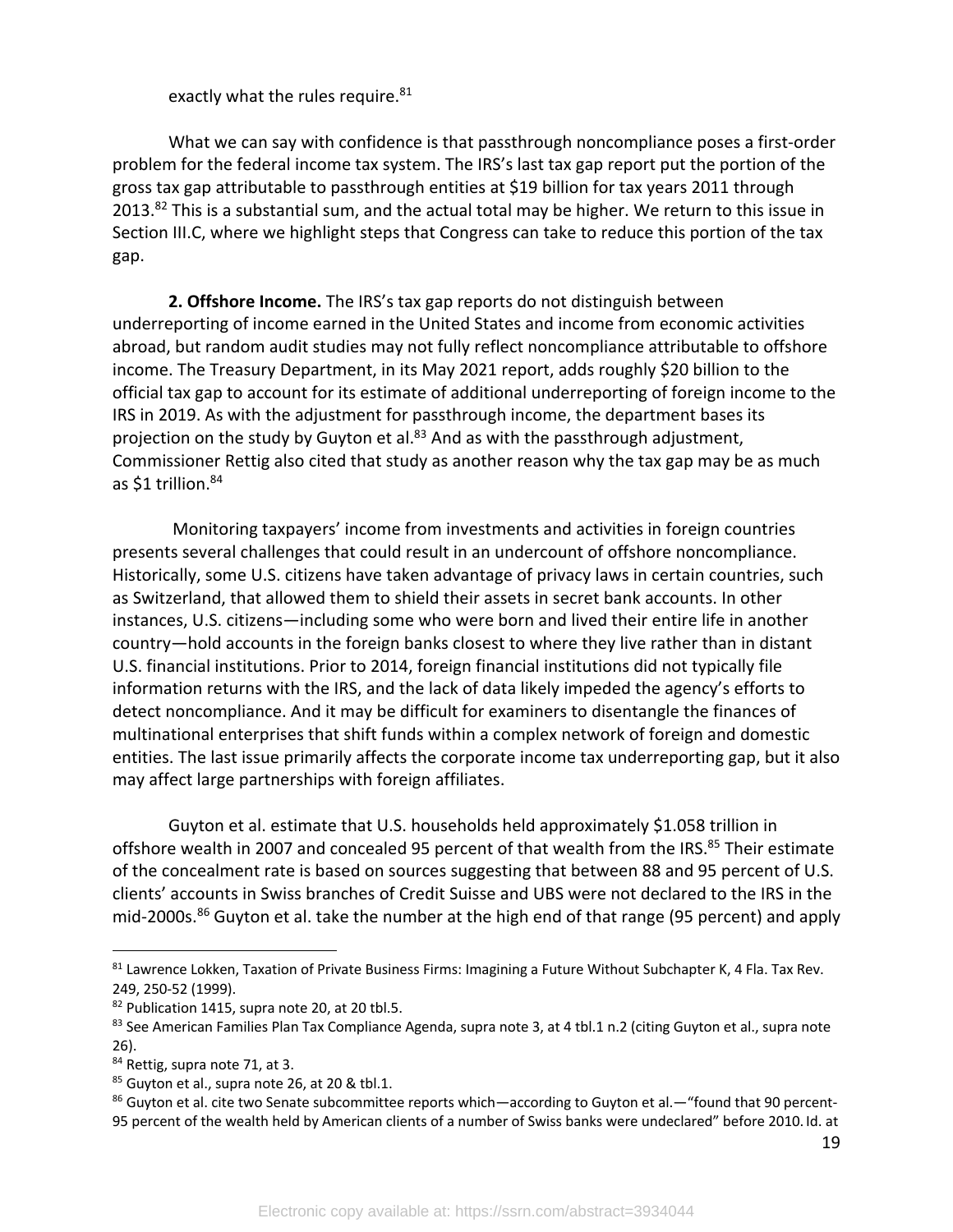it uniformly to their estimates of offshore wealth in all countries.<sup>87</sup> They further estimate that U.S. households failed to pay approximately \$15 billion in taxes on interest, dividends, and capital gains attributable to those offshore holdings assumed to be concealed.<sup>88</sup> They observe that underreported tax attributable to offshore underreporting is "almost never detected by NRP auditors."89

The Treasury Department accepts the \$15 billion figure and projects an "adjusted" tax gap for tax year 2019 based on the premise that offshore evasion increased in step with income growth (by type of income). <sup>90</sup> Setting aside any concerns about the \$15 billion figure as an estimate for 2007,<sup>91</sup> there are strong reasons to believe that offshore underreporting by U.S.

<sup>89</sup> Id. at 15.

Second, Guyton et al. use 2007 estimates for other parameters but then—without explanation—switch to 2006 rates of return. Guyton et al., supra note 26, at 20 & tbl.27. Since 2006 was a year of unusually strong market performance, the choice has a significant upward effect on the authors' ultimate estimate. We do not fault Guyton et al. for declining to use rate-of-return data from 2007—a year when the S&P 500 total return was -1.4 percent. Other sections of the Guyton et al. study use 2006 to 2013 as the period of analysis. If the authors had used 2006- 2013 period, their estimate of the underreporting gap attributable to offshore income would decline from \$15 billion to \$7 billion. See id. at 20 tbl.1 & n.27; Swiss National Bank, Published Interest Rates for New Transactions, https://bit.ly/2STLvD3 (last updated July 1, 2021) (indicating that the average interest rate on three-month term deposits with a 100,000 Swiss franc minimum for 2006 through 2013 was 0.627 percent); S&P 500 Return

<sup>20.</sup> One of those reports cites internal UBS documents indicating that approximately 88 pecent of assets in U.S. clients' Swiss accounts in 2005 were not declared to the IRS. Tax Haven Banks and U.S. Tax Compliance: Hearings Before the Permanent Subcomm. on Investigations, S. Comm. on Homeland Security & Governmental Affairs, 110th Cong. 88 (2008), https://www.govinfo.gov/content/pkg/CHRG-110shrg44127/pdf/CHRG-110shrg44127.pdf ("In October 2005, for example, the data indicate a total of about 18.5 billion Swiss francs of assets in the undeclared accounts and 2.6 billion Swiss francs in the declared accounts"). The other states that "between 85% and 95%" of Swiss accounts opened for U.S. customers at Credit Suisse "may have been hidden from U.S. tax authorities." Offshore Tax Evasion: The Effort to Collect Unpaid Taxes on Billions in Hidden Offshore Accounts: Majority & Minority Staff Report, Permanent Subcomm. on Investigations, S. Comm. on Homeland Security & Governmental Affairs, 113th Cong. 61 (2014), https://www.hsgac.senate.gov/imo/media/doc/REPORT%20- %20OFFSHORE%20TAX%20EVASION%20(Feb%2026%202014,%208-20-14%20FINAL).pdf.

<sup>&</sup>lt;sup>87</sup> One of the authors of the Guyton et al. paper estimated in 2015 that 80 percent of global offshore wealth was concealed from tax authorities. See Gabriel Zucman, The Hidden Wealth of Nations: The Scourge of Tax Havens 49 (2015). Notably, Zucman's central estimate is lower than the lower bound in Guyton et al.'s sensitivity analysis (85 percent). See Guyton et al., supra note 26, at 20 tbl.1.<br><sup>88</sup> Id. at 21. The authors' estimates do not include noncompliance through offshore hedge funds, which until

recently had very limited reporting obligations.

 $90$  American Families Tax Compliance Agenda, supra note 3, at 4 tbl.1.

 $91$  We have two main concerns about the \$15 billion figure as an estimate for offshore underreporting in 2007. First, Guyton et al. attribute to U.S. households approximately 19 percent of the world's \$5.6 trillion in "offshore wealth" (i.e., wealth owned by a household in one country and held in another country). Yet U.S. households account for much less than 19 percent of offshore wealth revealed by available data sources—only 3 percent of foreign-owned fiduciary deposits in Swiss banks in the early 2000s and 7 percent of unique owners of shell companies revealed in the Panama Papers leaks. Annette Alstadsæter, Niels Johannesen & Gabriel Zucman, Who Owns the Wealth in Tax Havens? Macro Evidence and Implications for Global Inequality, 162 J. Pub. Econ. 89 (2018) (online appendix tbls. A3, A4). The only support for attributing 19 percent of global offshore wealth to U.S. households comes from data on the ownership of foreign bank deposits in offshore tax havens. See Alstadsæter et al., supra, at 94 & n.12. But the broad category of foreign bank deposits, which includes deposits held by multinational corporations in foreign banks for legitimate business reasons, provides limited information on household-level tax evasion.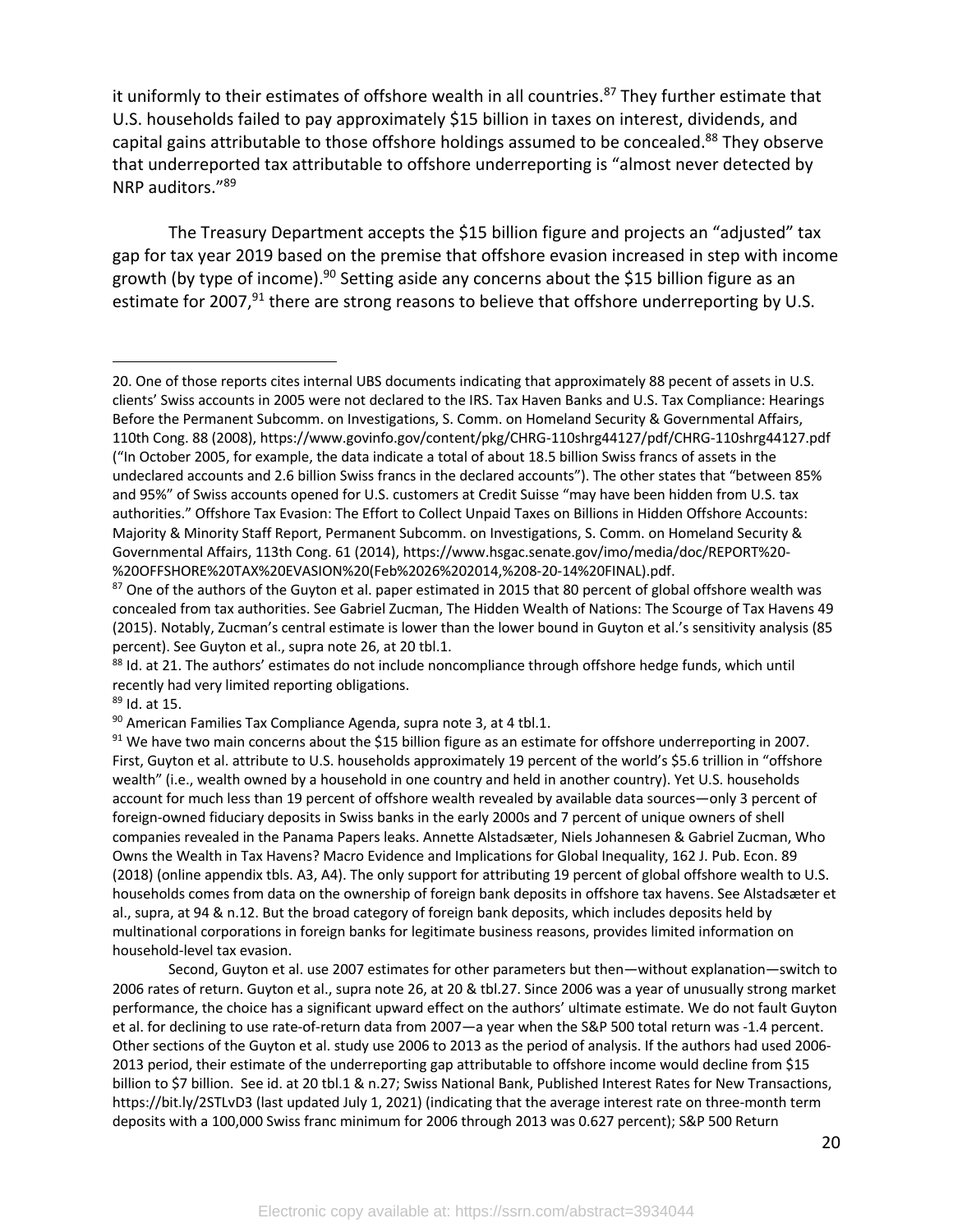households has fallen since 2007—not risen in step with income. Indeed, three of the authors of the Guyton et al. paper emphasize in a subsequent comment that their estimates "reflect a time before the [U.S. offshore tax] enforcement that began in 2008," and they specifically caution *against* "[m]apping the offshore estimates to today's policy environment" without more data.<sup>92</sup>

As the three authors note, the United States ramped up offshore enforcement efforts dramatically starting in 2008. Since then, Justice Department investigations of financial institutions in Switzerland, Israel, Lichtenstein, and the Caribbean have yielded settlements in which institutions agreed to turn over the names of thousands of U.S. customers and pay around \$6 billion in aggregate penalties. $93$  From 2009 through 2018, more than 56,000 U.S. taxpayers have entered the IRS's Offshore Voluntary Disclosure Program (OVDP), paying over \$11 billion in back taxes, interest, and penalties in order to avoid prosecution for tax evasion.<sup>94</sup>

The Foreign Account Tax Compliance Act (FATCA), enacted in 2010, almost certainly has had a further impact on offshore evasion (beyond the effect of the Justice Department investigations and the OVDP).<sup>95</sup> FATCA imposes a 30 percent excise tax on payments to foreign financial institutions unless they register with the IRS and provide extensive information about their U.S. account holders. From 2014—the first year of implementation—through 2018, an estimated 97 percent of all foreign financial firms with at least \$100 million in assets and sales have registered.<sup>96</sup> The IRS's deputy commissioner for services and enforcement stated in 2019 that "the implementation of FATCA has … made it much harder for U.S. taxpayers to hide assets in offshore accounts and evade U.S. tax."97

95 Pub. L. No. 97-117, 124 Stat. 71 (2010).

Participation Rates and Costs related to Mandated Information Sharing (May 2019),

Calculator, with Dividend Reinvestment, DQYDJ (July 30, 2021), https://dqydj.com/sp-500-return-calculator (indicating that the average annualized S&P 500 return from 2006 through 2013 was 6.737 percent).

<sup>92</sup> Daniel Reck, Max Risch & Gabriel Zucman, Response to a Comment by Auten and Splinter on "Tax Evasion at the Top of the Income Distribution: Theory and Evidence" 20 (July 21, 2021),

https://www.danreck.com/s/asresponse\_full.pdf. Nonetheless, as recently as August 2021, Commissioner Rettig continued to use the Guyton et al. estimate of offshore underreporting in 2007 to project the tax gap for tax year 2019. Letter from Charles P. Rettig, Commissioner, Internal Revenue Service, to Senator Elizabeth Warren 20 (Aug. 27, 2021),

https://www.warren.senate.gov/imo/media/doc/Warren%20et%20al%20response%20to%20Warren%20082721.p df.

<sup>93</sup> See Laura Sanders, The IRS Is Still Coming for You, Offshore Tax Cheats, Wall St. J. (Sept. 14, 2018), https://www.wsj.com/articles/the-irs-is-still-coming-for-you-offshore-tax-cheats-1536917401.

<sup>94</sup> See Press Release, Internal Revenue Service, IRS to End Offshore Voluntary Disclosure Program; Taxpayers with Undisclosed Foreign Assets Urged to Come Forward Now (Mar. 13, 2018), https://www.irs.gov/newsroom/irs-toend-offshore-voluntary-disclosure-program-taxpayers-with-undisclosed-foreign-assets-urged-to-come-forwardnow; Press Release, Internal Revenue Service, IRS: Offshore Voluntary Compliance Program To End Sept. 28 (Sept. 4, 2018), https://www.irs.gov/newsroom/irs-offshore-voluntary-compliance-program-to-end-sept-28.

<sup>96</sup> See Andrew Belnap, Jacob Thornock & Braden Williams, The Long Arm of the U.S. Tax Law:

https://acis.pamplin.vt.edu/content/dam/acis\_pamplin\_vt\_edu/research/2019/Belnap.pdf.

<sup>97</sup> Letter from Kirsten B. Wielobob, Deputy Commissioner for Services & Enforcement, Internal Revenue Service, to James R. McTigue, Director, Tax Issues, Strategic Issues Team, U.S. Government Accountability Office (Feb. 28, 2019), in U.S. Government Accountability Office, GAO-19-180, Foreign Asset Reporting: Actions Needed to Enhance Compliance Efforts, Eliminate Overlapping Requirements, and Mitigate Burdens on U.S. Persons Abroad 66 (Apr. 2019). The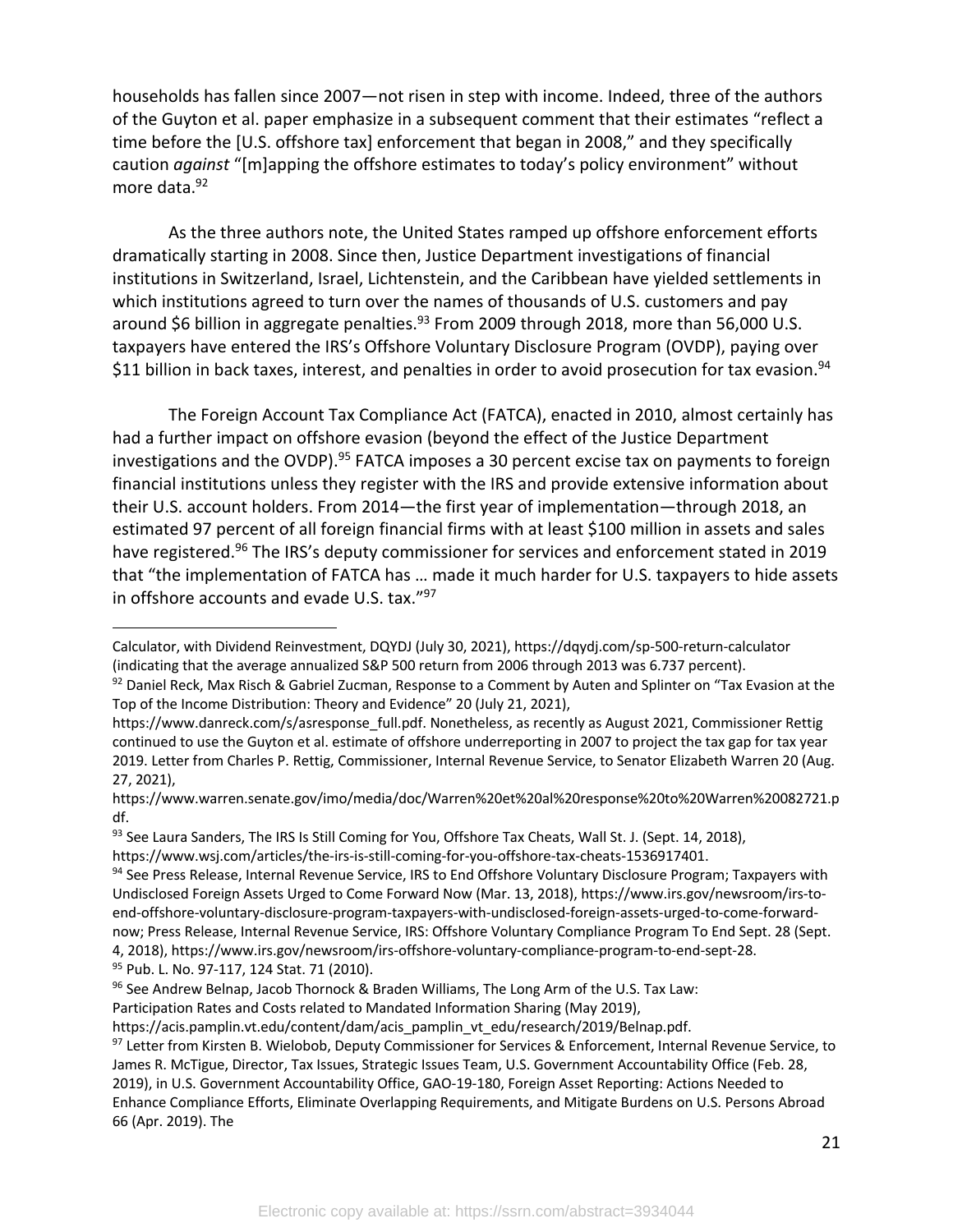Some of the strongest evidence of the United States' enforcement success comes from a paper by Niels Johannesen, Patrick Langetieg, Daniel Reck, Max Risch, and Joel Slemrod, who estimate on the basis of IRS administrative data that in 2009 alone, U.S. taxpayers disclosed \$100 billion of additional offshore wealth due to enforcement initiatives. $98$  As the authors emphasize, the \$100 billion estimate is pre-FATCA,<sup>99</sup> which almost certainly had a further effect on the portion of the underreporting gap attributable to offshore income. Commissioner Rettig, in an article written while still in private practice, also cites data showing that the number of foreign financial-account disclosures received by Treasury more than quadrupled between fiscal year 2009 and fiscal year 2015—"to a large extent as a result of [Justice Department and IRS] efforts."100

To be sure, U.S. implementation of FATCA has not been seamless. For example, a 2018 report by the Treasury Inspector General for Tax Administration found that approximately 4.3 million out of 8.8 million FATCA records received from foreign financial institutions as of September 2017 either did not have a taxpayer identification number or had an invalid taxpayer identification number.<sup>101</sup> A 2019 evaluation by the Government Accountability Office concluded that "[d]ata quality and management issues have limited the effectiveness" of IRS efforts to improve tax compliance using data collected under FATCA.<sup>102</sup> Even so, neither the TIGTA report nor the GAO evaluation implies that the combination of all the post-2008 offshore enforcement efforts—including Justice Department actions and the IRS's Offshore Voluntary Disclosure Program as well as FATCA—cumulatively had zero effect on underreporting. In light of the last dozen years' experience, Treasury's assumption that offshore underreporting has increased in step with income growth seems surprising.

**3. Cryptocurrency.** The IRS's official tax gap estimates are based on tax years that predate the remarkable rise in cryptocurrency. By 2019, the annual volume of cryptocurrency transactions around the world reached an estimated \$366 billion.<sup>103</sup> (We use 2019 figures for consistency with Treasury's tax year 2019 projections; the volume of cryptocurrency transactions increased in 2020.<sup>104</sup>) Roughly 30 percent of the global cryptocurrency market

<sup>98</sup> See Niels Johannesen, Patrick Langetieg, Daniel Reck, Max Risch & Joel Slemrod, Taxing Hidden Wealth: The Consequences of US Enforcement Initiatives on Evasive Foreign Accounts, 12 Am. Econ. J.: Econ. Policy 312 (2020). 99 Id. at 316.

<sup>100</sup> See Charles P. Rettig, Why the Ongoing Problem with FBAR Compliance?, J. Tax Practice & Procedure, Aug-Sept. 2016, at 37, 42 n.3.

<sup>&</sup>lt;sup>101</sup> Treasury Inspector General for Tax Administration, Despite Spending Nearly \$380 Million, the Internal Revenue Service Is Still Not Prepared to Enforce Compliance With the Foreign Account Tax Compliance Act, 2018-30-040, at 12 (July 5, 2018), https://www.treasury.gov/tigta/auditreports/2018reports/201830040fr.pdf.

<sup>&</sup>lt;sup>102</sup> Government Accountability Office, Foreign Asset Reporting: Actions Needed to Enhance Compliance Efforts, Eliminate Overlapping Requirements, and Mitigate Burdens on U.S. Persons Abroad, GAO-19-180 (Apr. 2019), gao.gov/assets/gao-19-180.pdf

<sup>103</sup> Estimated Transaction Value (USD), Blockhain.com, https://www.blockchain.com/charts/estimated-transactionvolume-usd (last visited June 4, 2021). The market capitalization of all cryptocurrency is around \$2 trillion, but an increase in market capitalization would not give rise to tax liability without a transaction.

<sup>&</sup>lt;sup>104</sup> The increase was substantial, with approximately \$631 billion of global volume in 2020. Id.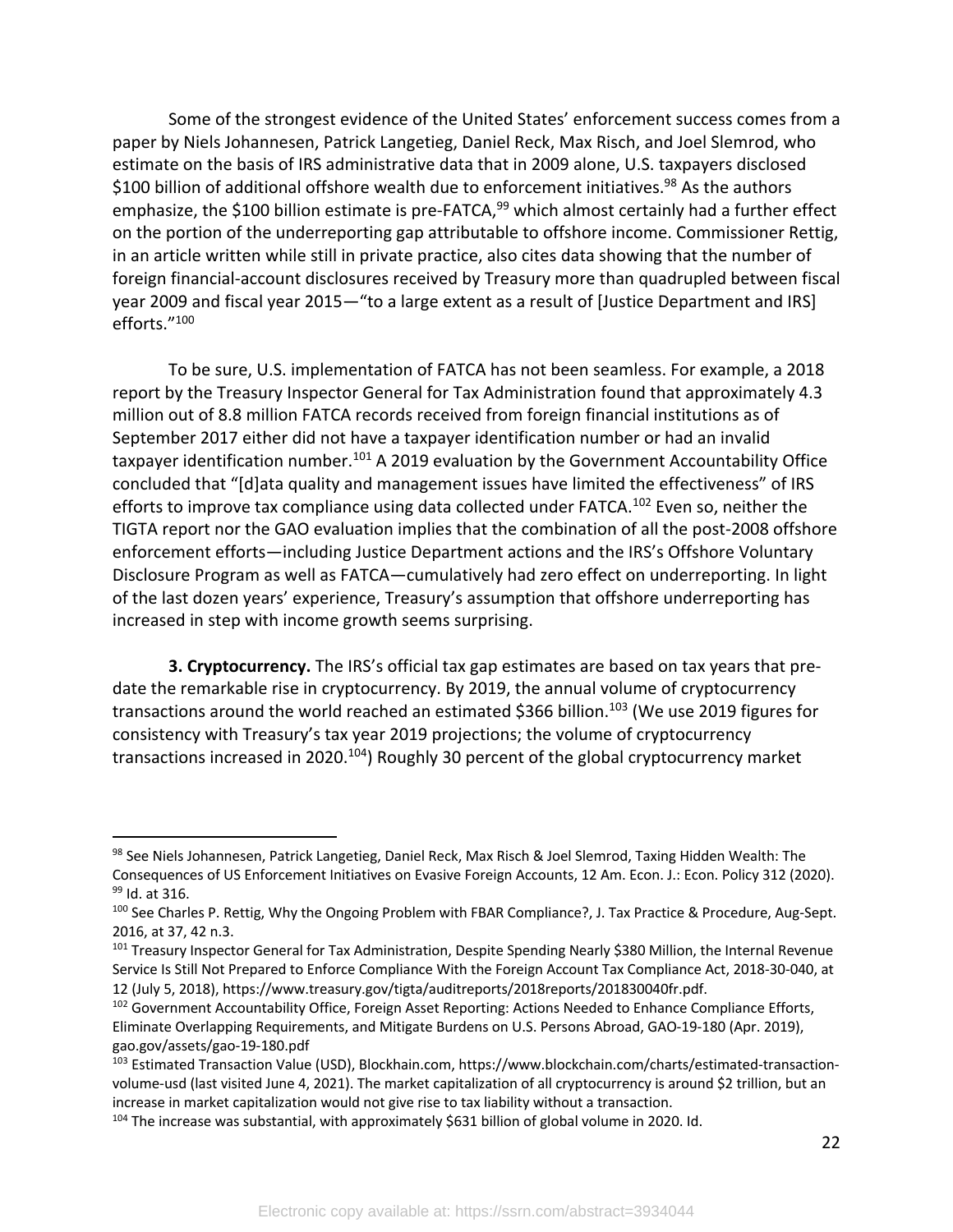appears to be U.S.-based,<sup>105</sup> suggesting that approximately \$110 billion in cryptocurrency transactions in 2019 could be sourced to the United States.106

Use of cryptocurrency can contribute to the underreporting gap in two ways. First, a purchaser of goods and services may pay in cryptocurrency, and the seller may fail to report the value of the cryptocurrency payment as income. Second, a person who holds cryptocurrency that has appreciated since acquisition may exchange her cryptocurrency for cash, other cryptocurrency, or other property, and the person who disposes of her cryptocurrency at a gain may fail to report that gain. Depending on the circumstances, exchanges of cryptocurrency may generate ordinary income, short-term capital gain, or long-term capital gain (or, correspondingly, losses). On the extreme assumption that *all* U.S.-attributable volume reflected unreported income taxable at the top rate (40.8 percent), cryptocurrency would have added approximately \$48 billion to the 2019 underreporting gap.

The \$48 billion figure should be treated as close to a theoretical upper bound for tax year 2019—we expect that the true number is substantially lower. Large corporations that accept cryptocurrency for retail transactions (e.g., Microsoft, Home Depot, Starbucks, and Whole Foods $107$ ) almost certainly report those receipts. Even when cryptocurrency transactions go unreported, the amount of unreported income generally will be less than the transaction volume (e.g., an individual accepting cryptocurrency as payment for goods and services will have theoretically deductible expenses; an individual selling cryptocurrency for cash will have a cost basis in those coins). And not all cryptocurrency income is taxed at the top 40.8 percent rate: some accrues to lower-bracket taxpayers, and some qualifies for lower long-term capital gain rates. Moreover, some of the cryptocurrency tax gap may reflect unreported transactions that previously would have taken the form of cash. Insofar as cryptocurrency reflects substitution from cash, then a portion of the cryptocurrency tax gap is potentially included in the IRS's official tax gap estimate already.

The bipartisan infrastructure package passed by the Senate in August 2021 included new reporting requirements for cryptocurrency transactions that will potentially require a wide range of cryptocurrency market actors to file information returns.<sup>108</sup> The Joint Committee on Taxation estimated that these new requirements will raise \$4.6 billion per year by 2031 (and \$28 billion over the entire fiscal year 2022-2031 period).<sup>109</sup> The Joint Committee on Taxation does not provide further detail on how it arrived at these estimates. However, the JCT

https://www.thestreet.com/video/cryptocurrency-guide-companies-accepting-bitcoin.

<sup>105</sup> See Gertrude Chavez-Dreyfuss, U.S. Tax Liabilities for Crypto Currencies in 2017 Seen at \$25 Billion, to Pressure Bitcoin: Fundstrat, Reuters (Apr. 5, 2018), https://www.reuters.com/article/us-crypto-currencies-taxes/u-s-taxliabilities-for-crypto-currencies-in-2017-seen-at-25-billion-to-pressure-bitcoin-fundstrat-idUSKCN1HC29Y.

<sup>&</sup>lt;sup>106</sup> Cryptocurrency transactions can cross borders, so a country-by-country breakdown is necessarily imprecise. Nonetheless, multiplying global transactional volume by the U.S. market share offers a rough estimate of the maximum amount of gross income that conceivably could be attributable to cryptocurrency.

<sup>&</sup>lt;sup>107</sup> See Julie Iannuzzi, Crypto Guide: Companies Accepting Bitcoin and More, The Street (May 5, 2021),

<sup>&</sup>lt;sup>108</sup> Infrastructure Investment and Jobs Act, H.R. 3684, § 80603, 117th Cong., 1st Sess. (passed by the Senate Aug. 16, 2021).

<sup>109</sup> Staff of the Joint Committee on Taxation, Estimated Revenue Effects of the Provisions in the Division H of an Amendment in the Nature of a Substitute to H.R. 3684, JCX-33-21, at 2 (Aug. 2, 2021), https://www.jct.gov/publications/2021/jcx-33-21.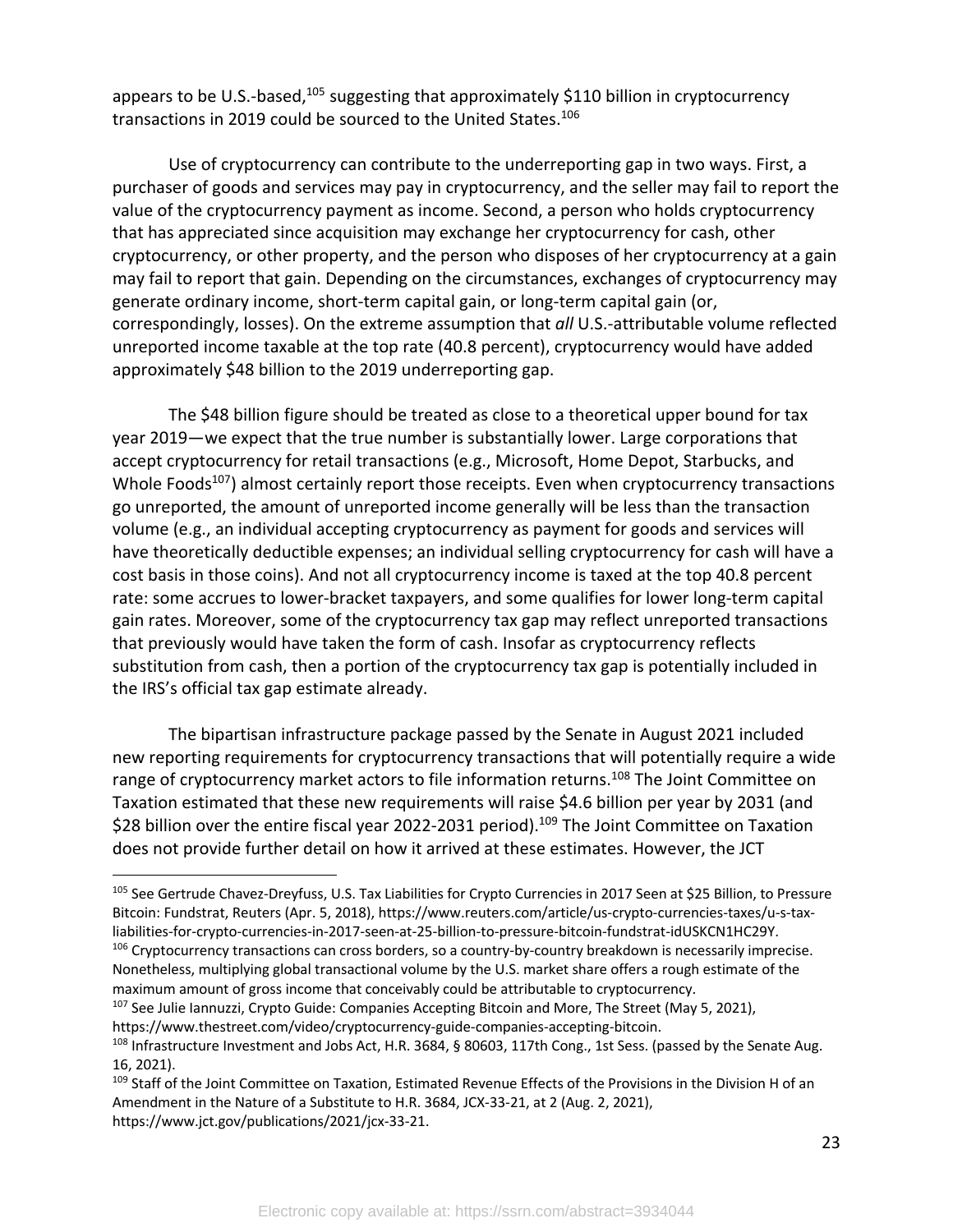estimates either reflect (a) a very pessimistic assessment of the efficacy of new reporting requirements or (b) a view similar to ours regarding the magnitude of cryptocurrency-related underreporting: billions per year—potentially tens of billions per year—but not enough to explain a substantial portion of the delta between the IRS's official tax gap estimate and Commissioner Rettig's \$1 trillion figure.

**4. Illegal Source Income.** A recent Bureau of Economic Analysis study—combining data from a variety of sources—estimated that four categories of illegal activity (drugs, prostitution, gambling, and theft from businesses) added approximately \$231 billion to nominal GDP in 2017, or \$253 billion for 2019 if illegal activity grew with the rest of the economy.110 If all \$253 billion represents income taxable at the overall average federal individual income and employment tax rates, then illegal activity would add roughly \$40 billion to the tax gap for 2019.111

As noted above, the IRS's official tax gap estimates are explicitly limited to legal source income.112 Although some underreporting attributable to illegal source income may be picked up in the NRP nonetheless,113 the IRS's official estimate *by design* omits a significant source of difference between the amount of true tax and the amount actually paid. Note, though, that illegal source income raises a very different set of enforcement challenges than, for example, underreporting by large passthrough entities. Notwithstanding the success of the Bureau of Internal Revenue—the IRS's predecessor—in making the case against Al Capone nine decades ago, the IRS probably should not be expected to take the lead in investigating the gamut of non-tax crimes that give rise to taxable income

\* \* \*

Our review of the evidence suggests that the IRS's official tax gap estimate should not be considered an upper bound or a lower bound on the difference between "true tax" and the amount of tax that is actually paid. Details of the IRS's methodology for estimating the tax gap—in particular, the use of the DCE adjustment and the asymmetric treatment of underreporting and overreporting—raise concerns about upward bias. On the other hand, the potential underestimation of certain types of noncompliance—in particular, passthrough underreporting and underreporting attributable to illegal source income—could result in

https://apps.bea.gov/iTable/iTable.cfm?reqid=19&step=2#reqid=19&step=2&isuri=1&1921=survey.

<sup>110</sup> Rachel Soloveichik, Bureau of Economic Analysis, Including Illegal Activity in the U.S. National Economic Accounts (Mar. 2020), https://www.bea.gov/system/files/papers/WP2019-4\_6.pdf. We adjust based on BEA's estimate of a 9.76 percent increase in nominal GDP from 2017 to 2019. See Bureau of Economic Analysis, National Income and Product Accounts tbl.1.1.5 (last revised May 27, 2021),

<sup>&</sup>lt;sup>111</sup> Treasury estimates that the overall average federal individual income tax rate for 2019 was 8.9 percent and the overall average payroll (employment) tax rate was 7.0 percent. See U.S. Department of the Treasury, Distribution Table: 2019 001 Distribution of Families, Cash Income, and Federal Taxes under 2019 Current Law (Apr. 18, 2018), https://home.treasury.gov/system/files/131/Distribution-of-Tax-Burden-Current-Law-2019.pdf.

<sup>&</sup>lt;sup>112</sup> See supra notes 15-17 and accompanying text.

<sup>&</sup>lt;sup>113</sup> For example, if an NRP examiner questions a taxpayer about a large check or deposit reflected on a bank statement and the taxpayer acknowledges that the amount should be added to income, the examiner may never know whether the ultimate source of the income was a legal or illegal activity.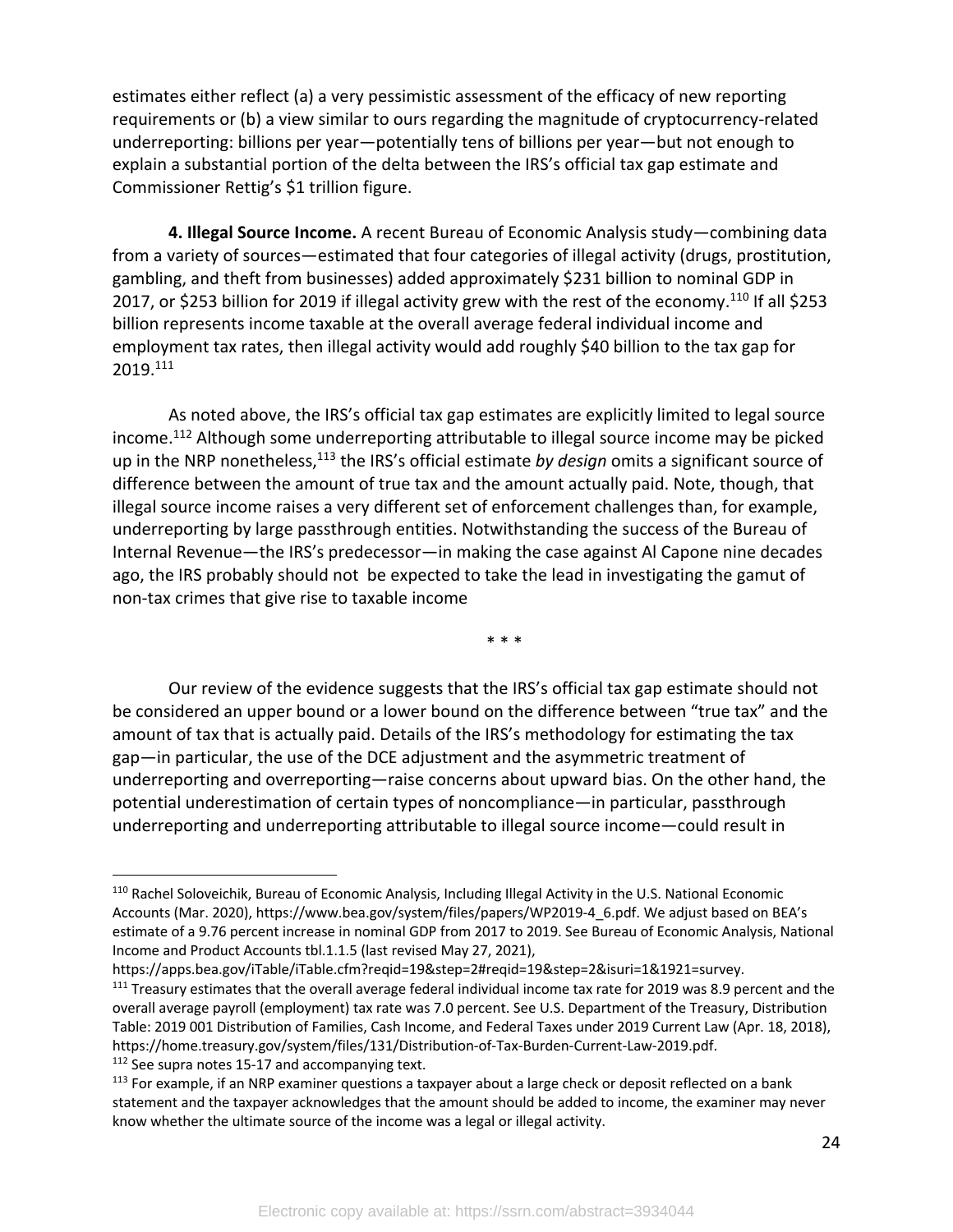downward bias. In our view, knowing the exact size of the tax gap—an inherently subjective quantity—is less important than understanding what the tax gap does and does not represent.

#### **III. Policy Implications**

Clearing up the confusion about the tax gap and tax evasion can usefully inform tax policy. Here, we highlight three concrete policy implications with relevance to current debates`.

## **A. The Tax Gap Should Not Be a Policy Target**

The idea that the Congress and the IRS should aim to "shrink the tax gap" has gained currency in tax policy circles in recent months. As noted above, Representative Ro Khanna and Senator Elizabeth Warren have both introduced legislation that would set an explicit goal of reducing the tax gap by one-third over the next decade.<sup>114</sup> This sort of "tax gap targeting" raises several serious concerns.

First, estimates of the tax gap are not nearly precise enough for a goal such as reducing the net tax gap by one-third to be meaningful. As our analysis illustrates, methodological choices—such as whether to use the DCE approach and how to treat overreporting—may affect tax gap estimates as much as any changes in compliance rates. Or, for example, changes in the experience and skill levels (and perhaps also the aggressiveness) of examiners who conduct NRP audits may have large impacts on tax gap estimates, especially in light of the DCE method described above.

Second, the time lag between the end of the relevant tax year and the publication of an IRS tax gap estimate for that year is long—more than five years.<sup>115</sup> Individuals can request a tax return filing extension until October 15 of the following year; information returns are often not ready to be matched to tax returns until early fall; audits can take several years to complete; and only then can the researchers analyze the data and calculate the tax gap and its components.<sup>116</sup> The agency is currently seeking to accelerate that timeline through machine learning techniques,<sup>117</sup> but until it does, the tax gap will reflect tax policy and administration from several years in the past. It remains to be seen, moreover, whether machine learning can replicate the results of thorough in-person audits and accurately account for changes in economic conditions, statutes and regulations, and IRS funding levels.

<sup>114</sup> Stop CHEATERS Act, H.R. 1200, 117 Cong., 1st Sess. (Feb. 22, 2021); Restoring the IRS Act, S. 1788, 117th Cong., 1st Sess. (May 24, 2021).

<sup>&</sup>lt;sup>115</sup> The IRS released its report for tax years 2011 to 2013 in September 2019. The agency aims to release its report for tax years 2014 to 2016 in early 2022. See Letter from Charles P. Rettig, supra note 92, at 18.

<sup>&</sup>lt;sup>116</sup> For example, as of September 30, 2020, approximately 37 percent of exams of tax year 2018 individual returns remained in process, as did 21 percent of exams of tax year 2017 returns and 4 percent of exams of tax year 2016 returns. See IRS Data Book 2020, at 36-38 tbl.17. These figures primarily reflect timelines for operational audits, most of which are conducted on a correspondence basis, and therefore may not account for the unique challenges of more thorough NRP exams.

<sup>&</sup>lt;sup>117</sup> See Letter from Charles P. Rettig, supra note 92, at 18.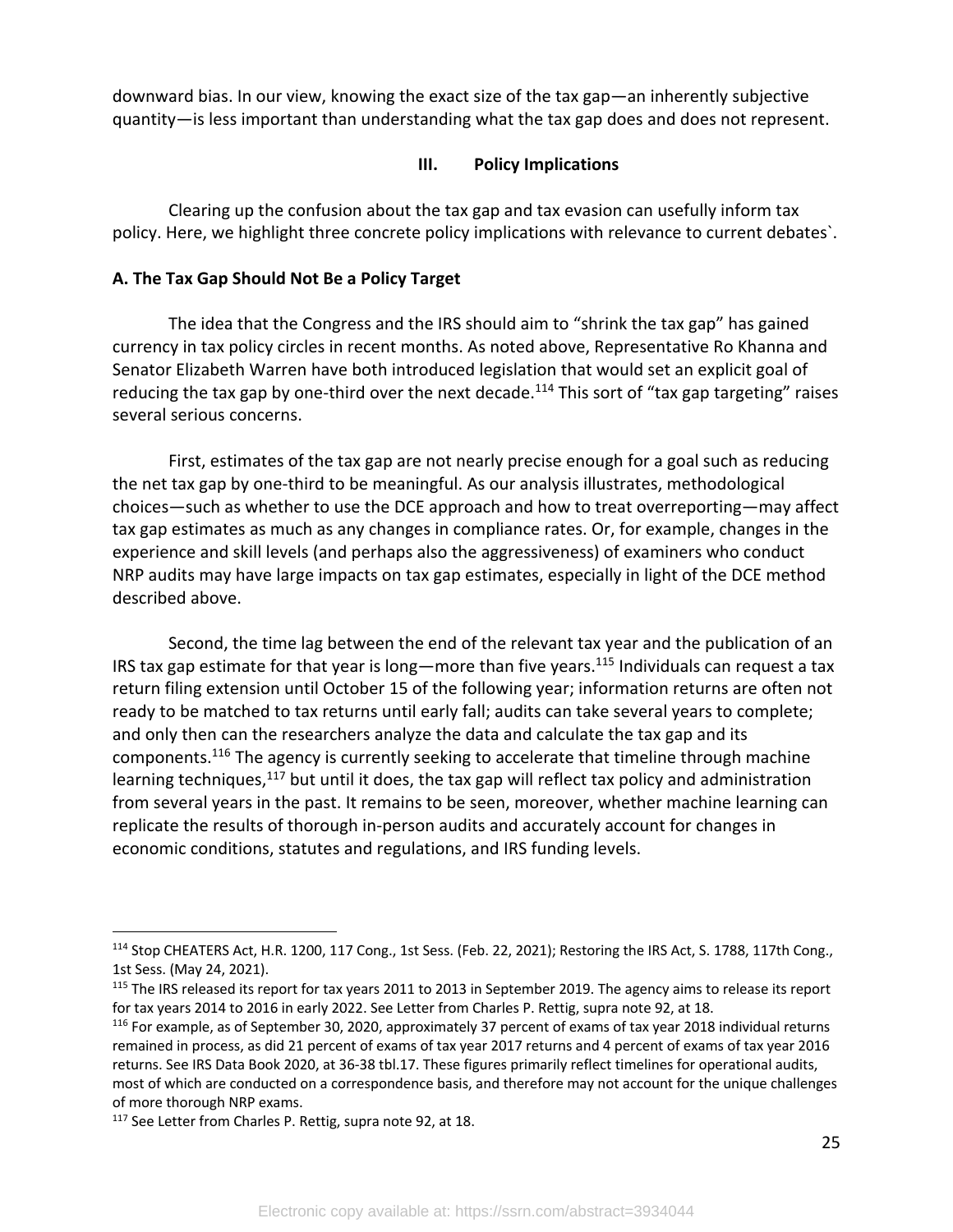A third reason is, perhaps, counterintuitive. President Biden has called for an increase in the IRS budget to hire more examiners and to fund upgrades to its computer systems and data analytics. Those steps are critical to improving audit selection and execution. All other things equal, we would expect the tax gap to narrow due to the deterrence effect of IRS capacity improvements. But those improvements also may enable examiners—and in particular, those assigned to the NRP studies—to detect noncompliance that had previously gone unnoticed and not accounted for in the estimates of the tax gap (even after DCE adjustments). While such improvements in detection would be a positive development, they would also cause estimates of the tax gap to rise.

Fourth, much of the tax gap lies outside the IRS's control. For example, Congress may enact changes to the partnership tax rules that further increase their complexity and increase the likelihood of evasion, aggressive reporting positions, and confusion.<sup>118</sup> Or to take another example, if the use of cryptocurrency continues to grow exponentially, the tax gap may increase as well because of the unique challenges of tracking cryptocurrency transactions. Holding the IRS to account for trends beyond its influence is not likely to be an effective strategy for sustaining long-term support for the agency.

Fifth, setting issues of measurement and control aside, the fact that a policy narrows the tax gap does not necessarily make it worthwhile. For example, the IRS could narrow the tax gap by rescinding the 1974 revenue ruling that requires S corporations to pay reasonable compensation to active shareholders.<sup>119</sup> That would serve to reduce "true tax"—and thus the difference between true tax and the amount actually paid—but it would be a step backward for tax enforcement. Or the IRS might use its authority to release tax levies less often (in effect, garnishing more wages and seizing more property from individuals with tax debts). That would reduce the net tax gap, but it would be at odds with Congress's instruction to take account of economic hardship in collection.

Finally, setting the tax gap, in isolation, as a performance goal ignores the costs incurred in tax enforcement. At current levels of noncompliance, there is sufficient "low-hanging fruit" to ensure that increasing audits would achieve a positive return on investment.<sup>120</sup> But tackling some of the most difficult compliance challenges may be very costly relative to the amount of owed taxes that could be recouped from noncompliant taxpayers. Of course, even if the monetary returns to investment are very low or even negative, there may still be reasons to expend the funds—if solely to demonstrate commitment to enforcing the tax code or as a way to gain information that could improve the IRS's efforts in the future. But setting the tax gap as

<sup>&</sup>lt;sup>118</sup> For example, the "opportunity zone" provisions added by the December 2017 tax law create new complexities, gray areas, and opportunities for aggressive planning. See, e.g., Jason Watkins, Value of Third-Party Assistance in Opportunity Zones Compliance, 12 Novogradac J. of Tax Credits no. 8 (2021),

https://www.novoco.com/periodicals/articles/value-third-party-assistance-opportunity-zones-compliance (noting that opportunity zone businesses "are required to meet myriad complex tests" and that "there are a number of potentially costly traps for an unwary [fund]").

<sup>119</sup> Rev. Rul. 74-44, 1974-1 C.B. 287.

<sup>120</sup> See Janet Holtzblatt & Jamie McGuire, Effect of Recent Reductions in the Internal Revenue Service's Appropriations on Returns on Investment, The IRS Research Bulletin: Proceedings of the 2019 IRS/TPC Research Conference, Publication 1500 (June 2020).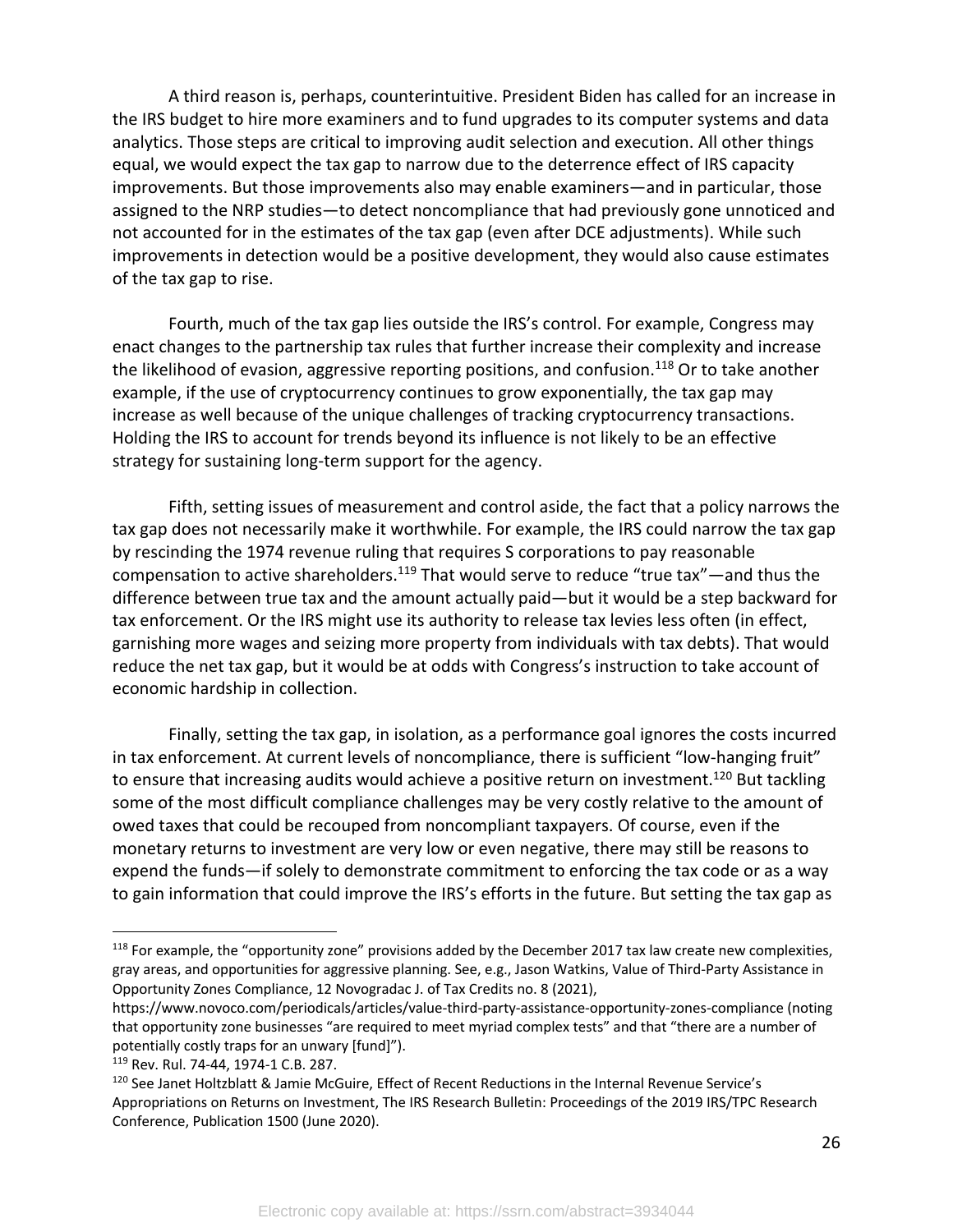the sole goal ignores a careful consideration of the monetary costs of enforcement as well as the nonmonetary benefits of enforcement actions.

To be sure, virtually any quantitative target for IRS performance raises the risk of perverse incentives. Congressman Khanna's Stop CHEATERS Act, for example, would set explicit targets for audit rates for high-income individual taxpayers and large corporations based on reported income (e.g., 50 percent audit coverage for individual returns with reported total income of \$10 million or more).<sup>121</sup> One obvious problem with targeting audits on the basis of reported income is that it may incentivize taxpayers to underreport income, thereby reducing their audit risk. Meanwhile, evaluating the IRS on the basis of the revenue yield from audits might incentivize the agency to pursue assessments that the tax laws do not warrant. And focusing only on measures that simultaneously reduce the tax gap and raise revenues may neglect tax simplification proposals that would make it easier for taxpayers to comply with the tax code and for the IRS to effectively administer the law without reliance on costly audits—but also reduce revenues.

Ultimately, no single measure will allow lawmakers to determine whether the IRS is fulfilling its mission to "enforce the law with integrity and fairness to all." The tax gap, though, is particularly ill-suited for that purpose. And if policymakers do pursue tax gap targeting, they should do so with a clear understanding of what exactly tax gap measures capture.

Importantly, we are not disputing the need for the IRS to estimate and analyze the tax gap or for policymakers to pay close attention to those findings. The underreporting estimates without the DCE correction provide a realistic perspective on the amount that could potentially be collected from increasing the number of audits if the IRS thoroughly audited 100 percent of filers using the tools and procedures available to examiners at the time of the study. (Note that this figure—sometimes described as the "audit gap"122—would be approximately one-third of the IRS's DCE-adjusted estimate of the individual income tax underreporting gap.)

Moreover, tax gap studies not only identify areas of noncompliance but can also provide insights into solutions. For example, estimates of noncompliance with child-related tax benefits not only indicated a problem area, but in-depth analysis of those compliance data revealed how the complexity of family structure contributes to erroneous claims.<sup>123</sup> In the past, that type of

<sup>121</sup> Stop CHEATERS Act, H.R. 1200, 117 Cong., 1st Sess. (introduced Feb. 22, 2021),

https://www.congress.gov/bill/117th-congress/house-bill/1200.

<sup>&</sup>lt;sup>122</sup> See supra note 18 (describing Ireland's approach).

<sup>123</sup> John Szilagyi, a compliance researcher at the IRS in the 1980s, uncovered millions of nonexistent dependents, which led to requirements that taxpayers provide Social Security numbers for each dependent claimed on a tax return. See Stephen Dubner & Steven Levitt, Filling in the Tax Gap, N.Y. Times (Apr. 2, 2006),

https://www.nytimes.com/2006/04/02/magazine/filling-in-the-tax-gap.html. For discussion of how analysis of the 1988 Taxpayer Compliance Measurement Program (the precursor to the NRP) led to changes in the eligibility criteria for the earned income tax credit and other child-related tax benefits, see Janet Holtzblatt, Administering Refundable Tax Credits: Lessons from the EITC Experience, 84 Proceedings of the Annual Conference on Taxation 180 (1991), and Janet Holtzblatt & Janet McCubbin, Issues Affecting Low-Income Filers, in The Crisis in Tax Administration 48 (Henry Aaron & Joel Slemrod eds., 2004). Further analysis of the impact of complicated family structures is found in a working paper by Kara Leibel, Emily Lin, & Janet McCubbin, Social Welfare Consequences of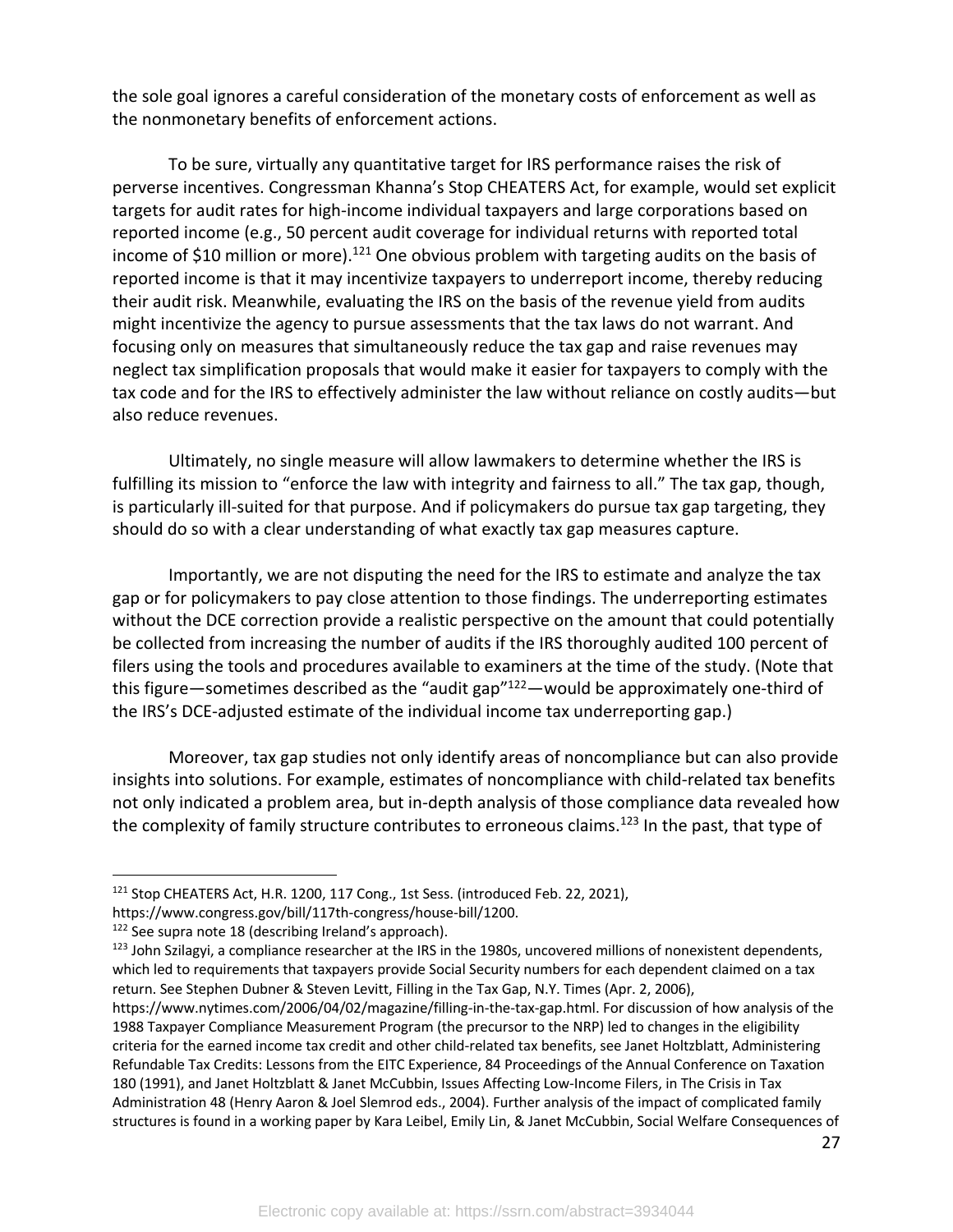analysis has resulted in both simplification legislation and new enforcement tools. There is a lesson to be learned from that experience: Inclusion of more audits of passthrough entities in the NRP studies could similarly provide insight into the complexity of business structures and help shape tax legislation and tax administration in ways that would improve tax compliance.

### **B. Congress Must Provide the IRS with Sustained Support**

The IRS clearly requires more resources in order to fulfill its mission irrespective of the distinction between the tax gap and tax evasion. Nonetheless, the distinction underscores both the magnitude of the agency's challenge as well as the need for sustained support from Congress.

The IRS's recent struggles are well-documented but worth recounting:

- Congress has reduced the IRS's budget by 23 percent in inflation-adjusted terms since  $2010$ ,<sup>124</sup> even as the total number of returns has risen.<sup>125</sup> At the same time, the agency's responsibilities have increased considerably, including as a result of the Affordable Care Act of 2010 and FATCA (discussed above).
- From fiscal year 2010 to fiscal year 2020, the number of IRS revenue agents—the employees who typically conduct audits—declined by 44 percent.<sup>126</sup> Of particular concern, the IRS over that period lost a large number of experienced employees who handle complex cases—resulting in a "skills gap" that exacerbates the tax gap.<sup>127</sup> As Commissioner Rettig put it, the agency "essentially lost an entire generation of IRS employees" and could not replace them due to a hiring freeze that persisted for most of the past decade.<sup>128</sup>
- The overall audit rate has dropped from an already-low 0.9 percent in fiscal year 2010 to less than 0.4 percent in fiscal year 2019,<sup>129</sup> and the audit rate for individual income

EITC Qualifying Children Noncompliance (U.S. Dep't of the Treasury, Off. Of Tax Analysis, Working Paper 120, Jan. 2020), https://home.treasury.gov/system/files/131/WP-120.pdf.

<sup>&</sup>lt;sup>124</sup> See The Effect of Tax Enforcement on Revenues: Statement of Janet Holtzblatt, Senior Fellow, Urban Institute, before the Select Revenue Measures Subcommittee & Oversight Subcommittee, Ways & Means Committee, U.S. House of Representatives: Minding the Tax Gap: Improving Tax Administration for the 21st Century (June 10, 2021).

<sup>&</sup>lt;sup>125</sup> Compare IRS Data Book 2010, at 4 tbl.2 (230.409 million returns in fiscal year 2010), with IRS Data Book 2020, at 4 tbl.2 (240.161 million returns in fiscal year 2020).<br><sup>126</sup> IRS Data Book 2010, at 67 tbl.30 (14,588 revenue agents at close of fiscal year 2010), with IRS Data Book 2020,

at 4 tbl.2, 46 tbl.18 (253,035,393 returns filed in calendar year 2019 and 509,917 examinations in fiscal year 2020)

<sup>&</sup>lt;sup>127</sup> See U.S. Gov't Accountability Office, GAO-19-176, Internal Revenue Service: Strategic Human Capital Management is Needed to Address Serious Risks to IRS's Mission (Mar. 2019), https://www.gao.gov/assets/gao-

<sup>19-176.</sup>pdf.<br><sup>128</sup> Jory Heckman, IRS Commissioner: Aging Workforce 'Lost an Entire Generation' to Hiring Freeze, Federal News Network (Apr. 10, 2019), https://federalnewsnetwork.com/workforce/2019/04/irs-commissioner-aging-workforcelost-an-entire-generation-to-hiring-freeze.

<sup>129</sup> See IRS Data Book 2010, at 22 tbl.9a; IRS Data Book 2019, at 45 tbl.17b.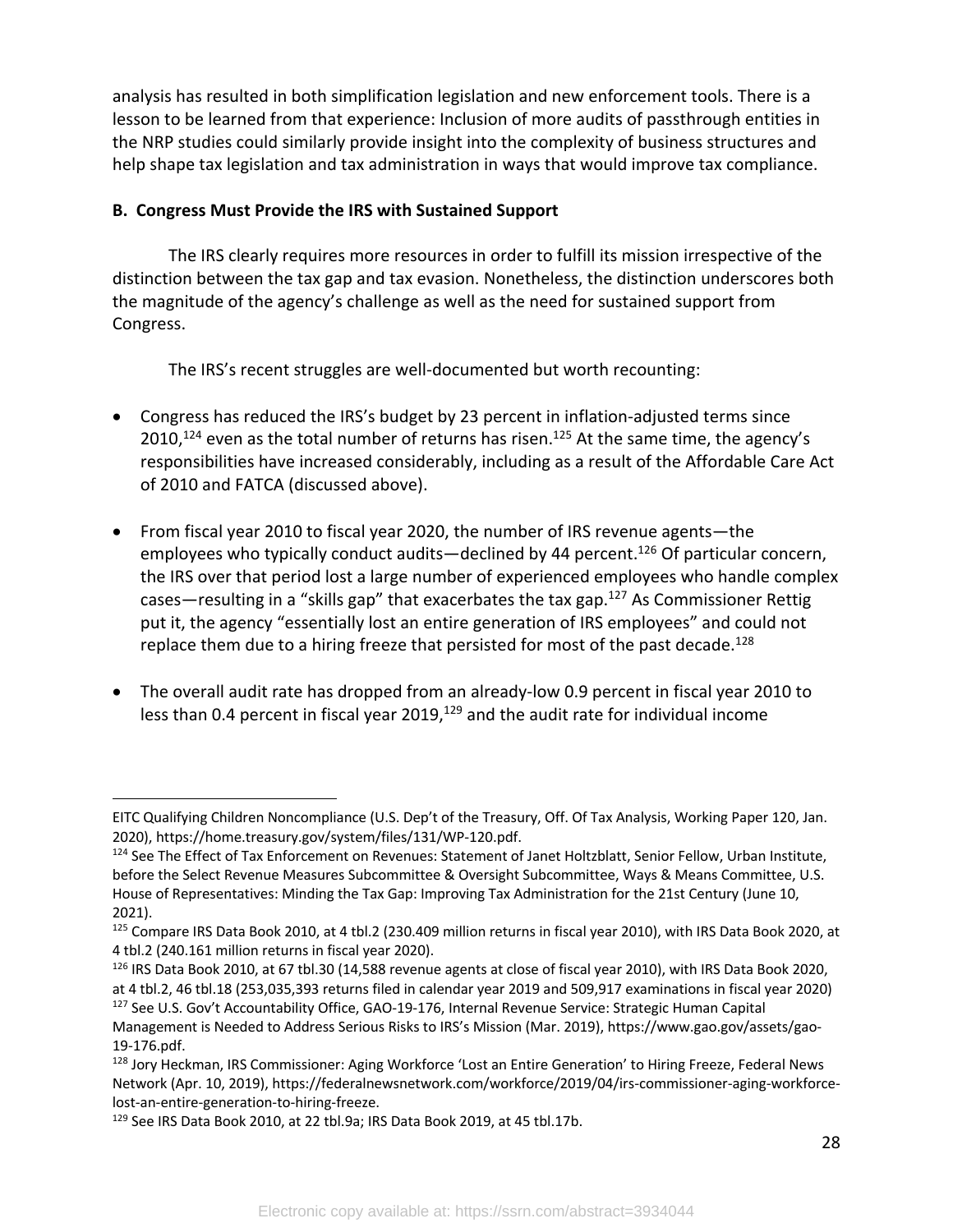taxpayers with total reported positive income over \$1 million has fallen even more dramatically-from 8.4 percent in fiscal year 2010 to 2.4 percent in fiscal year 2019.<sup>130</sup>

• For individual and business income taxpayers, the IRS still retains all tax data on an IBM mainframe that dates back to the Eisenhower administration.131

The Biden administration's proposal for \$79 billion in IRS funding over the next decade—on top of the agency's base appropriations—will help to heal the wounds inflicted by the prior decade of budget cuts. But this paper's focus on the gray areas between noncompliance and compliance helps to highlight just how hard it will be for even an adequately resourced IRS to enforce complex laws against sophisticated taxpayers.

Consider again the example of passthrough entities: 44 percent of partnership field audits and 33 percent of S corporation field audits closed in fiscal year 2010 resulted in "no change."132 A no-change outcome after an audit indicates either (a) that the IRS is failing to focus its examination resources on noncompliant returns or (b) that examiners are failing to detect noncompliance. In other words, even before the last decade of budget cuts, the IRS struggled to enforce the tax laws against partnerships. Simply restoring the IRS to fiscal year 2010 funding levels will not solve the problem of passthrough-entity tax enforcement, because all was not well a decade ago either.

Improving enforcement against passthrough entities and other sophisticated taxpayers (such as high-income individuals and large corporations for whom roughly half of recommended additional taxes are reversed after review and appeal) will therefore require a multipronged strategy. First, the IRS needs more money, without which it cannot hire additional revenue agents and other enforcement personnel to replace the thousands who have left in recent years and provide them with up-to-date technology to support long-overdue improvements in the detection and selection of audits. Second, the IRS needs *time* to train new revenue agents in complex areas of tax law and in audit techniques tailored to complex returns.<sup>133</sup> Training new staff usually requires experienced IRS employees to reduce their audit activity to conduct the necessary instruction. And even after new employees are hired and

<sup>&</sup>lt;sup>130</sup> IRS Data Book 2010 reports an audit coverage rate of 8.4 percent for individual income tax returns reporting total positive income of \$1 million or more. IRS Data Book 2010, at 22 tbl.9a. IRS Data Book 2020 does not report fiscal-year audit coverage rates, but it indicates that the IRS closed 10,890 exams of individual income tax returns reporting total positive income of \$1 million or more, and 634,058 such returns were filed in the most recent tax year for which data are available (2018). See IRS Data Book 2020, at 36 tbl.17, 46 tbl.18.<br><sup>131</sup> Government Accountability Office, GAO-16-696T, Information Technology: Federal Agencies Need to Address

Aging Legacy Systems 17 (May 25, 2016).

<sup>&</sup>lt;sup>132</sup> IRS Data Book 2010, at 22-23 tbl.9a. Those figures remained high throughout the decade. See, e.g., IRS Data Book 2019, at 45 tbl.17b (41 percent no-change rate for partnership field audits and 31 percent no-change rate for S corporation field audits in fiscal year 2019).

<sup>&</sup>lt;sup>133</sup> The IRS may cut short the requisite training time in some cases by hiring some mid-career professionals who already have amassed significant subject-matter expertise, but competing with private-sector salaries will be a challenge for the agency.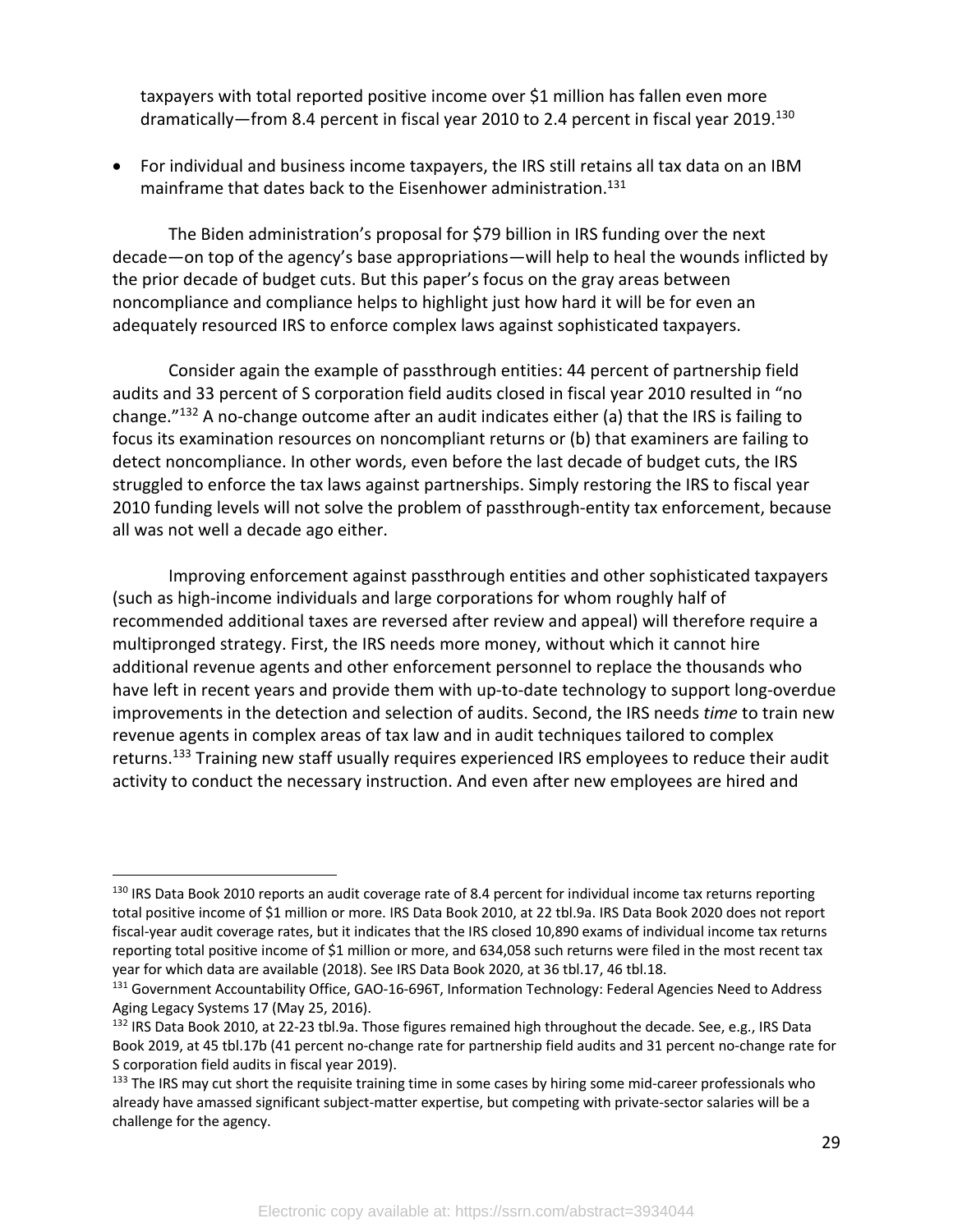trained, it will take several years before the revenue impacts are fully felt, because complex audits take years to complete.<sup>134</sup>

Moreover, Congress's responsibility for the problem of tax noncompliance extends beyond long-term IRS funding levels. As long as Congress continues to write tax laws that leave large legal and factual gray areas, sophisticated taxpayers will continue to exploit those gray areas. The IRS—however well-resourced it might be—will struggle to fight back. For that reason, investments in tax enforcement must be complements to, not substitutes for, legal reform. We end by considering legal changes that would effectively address areas of persistent noncompliance.

#### **C. Changes to Substantive Law**

Congress cannot realistically eliminate gray areas from the tax laws entirely. However, Congress can constrict zones of ambiguity that arise because of arbitrary or poorly designed tax laws. We end by considering several such reforms, paralleling the discussion of ambiguities in Section I.

• **Valuation of illiquid assets.** Although illiquid-asset valuations will always pose compliance challenges, Congress can reduce the frequency and stakes of these disputes. For example, Congress can simply prohibit Roth IRAs—or all IRAs—from investing in non-publicly traded assets (as the IRS itself confirmed, in a 2019 GAO report, would remove an obstacle to the IRS's efforts to pursue IRA noncompliance  $1.135$  That change would eliminate the need to establish a fair market value for illiquid assets sold to an IRA (since illiquid assets could not be sold to an IRA). Likewise, Congress can limit the charitable contribution deduction for gifts of non-publicly traded assets to the value of liquidation proceeds received by the charity upon sale, as recently proposed by Senator Angus King (I-Maine) and Senator Charles Grassley (R-Iowa).<sup>136</sup> Verifying the taxpayer's claimed deduction would then be a mechanical process, whereas the status quo requires a revenue agent to spend hours figuring out what a specific asset (e.g., a limited partnership interest in a particular private equity fund) was really worth at the exact moment of contribution.<sup>137</sup>

<sup>&</sup>lt;sup>134</sup> For example, at the end of fiscal year 2019 (September 30, 2019), approximately 17 percent of S corporation audits, 20 percent of partnership audits, 35 percent of the highest-income individual audits (positive income of \$10 million or more), and 59 percent of the largest C corporation audits (balance sheet of \$20 billion or more) from tax year 2015 remained in process. See IRS Data Book 2019, at 38 tbl.17a.

<sup>135</sup> GAO-15-16, supra note 31, at 52.

<sup>&</sup>lt;sup>136</sup> See Accelerating Charitable Efforts (ACE) Act, S. 1981, § 2, 117th Cong., 1st Sess. (2021). The King-Grassley proposal would apply only to contributions to donor advised funds, though there is a strong argument for applying the rule more broadly.

<sup>&</sup>lt;sup>137</sup> The problem of private-company restricted stock received in exchange for services is somewhat more complicated. Congress allows employees to make an election under section 83(b) to include the fair market value of restricted stock in ordinary income prior to vesting, thus allowing the employees to treat subsequent appreciation as capital gain. I.R.C. § 83(b). In practice, this provision allows start-up employees to claim very low valuations at the time of the 83(b) election and then pay tax at preferential rates when they sell their stock (e.g., after an IPO). See Ronald J. Gilson & David M. Schizer, Understanding Venture Capital Structure: A Tax Explanation for Convertible Preferred Stock, 116 Harv. L. Rev. 874, 899 (2003) (noting that the IRS has been unsuccessful in contesting low valuations). Meanwhile, employees who receive stock options rather than stock cannot make an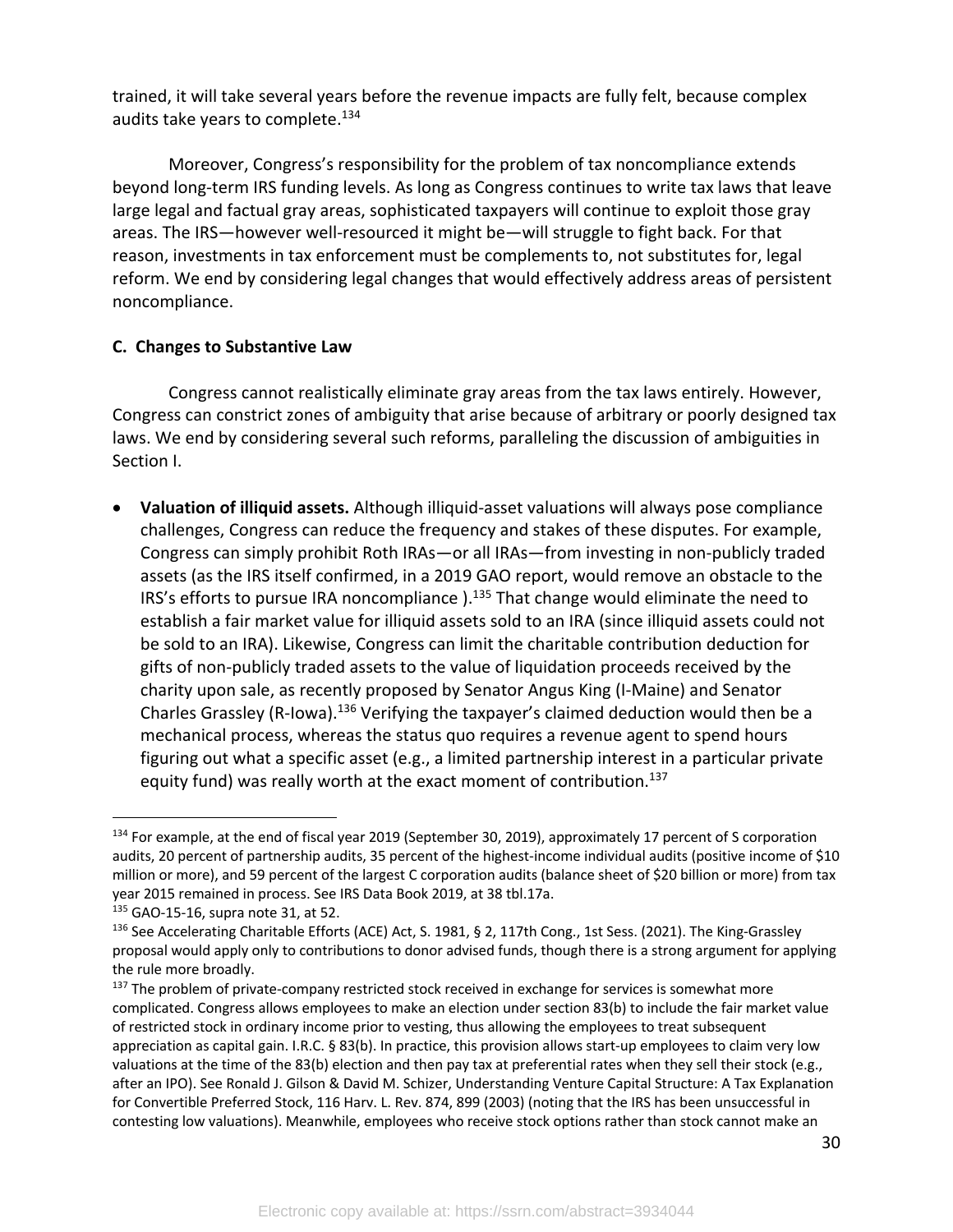- **Business vs. personal expenses.** At times, Congress has responded to the inherent ambiguity of the business/personal distinction by imposing Solomonic limits on the deductibility of certain borderline expenses. For example, the Tax Reform Act of 1986 capped the deductibility of business meals at 80 cents for every \$1 of food and beverage expenses (with exceptions).<sup>138</sup> Congress in 1993 lowered the cap further to 50 cents on the \$1.<sup>139</sup> The 50-cents-on-the-dollar rule stanches the revenue loss from a 100-cents-on-thedollar deduction that the IRS is unable to police. As part of the December 2020 Covid-19 relief package, however, Congress allowed a 100-cents-on-the-dollar deduction for calendar years 2021 and 2022 with respect to business meals in restaurants.<sup>140</sup> The motivation for the change was to provide relief to the restaurant industry; another predictable result is to widen the underreporting gap. Congress can instead subsidize the restaurant industry in any number of ways that do not saddle the IRS with a significant enforcement burden. For other expenses that blur the business/personal line, Congress can adopt prophylactic rules like the 50-cents-on-the-dollar business meals deduction cap in order to lower the stakes of misreporting.141
- **Employee vs. independent contractor.** The line between employees and independent contractors creates tax enforcement challenges largely because Congress has established arbitrary distinctions in tax treatment based on employment status. For example, it is unclear why an independent contractor should be eligible for a 20 percent qualified business income deduction while an employee doing substantively similar work is not, or why an individual who earns income both as an employee and an independent contractor should thereby gain access to additional tax-preferred retirement savings opportunities. Congress can ease the IRS's enforcement burden by eliminating non-employee preferences—for example, by repealing the section 199A deduction and by establishing uniform limits on contributions to tax-preferred retirement plans. Note again that repealing

<sup>83(</sup>b) election unless the option has "a readily ascertainable fair market value" (i.e., unless the option is actively traded on an established market). See I.R.C. § 83(e)(3); Treas. Reg. § 1.83-7(b)(1). One possible reform would be to extend the "readily ascertainable fair market value" rule to restricted stock (i.e., employees would not be able to make a section 83(b) election unless the property in question had a readily ascertainable fair market value). <sup>138</sup> Tax Reform Act of 1986, Pub. L. No. 99-514, § 142(a), 100 Stat. 2085, 2119.

<sup>139</sup> Omnibus Budget Reconciliation Act of 1993, Pub. L. No. 103-66, § 13209, 107 Stat. 312, 469.

<sup>&</sup>lt;sup>140</sup> See Consolidated Appropriations Act, 2021, Pub. L. No. 116-260, § 210.<br><sup>141</sup> Vehicle-expense misreporting lends itself to a prophylactic solution of this sort. In a study of tax year 2001 returns, the Governmental Accountability Office estimated that 46 percent of sole-proprietor returns include an error with respect to car and truck expenses, and these errors accounted for approximately 8 percent of the soleproprietor underreporting gap. Government Accountability Office, GAO-07-1014, Tax Gap:

A Strategy for Reducing the Gap Should Include Options for Addressing Sole Proprietor Noncompliance 36 tbl.3 (July 2007), https://www.gao.gov/products/gao-07-1014. In the past, Congress has responded to the problem of vehicle-expense misreporting by setting dollar caps on the depreciation deductions that taxpayers can claim with respect to passenger vehicles. These dollar caps reflect the reality that the IRS cannot effectively monitor misreporting of vehicle expenses when taxpayers use their vehicles for both business and personal purposes. As part of the December 2017 tax law, though, Congress raised the dollar limits on passenger-vehicle depreciation deductions significantly (from a total of \$8,260 over the first two years to \$26,000, indexed for inflation). See Staff of the Joint Committee on Taxation, JCS-1-18, General Explanation of Public Law 115-97, at 128-30 (2018). This change is a recipe for increasing the underreporting gap. Congress took a tax benefit that the IRS already unable to enforce effectively and then dramatically expanded the benefit.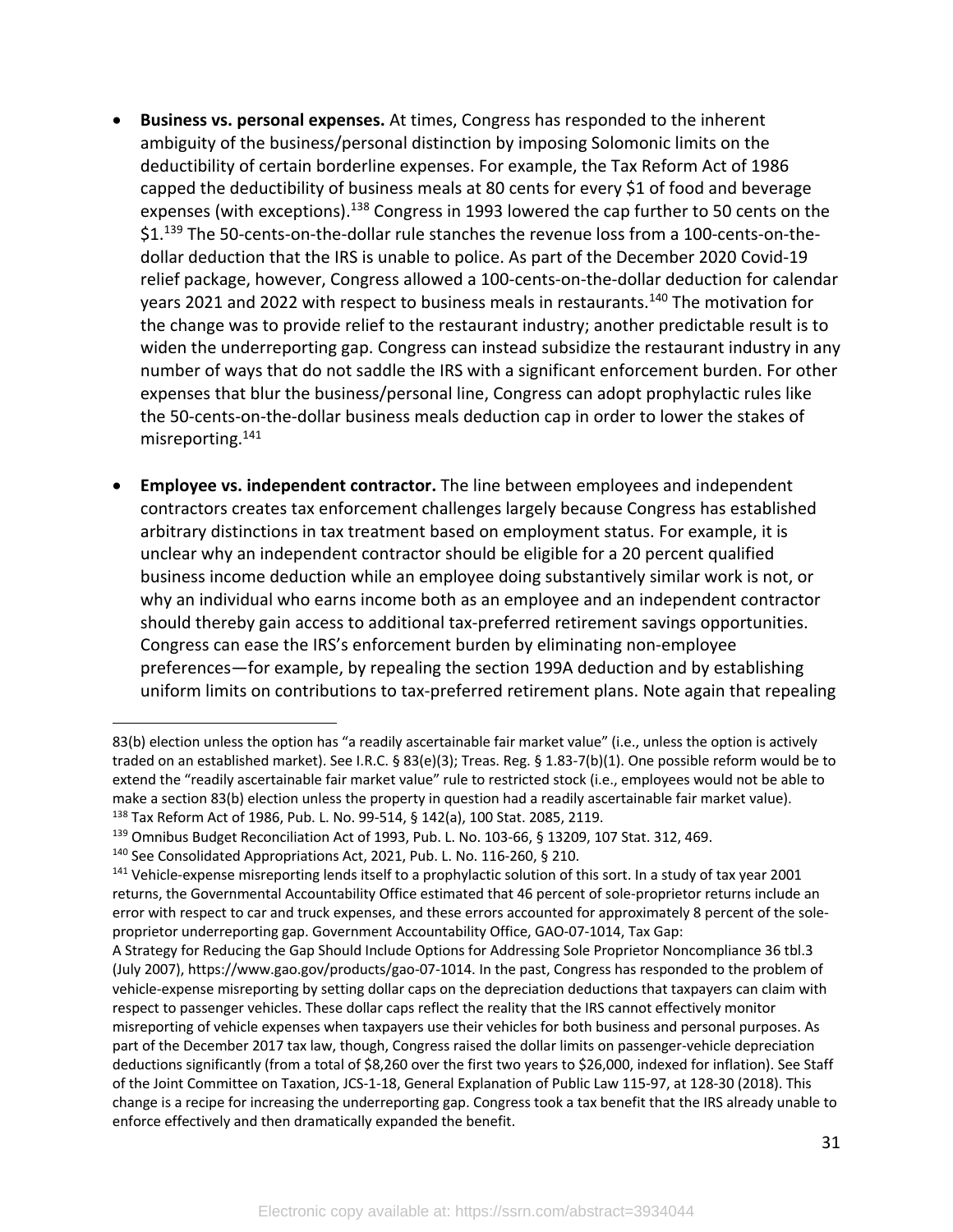the section 199A deduction would not necessarily reduce the measured tax gap, because it would increase the amount of true tax owed on sole-proprietor and passthrough income subject to high noncompliance rates. Repealing section 199A would, though, raise revenue and reallocate tax burdens in a more equitable manner, which are more important goals than reducing the measured tax gap. $142$ 

- **Partnership special allocations.** For years, commentators have called on Congress to abolish partnership special allocations and to require partnerships to allocate tax items in proportion to capital interests.<sup>143</sup> In effect, this proposal would align the treatment of partnerships with the treatment of S corporations, which must allocate items in proportion to their shareholders' stockholdings. A more modest proposal would prohibit special allocations only among related partners.<sup>144</sup> The more modest proposal would, at the very least, prevent some of the most abusive partnership special allocations (e.g., when a partnership whose partners are a taxable individual and that individual's tax-exempt splitinterest trust allocates deductions to the taxable individual and ordinary-income items to the trust).
- **Reasonable compensation.** The policy responses to the S corporation "reasonable compensation" problem are straightforward. First, Congress should apply the selfemployment tax to the distributive-share income of active S corporation shareholders. Second, as suggested above, Congress should eliminate section 199A. Encouragingly, the Biden administration's fiscal year 2022 budget includes a proposal to extend selfemployment tax to active S corporation shareholders with adjusted gross income over \$400,000.145 Even under the administration's proposal, though, taxpayers—including, it appears, many with AGI over \$400,000—will have opportunities to reduce employment and self-employment tax by understating compensation.<sup>146</sup> And the administration's budget

<sup>&</sup>lt;sup>142</sup> Among other issues, section 199A gives rise to difficult line-drawing questions regarding the definitions of various professional fields (health, law, consulting, etc.) that are excluded from the deduction when a taxpayer's income exceeds a certain threshold. These questions (e.g., which services do or don't require "skills unique to the creation of performing arts," see Treas. Reg. § 199A-5(b)(3)(vi)) result in similarly situated taxpayers paying significantly different amounts simply because they had different tax advisers or different degrees of risk aversion. <sup>143</sup> See, e.g., Mark P. Gergen, Reforming Subchapter K: Special Allocations, 46 Tax L. Rev. 1 (1990).

<sup>&</sup>lt;sup>144</sup> See Cauble & Polsky, supra note 39. For a proposal along these lines, see Press Release, U.S. Senate Committee on Finance, Wyden Unveils Proposal To Close Loopholes Allowing Wealthy Investors, Mega-Corporations To Use Partnerships To Avoid Paying Tax (Sept. 10, 2021), https://www.finance.senate.gov/chairmans-news/wydenunveils-proposal-to-close-loopholes-allowing-wealthy-investors-mega-corporations-to-use-partnerships-to-avoidpaying-tax.

<sup>&</sup>lt;sup>145</sup> See FY 2022 Greenbook, supra note 45, at 66-67.<br><sup>146</sup> The Greenbook is not crystal-clear with regard to the treatment of distributions to active shareholders of S corporations. At one point, the Greenbook says that "for taxpayers with adjusted gross income in excess of \$400,000, the definition of net investment tax would be amended to include gross income and gain from any trades or businesses that is not otherwise subject to employment taxes." FY 2022 Greenbook, supra note 45, at 66. Several paragraphs later, the Greenbook provides a formula for determining the portion of S corporation distributions subject to self-employment tax. Under the formula:

<sup>[</sup>T]he taxpayer would sum (a) ordinary business income derived from S corporations for which the owner materially participates in the trade or business, and (b) ordinary business income derived from either limited partnership interests or interests in LLCs that are classified as partnerships to the extent a limited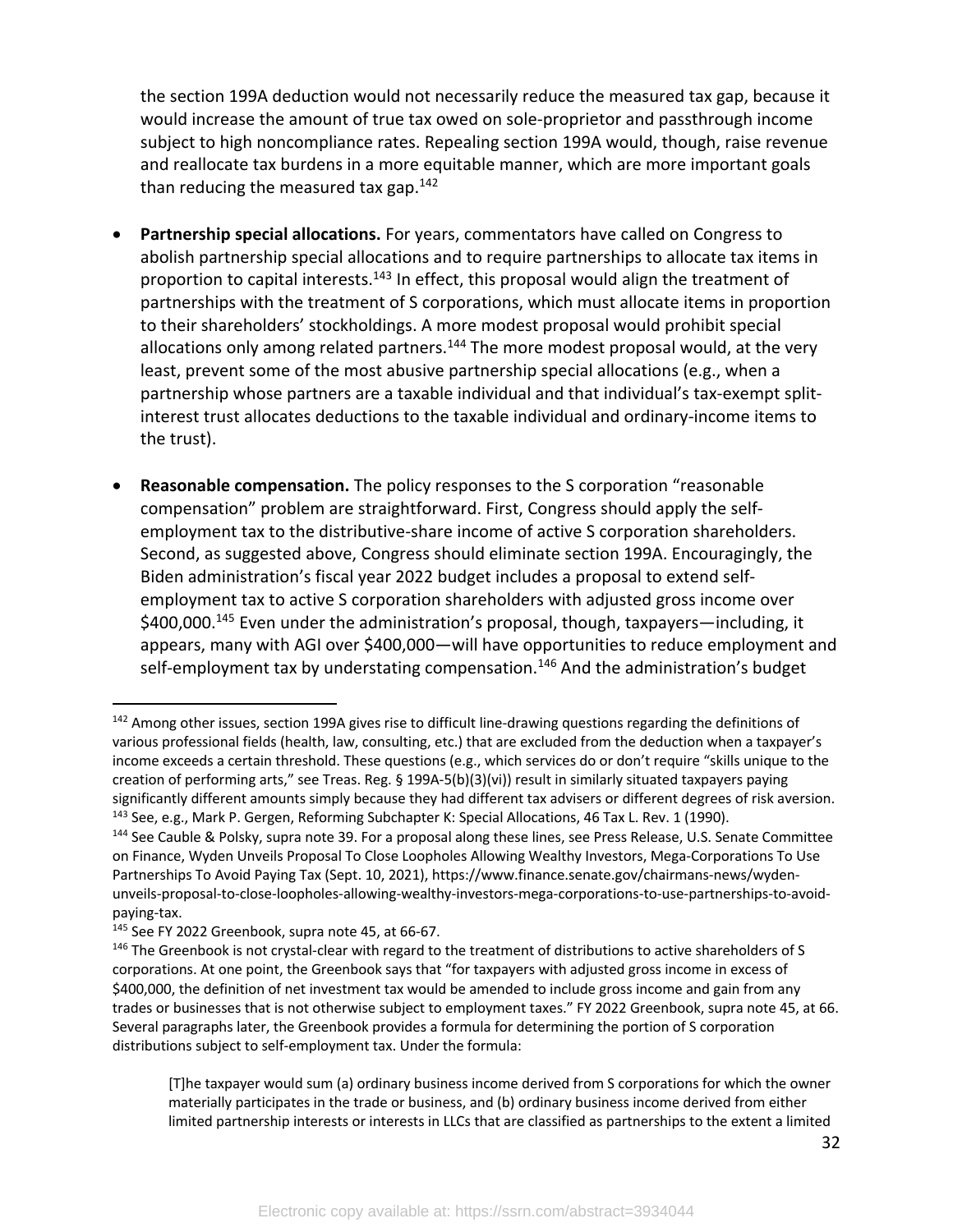leaves in place the section 199A deduction, thus preserving (and, indeed, expanding $^{147}$ ) the income tax incentive for S corporation shareholders to understate compensation.<sup>148</sup>

These examples illustrate the range of cases in which substantive legal change can accomplish in one fell swoop what would otherwise take thousands of hours of audit work and potentially years of litigation. More ambitious reforms—such as a long-due overhaul of the

partner or LLC member materially participates in its partnership's or LLC's trade or business (this sum referred to as the "potential SECA income"). Beginning in 2022, the additional income that would be subject to SECA tax would be the lesser of (i) the potential SECA income, and (ii) the excess over \$400,000 of the sum of the potential SECA income, wage income subject to FICA under current law, and 92.35 percent of self-employment income subject to SECA tax under current law.

#### Id. at 67.

Consider an active shareholder of an S corporation with \$600,000 of S corporation income who characterizes \$100,000 as wages and \$500,000 as a distribution. The formula would seem to imply that she is subject to self-employment tax on \$200,000 (i.e., \$500,000 of potential SECA income + \$100,000 of wages – \$400,000). In other words, she has avoided employment and self-employment tax on \$300,000 by paying herself a wage of \$100,000 rather than \$600,000.

What complicates this analysis is the earlier statement that for taxpayers with adjusted gross income over \$400,000, all gross income and gain from a trade or business that is not otherwise subject to employment tax will be subject to the 3.8 percent net investment income tax. That earlier statement would seem to suggest a net investment income tax cliff at AGI of \$400,000; it is unclear whether the administration intended to suggest that. <sup>147</sup> The administration's proposal to raise the top marginal rate to 39.6 percent would increase the income tax benefit of understating compensation because the difference between the marginal tax rate on non-QBI and QBI for top earners would rise from 7.4 percent (i.e., 20 percent x 37 percent) to 7.92 percent (i.e., 20 percent x 39.6 percent).<br><sup>148</sup> A similar issue arises in the partnership context. The definition of "net earnings from self-employment income"

for purposes of the self-employment tax specifically excludes "the distributive share of any item of income or loss of a limited partner, as such, other than guaranteed payments … to that partner for services actually rendered to or on behalf of the partnership to the extent that those payments are established to be in the nature of remuneration for those services." I.R.C. § 1402(a)(13). This raises the question: Can a limited partner who provides services to the partnership receive reasonable compensation, in the form of a guaranteed payment, for services to the partnership and then claim exemption from self-employment tax for her distributive share of partnership profits?

Treasury and the IRS issued proposed regulations in 1997 that treat all partners as general partners for self-employment tax purposes if they participate in the partnership's trade or business for more than 500 hours during the partnership's taxable year. See Prop. Treas. Reg. 1.1402(a)-2(h)(2)(iii), 62 Fed. Reg. 1702, 1704 (Jan. 13, 1997). Although the IRS has not finalized the proposed regulations, the Tax Court has adopted the proposed regulation's view. See Renkemeyer, Campbell & Weaver, LLP v. Commissioner, 136 T.C. 137, 150 (2011) ("The legislative history of section 1402(a)(13) does not support a holding that Congress contemplated excluding partners who performed services for a partnership in their capacity as partners (i.e., acting in the manner of selfemployed persons), from liability for self-employment taxes."). The result in *Renkemeyer* has drawn criticism from practitioners. See, e.g., James R. Browne, Can LLC Members Avoid Self-Employment Tax on LLC Profits?, 171 Tax Notes Federal 725 (May 3, 2021) (arguing that limited partners and LLC managing members are exempt from selfemployment tax on distributive-share income over and above reasonable compensation). Treasury under the Obama administration acknowledged that the issue was ambiguous. See U.S. Dep't of the Treasury, General Explanations of the Administration's Fiscal Year 2017 Revenue Proposals 169 (Feb. 2016),

https://www.treasury.gov/resource-center/tax-policy/Documents/general-Explanations-FY2017.pdf. The FY 2022 Greenbook notes that "[s]ome partners who might more accurately be considered general partners and some LLC members avoid SECA by claiming the treatment of limited partners." FY 2022 Greenbook, supra note 45, at 65.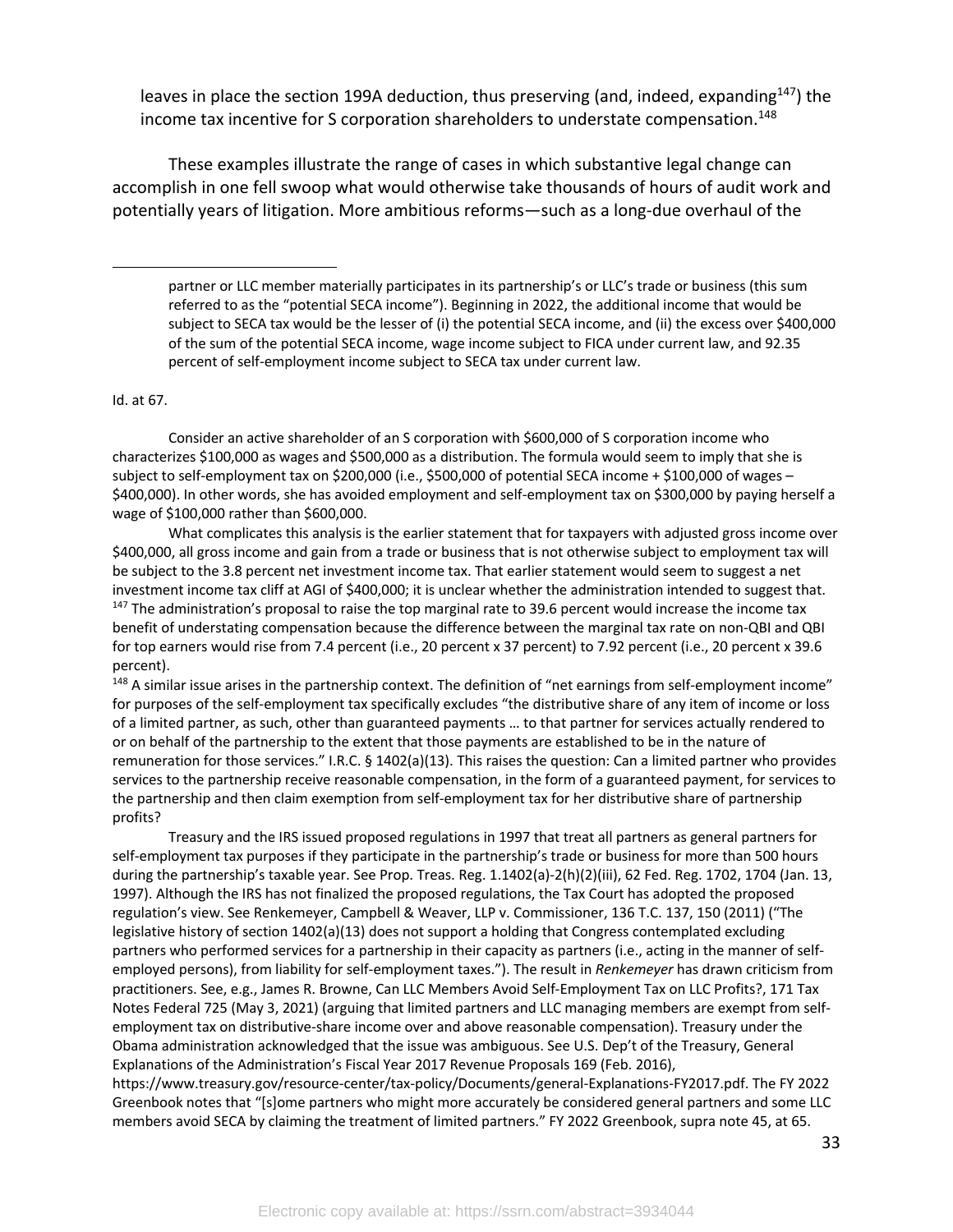partnership tax rules—deserve a place on the tax compliance agenda too.<sup>149</sup> To be clear, we suggest these substantive legal changes as additions to—not replacements for—the increased funding that the Biden administration has proposed. But a better-resourced IRS can only do so much to close the tax gap if lawmakers still leave the agency with an impossible job.

#### **Conclusion**

This paper has sought to illustrate both what the tax gap is and what it is not. It is not a measure of tax evasion; its contours are not always clear; and it is not a sensible policy target. The tax gap is, however, one of several indications of deep problems in the U.S. federal tax system, which allows well-advised taxpayers to avoid paying their fair share by exploiting a variety of loopholes and legal ambiguities. An adequately funded IRS is a necessary but not sufficient condition for addressing these deep problems. Congress must provide the IRS with more enforcement resources—but also with laws that make the agency's enforcement challenge tractable.

<sup>&</sup>lt;sup>149</sup> See, e.g., Monte A. Jackel, Is It (Finally) Time? Reforming Subchapter K, Tax Notes (Mar. 29, 2021), https://www.taxnotes.com/tax-notes-federal/partnerships-and-other-passthrough-entities/it-finally-timereforming-subchapter-k/2021/03/29/3k6c2; U.S. Senate Committee on Finance, supra note 144.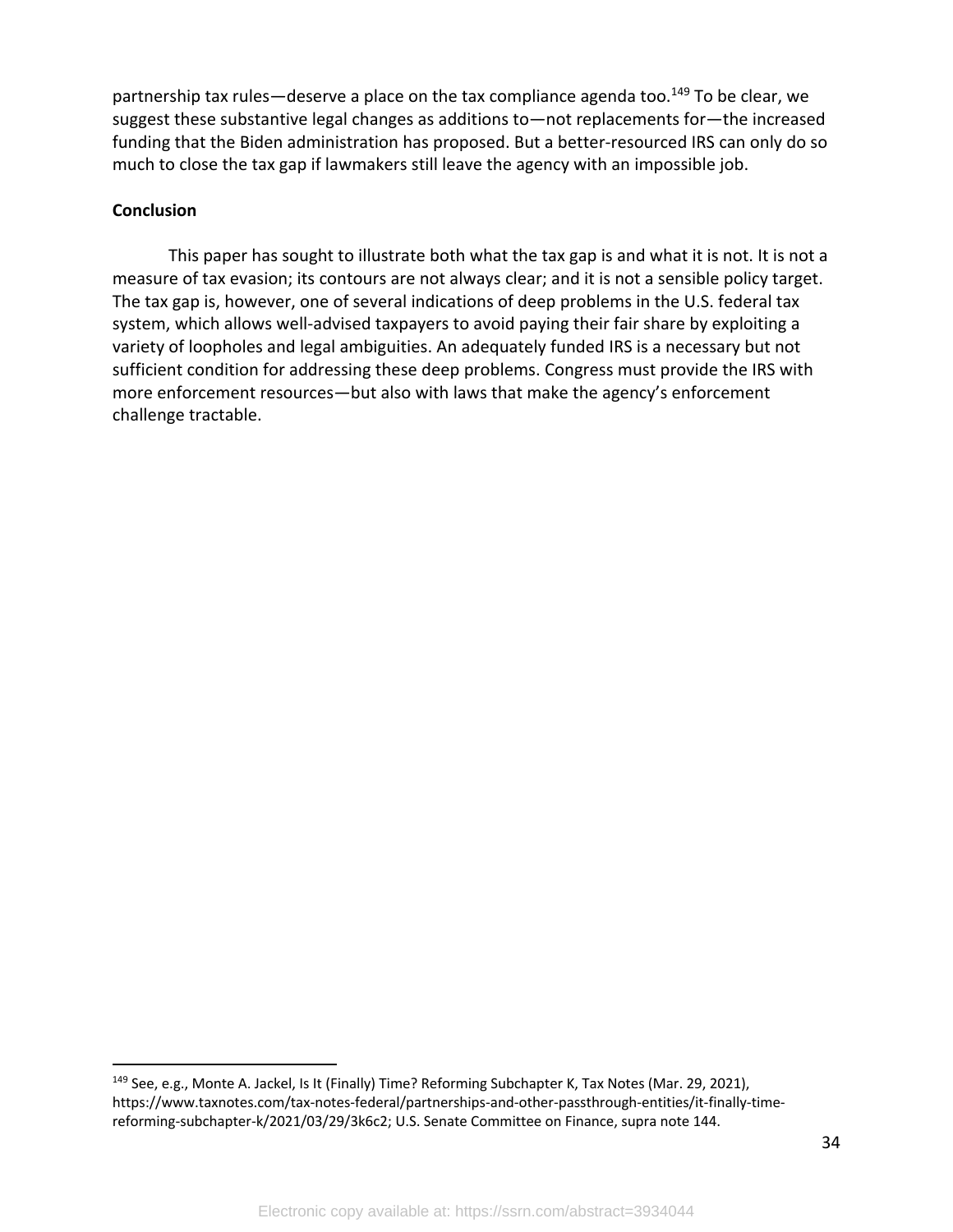#### **Table 1 Tax Gap, By Source Averages, 2011 - 2013**

|                                                       | <b>Amount</b>         |                               |
|-------------------------------------------------------|-----------------------|-------------------------------|
|                                                       | (billions of dollars) | <b>Share of Gross Tax Gap</b> |
| <b>Nonfiling Gap</b>                                  | 39                    | 8.8                           |
| Individual income tax                                 | 31                    | 7.0                           |
| Employment tax                                        | 6                     | 1.4                           |
| Corporate income tax <sup>1</sup>                     | n.a.                  | n.a.                          |
| Estate tax                                            | 2                     | 0.5                           |
| <b>Underreporting Gap</b>                             | 352                   | 79.8                          |
| Individual income tax                                 | 245                   | 55.6                          |
| Employment tax                                        | 69                    | 15.6                          |
| Self-employment tax                                   | 45                    | 10.2                          |
| FICA and unemployment tax                             | 25                    | 5.7                           |
| Corporate income tax                                  | 37                    | 8.4                           |
| Small corporations (less than \$10 million of assets) | 26                    | 5.9                           |
| Large corporations (more than \$10 million of assets) | 11                    | 2.5                           |
| Estate tax                                            | $\mathbf{1}$          | 0.2                           |
| <b>Underpayment Gap</b>                               | 50                    | 11.3                          |
| Individual income tax                                 | 38                    | 8.6                           |
| Employment tax                                        | 6                     | 1.4                           |
| Corporate income tax                                  | 5                     | 1.1                           |
| Estate tax                                            | $\ast$                | $\ast$                        |
| <b>Gross Tax Gap</b>                                  | 441                   | 100                           |
| Addendum                                              |                       |                               |
| <b>Enforcement Revenue and Other Late Payments</b>    | 60                    |                               |
| Individual income tax                                 | 43                    |                               |
| Employment tax                                        | 5                     |                               |
| Corporate income tax                                  | 10                    |                               |
| Estate tax                                            | $\overline{2}$        |                               |
| <b>Net Tax Gap</b>                                    | 381                   |                               |

Source: Internal Revenue Service, Tax Gap Estimates for Tax Years 2011-2013, Publication 1415 (Sept. 2019). 1 Not estimated

\* Less than \$0.5 billion or 0.5 percent.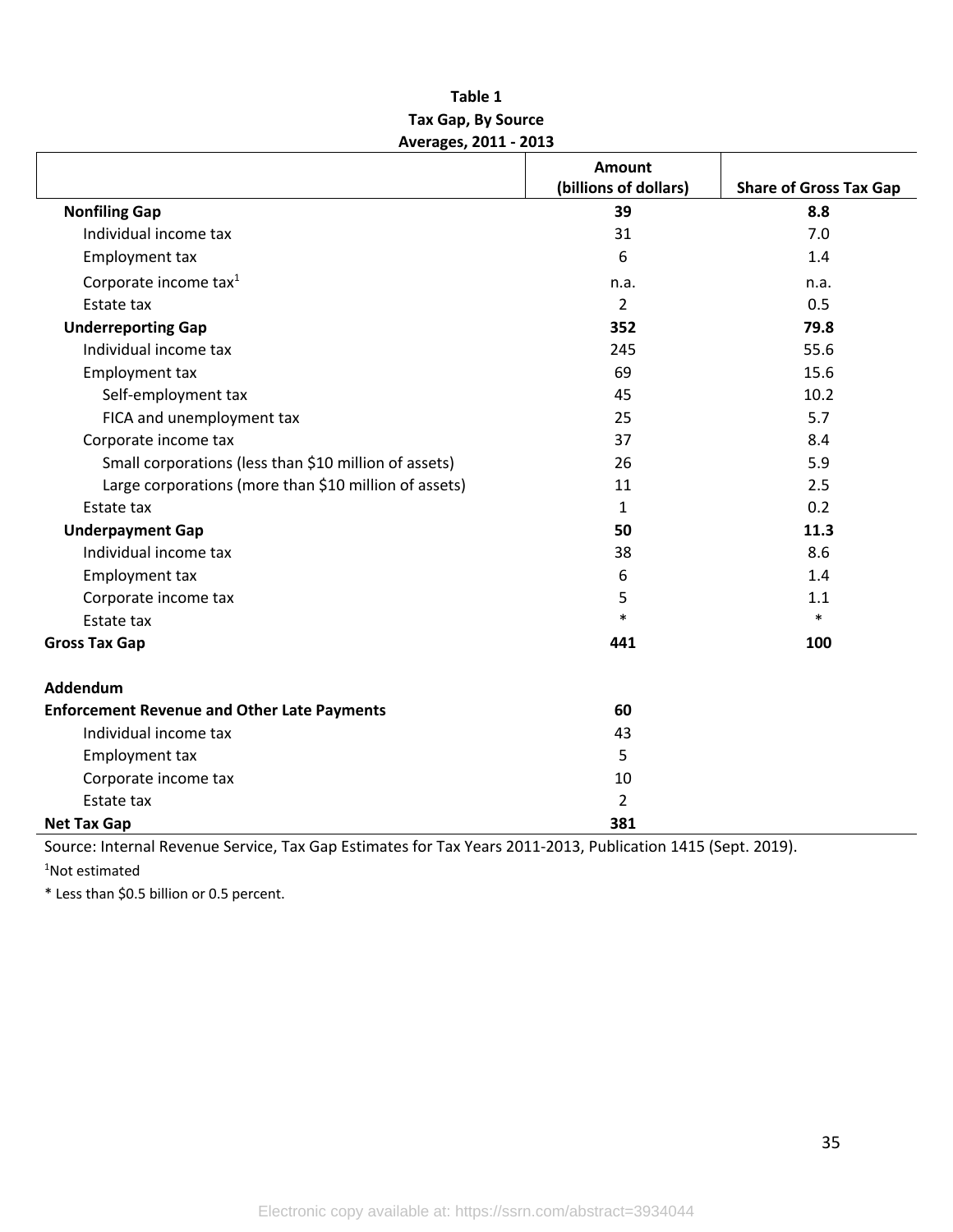**Table 2 Individual Income Tax Underreporting Tax Gap, By Source Averages, 2011 - 2013**

|                                              |                       |                         | <b>Share of Individual</b><br><b>Income Tax</b> |
|----------------------------------------------|-----------------------|-------------------------|-------------------------------------------------|
|                                              | Amount                | <b>Net Misreporting</b> | <b>Underreporting Tax</b>                       |
|                                              | (billions of dollars) | Percentage <sup>1</sup> | Gap                                             |
| Individual Income Tax Underreporting Tax Gap | 245                   | 18                      | 100                                             |
| <b>Substantial Information Reporting and</b> |                       |                         |                                                 |
| Withholding                                  | 9                     | 1                       | 4                                               |
| Wages, salaries, and tips                    | 9                     | 1                       | 4                                               |
| <b>Substantial Information Reporting</b>     | 12                    | 5                       | 5                                               |
| Interest income                              | $\ast$                | 1                       | $\ast$                                          |
| Dividend income                              | 1                     | 5                       | 1                                               |
| State income tax refunds                     | 1                     | 12                      | $\ast$                                          |
| Pensions and annuities                       | 5                     | 3                       | 2                                               |
| Unemployment compensation                    | $\ast$                | 7                       | $\ast$                                          |
| <b>Taxable Social Security benefits</b>      | 4                     | 11                      | 2                                               |
| <b>Some Information Reporting</b>            | 36                    | 17                      | 15                                              |
| Partnership, S-corporations, estate and      |                       |                         |                                                 |
| trust, etc.                                  | 19                    | 11                      | 8                                               |
| Alimony income                               | $**$                  | $**$                    | $**$                                            |
| Capital gains                                | 17                    | 23                      | 7                                               |
| Short-term capital gains                     | 7                     | 24                      | 3                                               |
| Long-term capital gains                      | 10                    | 15                      | $\overline{4}$                                  |
| <b>Little or No Information Reporting</b>    | 109                   | 55                      | 45                                              |
| Form 4797 income                             | $\overline{2}$        | 36                      | 1                                               |
| Other income                                 | 16                    | 42                      | 6                                               |
| Nonfarm proprietor income                    | 68                    | 56                      | 28                                              |
| Farm income                                  | 6                     | 62                      | 2                                               |
| Rents and royalties                          | 17                    | 51                      | 7                                               |
| <b>Other Taxes</b>                           | $\mathbf{1}$          | 3                       | $\mathbf{1}$                                    |
| Unallocated Marginal Effects <sup>2</sup>    | 10                    | n.a.                    | 4                                               |
| Adjustments, Deductions, and exemptions      | 20                    | 5                       | 8                                               |
| <b>Total Credits</b>                         | 42                    | 38                      | 17                                              |
| <b>Filing Status</b>                         | 5                     | n.a.                    | 2                                               |

Source: Internal Revenue Service, Tax Gap Estimates for Tax Years 2011-2013, Publication 1415 (Sept. 2019).

<sup>1</sup>The net misreporting percentage is the net misreported amount divided by the sum of the absolute values of the amounts that should have been reported, expressed as a percentage.

 $2$ The marginal tax rate used to estimate the tax gap associated with an income line item is calculated holding all other line items at their reported amounts. The difference between the total individual income tax underreporting tax gap and the sum of the individual line item tax gaps is the unallocated marginal effects.

\* Less than \$0.5 billion or \$0.5 percent.

\*\*Estimate is based on a very small sample size. Estimated tax gap is less than \$0.5 billion and net misreporting percentage is less than 0.5 percent.